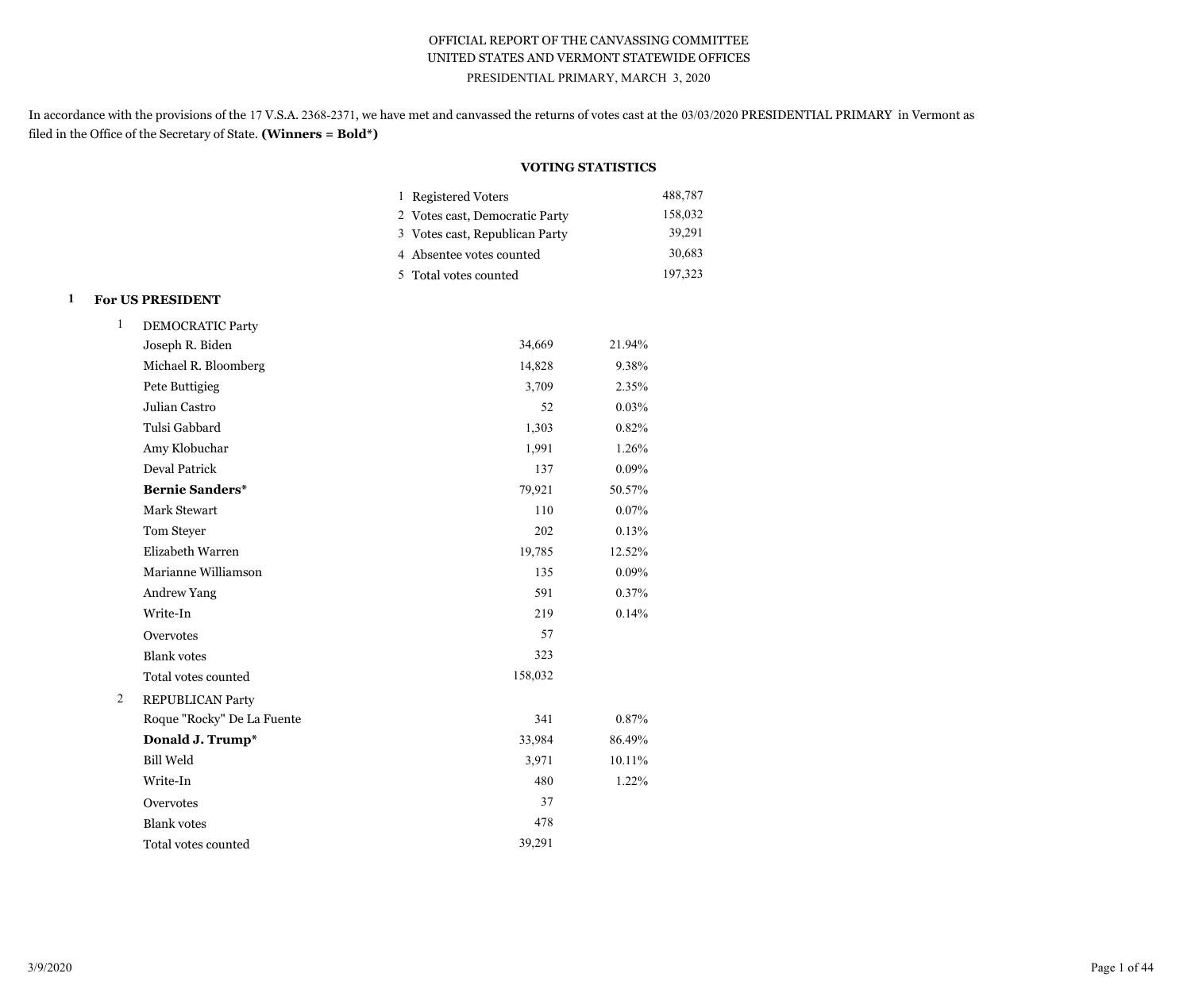## **For US PRESIDENT STATEWIDE TOTALS DEMOCRATIC**

|                   | Biden  | Bloomberg | <b>Buttigieg</b> | Castro              | Gabbard | Klobuchar | Patrick        | Sanders | Stewart        | Steyer          | Warren | Williamso      | Yang           | write-in       | overvotes        | blankvotes |
|-------------------|--------|-----------|------------------|---------------------|---------|-----------|----------------|---------|----------------|-----------------|--------|----------------|----------------|----------------|------------------|------------|
| <b>ADDISON</b>    | 2,256  | 974       | 227              | $\sqrt{5}$          | 67      | 117       | $\overline{7}$ | 5,069   | 11             | 15              | 1,581  | 6              | 34             | 17             | $\overline{7}$   | 35         |
| <b>BENNINGTON</b> | 2,308  | 827       | 158              | $5\phantom{.0}$     | 62      | 69        | 20             | 3,568   | 4              | 10              | 813    | 9              | 27             | 17             | 3                | 12         |
| <b>CALEDONIA</b>  | 1,182  | 501       | 121              | $\mathbf{1}$        | 59      | 56        | 10             | 2,749   | 4              | $5\phantom{.0}$ | 656    | 6              | 33             | 5              | $\overline{7}$   | $\bf 8$    |
| <b>CHITTENDEN</b> | 9,959  | 4,647     | 1,254            | 14                  | 375     | 777       | 22             | 26,465  | 27             | 43              | 6,972  | 37             | 173            | 56             | $\boldsymbol{9}$ | 83         |
| <b>ESSEX</b>      | 275    | 117       | 22               | $\mathsf{O}\xspace$ | 10      | 15        | $\mathbf 0$    | 408     | $\overline{2}$ | $\overline{2}$  | 55     | $\mathbf 0$    | $\overline{7}$ | $\overline{7}$ | $\overline{1}$   | 11         |
| <b>FRANKLIN</b>   | 1,919  | 1,021     | 194              | $\overline{4}$      | 57      | 81        | 8              | 3,962   | $\overline{7}$ | $\overline{7}$  | 527    | 14             | 47             | 25             | 3                | 26         |
| <b>GRAND ISLE</b> | 475    | 284       | 54               | $\mathbf 0$         | 17      | 31        | $\mathbf 0$    | 936     | $\overline{2}$ | $\overline{2}$  | 178    |                | 9              | $\mathbf{3}$   | $\overline{2}$   | 9          |
| <b>LAMOILLE</b>   | 1,271  | 680       | 114              | $\overline{2}$      | 37      | 65        | $\overline{4}$ | 3,146   | 0              | 5               | 495    | $\overline{2}$ | 26             | 9              | $\overline{1}$   | 16         |
| ORANGE            | 1,342  | 451       | 134              | $\overline{2}$      | 60      | 85        | 6              | 3,283   | $\overline{2}$ | 8               | 885    | $\overline{4}$ | 20             | $\sqrt{5}$     | 3                | 11         |
| <b>ORLEANS</b>    | 899    | 439       | 67               | $\mathbf{1}$        | 35      | 37        | $\overline{4}$ | 1,985   | 5              | 5               | 341    | $\overline{7}$ | 14             | f              | $\overline{2}$   | 10         |
| <b>RUTLAND</b>    | 3,275  | 1,463     | 310              | $\sqrt{5}$          | 122     | 133       | 16             | 5,585   | 15             | 18              | 979    | 15             | 46             | 16             | 5                | 11         |
| WASHINGTON        | 3,260  | 1,347     | 467              | 9                   | 134     | 178       | 9              | 8,668   | 16             | 17              | 2,479  | 23             | 66             | 19             | 6                | 49         |
| <b>WINDHAM</b>    | 2,316  | 748       | 237              | $\overline{2}$      | 115     | 171       | 17             | 6,857   | 9              | 31              | 1,844  | 6              | 36             | 13             | 4                | 13         |
| <b>WINDSOR</b>    | 3,932  | 1,329     | 350              | $\overline{2}$      | 153     | 176       | 14             | 7,240   | 6              | 34              | 1,980  | 5              | 53             | 26             | $\overline{4}$   | 29         |
| Statewide Total   | 34,669 | 14,828    | 3,709            | 52                  | 1,303   | 1,991     | 137            | 79,921  | 110            | 202             | 19,785 | 135            | 591            | 219            | 57               | 323        |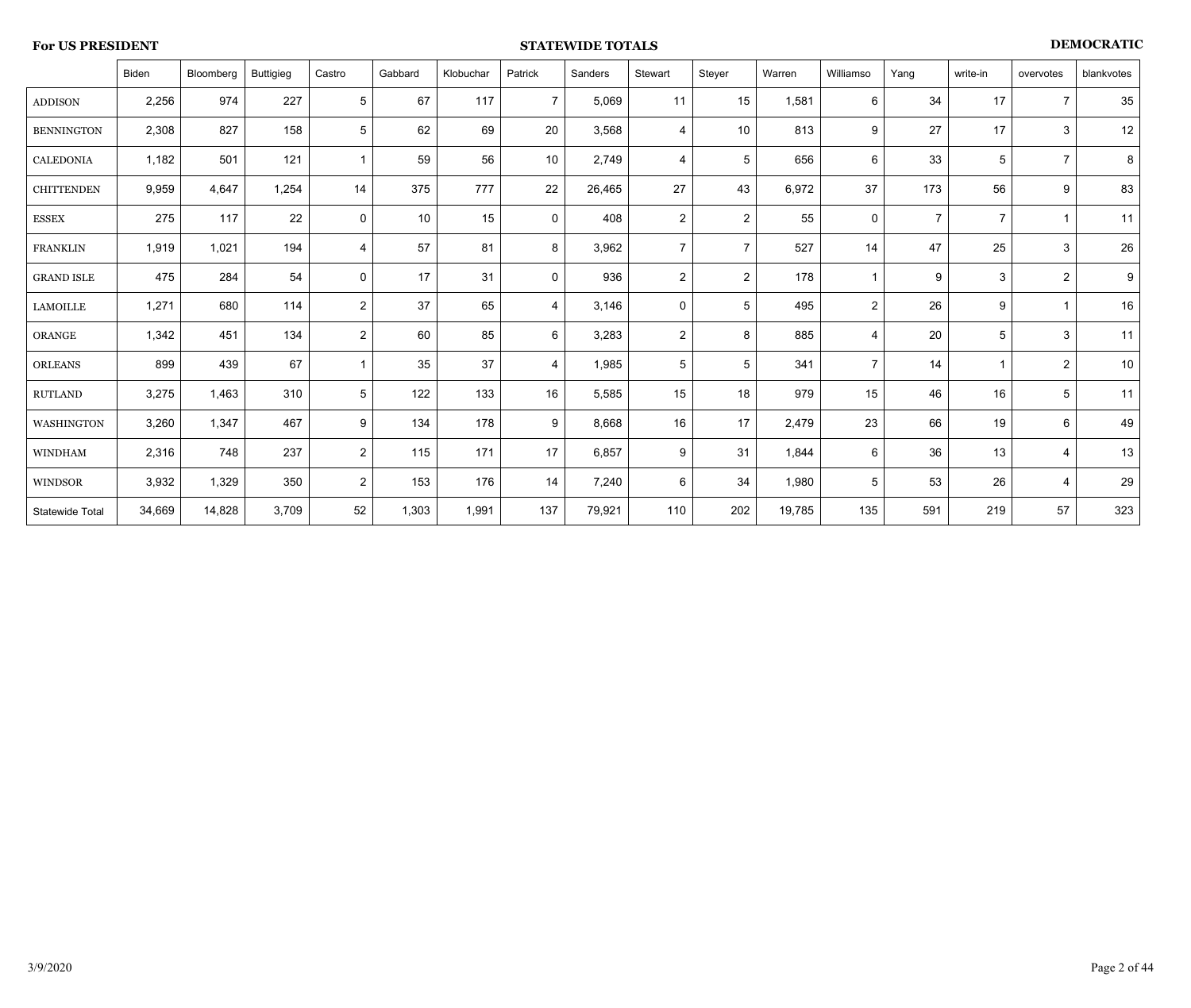| <b>Addison County</b>   | <b>DEMOCRATIC</b> |
|-------------------------|-------------------|
| <b>For US PRESIDENT</b> |                   |

|                    | Joseph R. Biden | Michael R. Bloomber | Pete Buttigieg  | Julian Castro   | Tulsi Gabbard   | Amy Klobuchar | <b>Deval Patrick</b> | <b>Bernie Sanders</b> |
|--------------------|-----------------|---------------------|-----------------|-----------------|-----------------|---------------|----------------------|-----------------------|
| <b>ADDISON</b>     | 83 27.85%       | 34 11.41%           | 5 1.68%         | $0 0.00\%$      | 4 1.34%         | 4 1.34%       | 1 0.34%              | 124 41.61%            |
| <b>BRIDPORT</b>    | 72 27.91%       | 28 10.85%           | 11 4.26%        | $0\quad 0.00\%$ | $0 0.00\%$      | 3 1.16%       | $0$ 0.00%            | 106 41.09%            |
| <b>BRISTOL</b>     | 164 15.57%      | 76 7.22%            | 18 1.71%        | $0\quad 0.00\%$ | 10 0.95%        | 9 0.85%       | $0$ 0.00%            | 598 56.79%            |
| CORNWALL           | 123 25.47%      | 38 7.87%            | 13 2.69%        | $0\quad 0.00\%$ | 5 1.04%         | 2 0.41%       | $0$ 0.00%            | 188 38.92%            |
| <b>FERRISBURGH</b> | 200 23.53%      | 91 10.71%           | 24 2.82%        | $0 0.00\%$      | 4 0.47%         | 14 1.65%      | $0$ 0.00%            | 417 49.06%            |
| <b>GOSHEN</b>      | 13 20.31%       | 2 3.13%             | $0 0.00\%$      | $0 0.00\%$      | 1 1.56%         | $0 0.00\%$    | $0$ 0.00%            | 38 59.38%             |
| <b>GRANVILLE</b>   | 8 8.60%         | 6 6.45%             | $0 0.00\%$      | $0\quad 0.00\%$ | $0\quad 0.00\%$ | 1 1.08%       | $0$ 0.00%            | 70 75.27%             |
| <b>HANCOCK</b>     | 4 6.56%         | 3 4.92%             | $0 0.00\%$      | $0 0.00\%$      | $0 0.00\%$      | $0 0.00\%$    | $0$ 0.00%            | 48 78.69%             |
| <b>LEICESTER</b>   | 51 28.98%       | 16 9.09%            | 4 2.27%         | $0 0.00\%$      | 1 0.57%         | $0 0.00\%$    | $0$ 0.00%            | 87 49.43%             |
| <b>LINCOLN</b>     | 69 13.04%       | 34 6.43%            | 7 1.32%         | 2 0.38%         | 2 0.38%         | 2 0.38%       | $0$ 0.00%            | 330 62.38%            |
| MIDDLEBURY         | 526 22.26%      | 238 10.07%          | 58 2.45%        | $0\quad 0.00\%$ | 11 0.47%        | 47 1.99%      | 1 0.04%              | 947 40.08%            |
| <b>MONKTON</b>     | 153 21.64%      | 63 8.91%            | 8 1.13%         | $0\quad 0.00\%$ | 10 1.41%        | 5 0.71%       | 1 0.14%              | 383 54.17%            |
| NEW HAVEN          | 122 23.92%      | 50 9.80%            | 12 2.35%        | $0\quad 0.00\%$ | 3 0.59%         | 6 1.18%       | $0\quad 0.00\%$      | 257 50.39%            |
| ORWELL             | 67 25.77%       | 41 15.77%           | 11 4.23%        | $0\quad 0.00\%$ | 2 0.77%         | 4 1.54%       | 1 0.38%              | 101 38.85%            |
| <b>PANTON</b>      | 41 25.79%       | 22 13.84%           | 3 1.89%         | $0\quad 0.00\%$ | 3 1.89%         | 1 0.63%       | $0\quad 0.00\%$      | 75 47.17%             |
| <b>RIPTON</b>      | 44 19.05%       | 14 6.06%            | $0\quad 0.00\%$ | $0\quad 0.00\%$ | $0\quad 0.00\%$ | 1 0.43%       | $0\quad 0.00\%$      | 134 58.01%            |
| <b>SALISBURY</b>   | 85 32.32%       | 36 13.69%           | 5 1.90%         | 1 0.38%         | $0\quad 0.00\%$ | 3 1.14%       | 1 0.38%              | 100 38.02%            |
| <b>SHOREHAM</b>    | 92 29.68%       | 23 7.42%            | 5 1.61%         | $0\quad 0.00\%$ | 1 0.32%         | 1 0.32%       | $0\quad 0.00\%$      | 141 45.48%            |
| <b>STARKSBORO</b>  | 69 16.12%       | 22 5.14%            | 12 2.80%        | $0\quad 0.00\%$ | 1 0.23%         | 4 0.93%       | $0\quad 0.00\%$      | 258 30.14%            |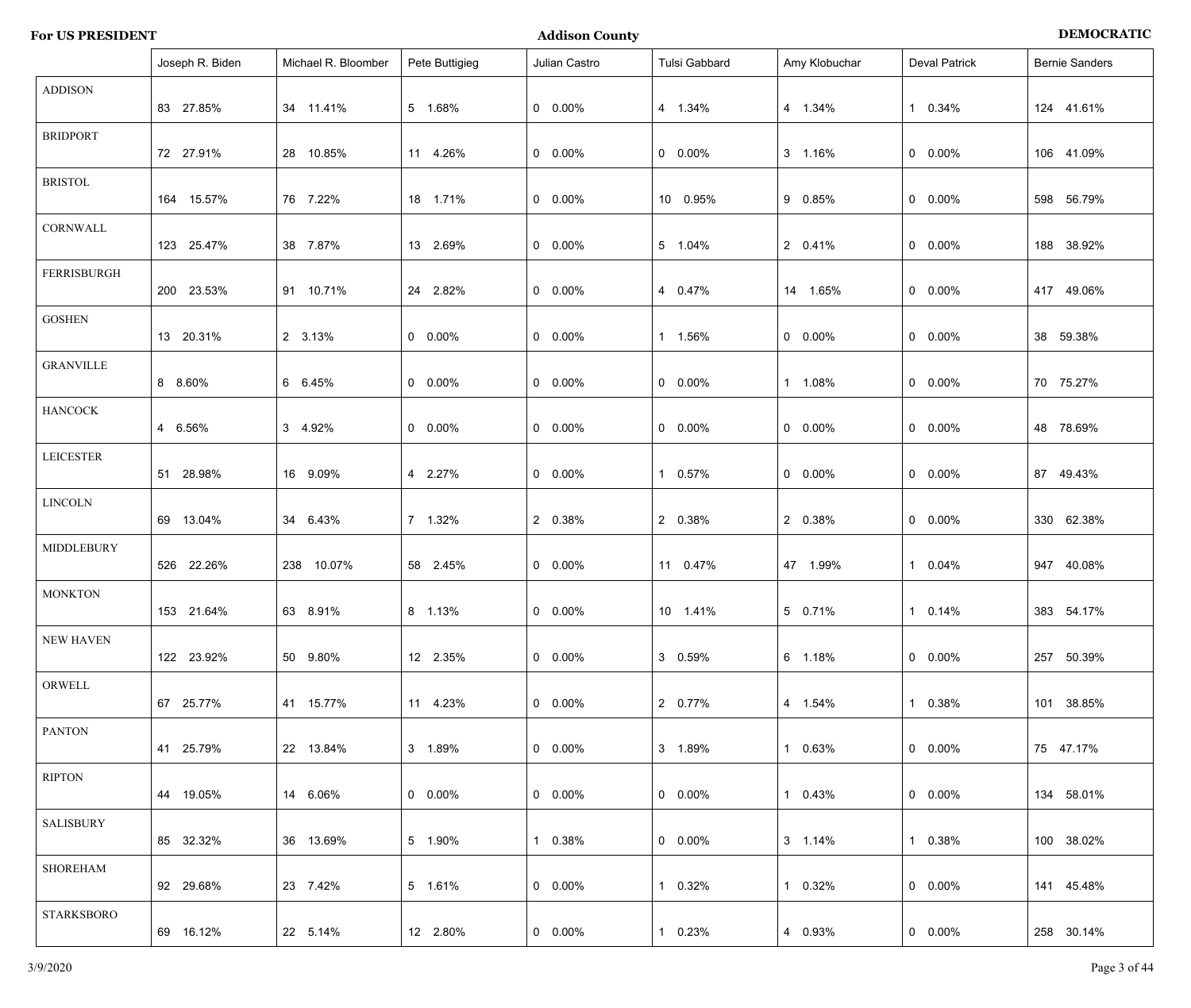| <b>Mark Stewart</b> | Tom Steyer      | Elizabeth Warren | Marianne Williamson | Andrew Yang     | write-in        | blankvotes      | overvotes       | Town Total |
|---------------------|-----------------|------------------|---------------------|-----------------|-----------------|-----------------|-----------------|------------|
| $0\quad 0.00\%$     | $0 0.00\%$      | 39 13.09%        | 1 0.34%             | 1 0.34%         | $0\quad 0.00\%$ | 2 0.67%         | $0\quad 0.00\%$ | 298        |
| 1 0.39%             | $0\quad 0.00\%$ | 33 12.79%        | $0\quad 0.00\%$     | 1 0.39%         | $0\quad 0.00\%$ | 3 1.16%         | $0\quad 0.00\%$ | 258        |
| $0\quad 0.00\%$     | 3 0.28%         | 164 15.57%       | $0\quad 0.00\%$     | 5 0.47%         | 3 0.28%         | 3 0.28%         | $0\quad 0.00\%$ | 1,053      |
| $0\quad 0.00\%$     | 1 0.21%         | 107 22.15%       | $0\quad 0.00\%$     | 3 0.62%         | 1 0.21%         | $0\quad 0.00\%$ | 2 0.41%         | 483        |
| $0\quad 0.00\%$     | $0 0.00\%$      | 89 10.47%        | $0\quad 0.00\%$     | 3 0.35%         | 4 0.47%         | 4 0.47%         | $0\quad 0.00\%$ | 850        |
| $0\quad 0.00\%$     | $0 0.00\%$      | 9 14.06%         | $0\quad 0.00\%$     | $0 0.00\%$      | $0\quad 0.00\%$ | $0\quad 0.00\%$ | 1 1.56%         | 64         |
| $0\quad 0.00\%$     | $0\quad 0.00\%$ | 8 8.60%          | $0\quad 0.00\%$     | $0 0.00\%$      | $0\quad 0.00\%$ | $0\quad 0.00\%$ | $0\quad 0.00\%$ | 93         |
| $0\quad 0.00\%$     | $0 0.00\%$      | 6 9.84%          | $0\quad 0.00\%$     | $0 0.00\%$      | $0\quad 0.00\%$ | $0\quad 0.00\%$ | $0\quad 0.00\%$ | 61         |
| $0\quad 0.00\%$     | $0 0.00\%$      | 15 8.52%         | $0\quad 0.00\%$     | $0 0.00\%$      | $0\quad 0.00\%$ | 1 0.57%         | 1 0.57%         | 176        |
| 1 0.19%             | $0\quad 0.00\%$ | 78 14.74%        | $0\quad 0.00\%$     | 1 0.19%         | 2 0.38%         | $0\quad 0.00\%$ | 1 0.19%         | 529        |
| 3 0.13%             | $0 0.00\%$      | 510 21.58%       | 1 0.04%             | 2 0.08%         | 2 0.08%         | 15 0.63%        | 2 0.08%         | 2,363      |
| $10.14\%$           | $0 0.00\%$      | 73 10.33%        | $0\quad 0.00\%$     | 8 1.13%         | 2 0.28%         | $0$ 0.00%       | $0$ 0.00%       | 707        |
| $  0 0.00\%$        | $0 0.00\%$      | 55 10.78%        | $0\quad 0.00\%$     | 3 0.59%         | 2 0.39%         | $0\quad 0.00\%$ | $0$ 0.00%       | 510        |
| $  0 0.00\%$        | $0\quad 0.00\%$ | 30 11.54%        | $0\quad 0.00\%$     | 1 0.38%         | 1 0.38%         | 1 0.38%         | $0\quad 0.00\%$ | 260        |
| $  0 0.00\%$        | $0\quad 0.00\%$ | 13 8.18%         | 1 0.63%             | $0\quad 0.00\%$ | $0\quad 0.00\%$ | $0\quad 0.00\%$ | $0\quad 0.00\%$ | 159        |
| $10.43\%$           | 6 2.60%         | 30 12.99%        | $0\quad 0.00\%$     | 1 0.43%         | $0\quad 0.00\%$ | $0\quad 0.00\%$ | $0\quad 0.00\%$ | 231        |
| $  0 0.00\%$        | 1 0.38%         | 29 11.03%        | $0\quad 0.00\%$     | $0\quad 0.00\%$ | $0\quad 0.00\%$ | 2 0.76%         | $0\quad 0.00\%$ | 263        |
| $  0 0.00\%$        | $0\quad 0.00\%$ | 44 14.19%        | 2 0.65%             | 1 0.32%         | $0\quad 0.00\%$ | $0\quad 0.00\%$ | $0\quad 0.00\%$ | 310        |
| 1 0.23%             | 1 0.23%         | 59 13.79%        | $0\quad 0.00\%$     | 1 0.23%         | 1 0.23%         | $0\quad 0.00\%$ | $0\quad 0.00\%$ | 429        |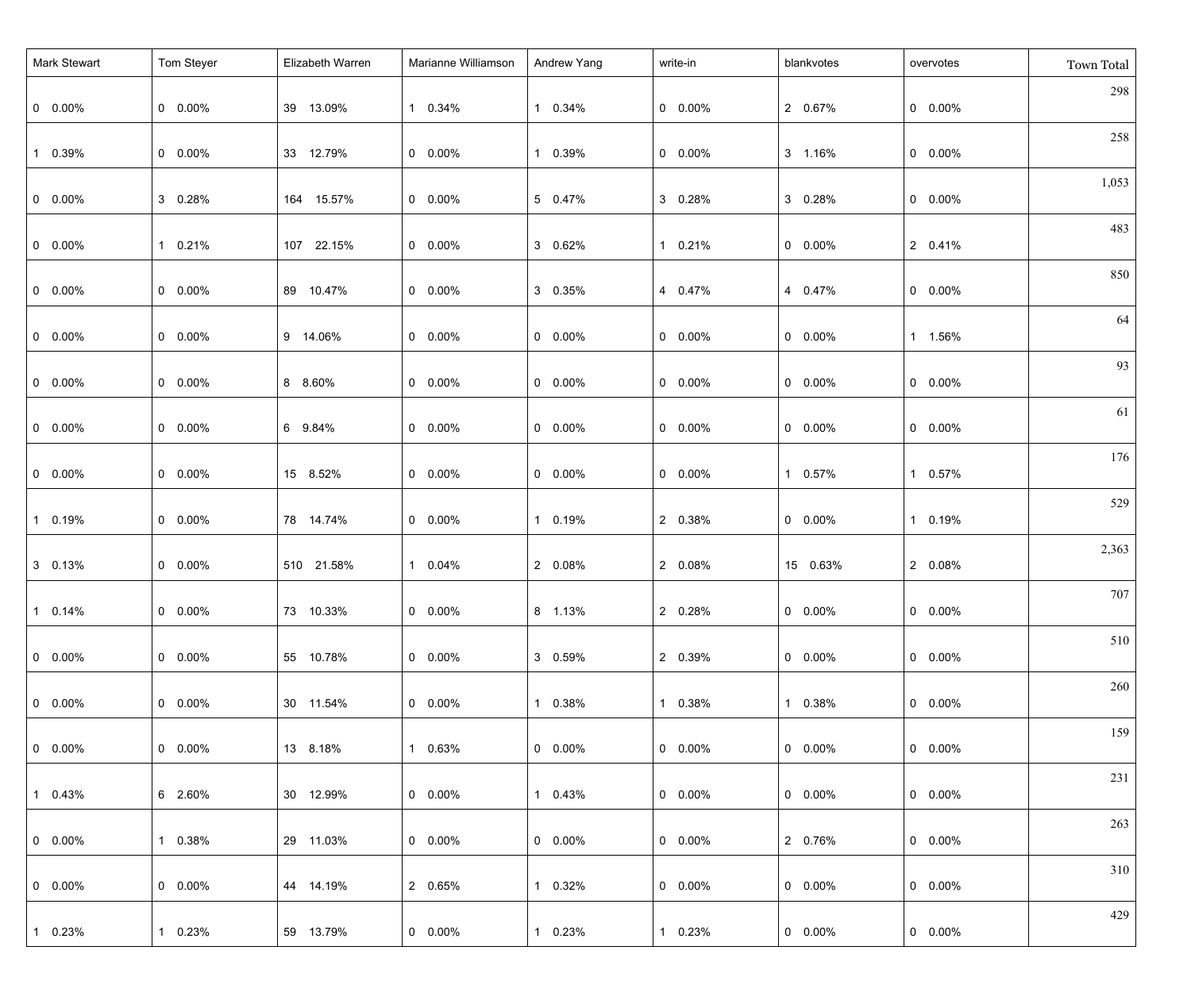|                     | Joseph R. Biden | Michael R. Bloomber | Pete Buttigieg          | Julian Castro            | Tulsi Gabbard   | Amy Klobuchar | <b>Deval Patrick</b>    | <b>Bernie Sanders</b> |
|---------------------|-----------------|---------------------|-------------------------|--------------------------|-----------------|---------------|-------------------------|-----------------------|
| <b>VERGENNES</b>    |                 |                     |                         |                          |                 |               |                         |                       |
|                     | 16.34%<br>118   | 11.08%<br>80        | 15<br>2.08%             | 0.14%                    | 0.55%<br>4      | 3<br>0.42%    | $\mathbf 0$<br>$0.00\%$ | 394<br>54.57%         |
| WALTHAM             |                 |                     |                         |                          |                 |               |                         |                       |
|                     | 31.08%<br>46    | 9 6.08%             | 3 2.03%                 | $0.00\%$<br>$\Omega$     | 2.03%<br>3      | $0.68\%$      | 0.68%                   | 75<br>50.68%          |
| WEYBRIDGE           |                 |                     |                         |                          |                 |               |                         |                       |
|                     | 88<br>23.34%    | 10.34%<br>39        | 8 2.12%                 | $0.27\%$                 | 2 0.53%         | 5<br>1.33%    | $0.27\%$                | 152<br>40.32%         |
| WHITING             |                 |                     |                         |                          |                 |               |                         |                       |
|                     | 21.18%<br>18    | 9 10.59%            | 5 <sup>5</sup><br>5.88% | $0.00\%$<br>$\mathbf{0}$ | $0\quad 0.00\%$ | 1.18%         | $0.00\%$<br>$\mathbf 0$ | 54.12%<br>46          |
| <b>County Total</b> | 2,256           | 974                 | 227                     | 5                        | 67              | 117           |                         | 5,069                 |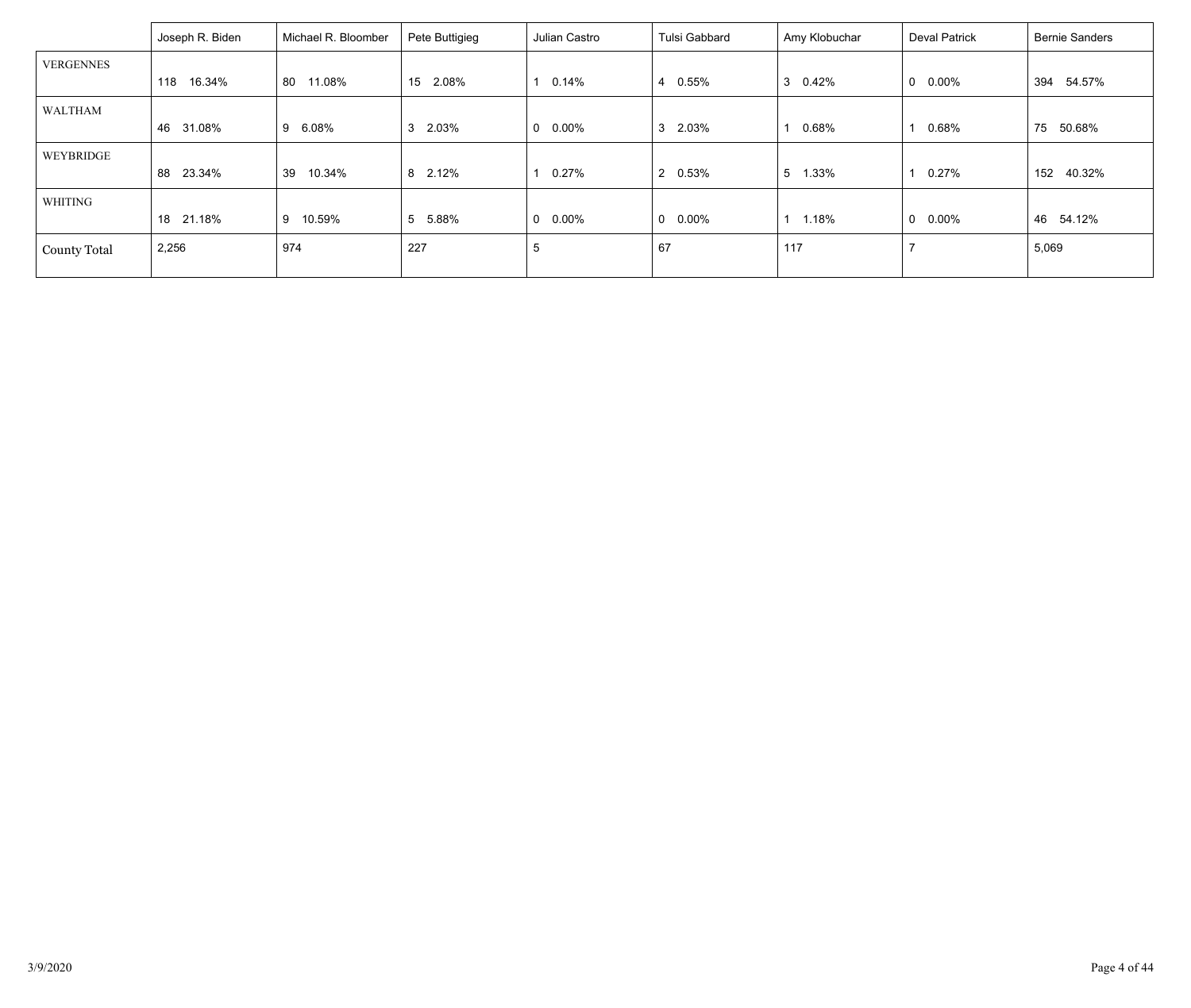| Mark Stewart    | Tom Steyer      | Elizabeth Warren | Marianne Williamson  | Andrew Yang           | write-in        | blankvotes               | overvotes       | Town Total |
|-----------------|-----------------|------------------|----------------------|-----------------------|-----------------|--------------------------|-----------------|------------|
|                 |                 |                  |                      |                       |                 |                          |                 | 722        |
| 3 0.42%         | 0.14%           | 13.30%<br>96     | 0.14%                | 2 0.28%               | $0\quad 0.00\%$ | 0.55%<br>4               | $0\quad 0.00\%$ |            |
|                 |                 |                  |                      |                       |                 |                          |                 | 148        |
| $0\quad 0.00\%$ | 0.68%           | 6.08%<br>9       | 0.00%<br>$\mathbf 0$ | 0.00%<br>$\mathbf{0}$ | $0\quad 0.00\%$ | $\mathbf{0}$<br>0.00%    | $0\quad 0.00\%$ |            |
|                 |                 |                  |                      |                       |                 |                          |                 | 377        |
| $0\quad 0.00\%$ | 0.27%           | 21.22%<br>80     | $0.00\%$<br>0        | $0\quad 0.00\%$       | $0\quad 0.00\%$ | $0.00\%$<br>$\Omega$     | $0$ 0.00%       |            |
|                 |                 |                  |                      |                       |                 |                          |                 | 85         |
| $0\quad 0.00\%$ | $0\quad 0.00\%$ | 5<br>5.88%       | 0.00%<br>0           | 1.18%                 | $0\quad 0.00\%$ | $\mathbf{0}$<br>$0.00\%$ | $0\quad 0.00\%$ |            |
| 11              | 15              | 1,581            | 6                    | 34                    | 18              | 35                       | 7               | 10,429     |
|                 |                 |                  |                      |                       |                 |                          |                 |            |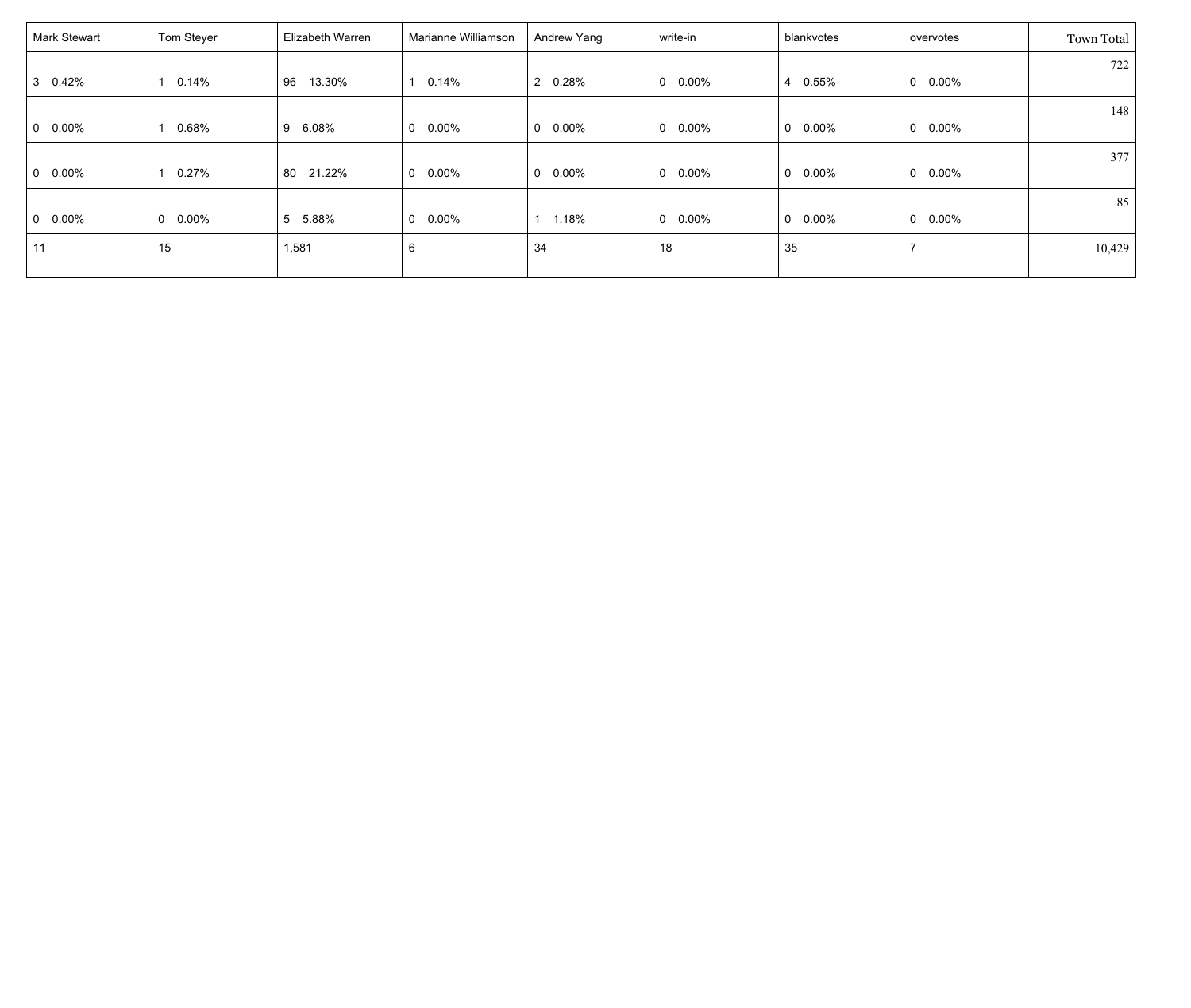| <b>For US PRESIDENT</b> |  |  |  |
|-------------------------|--|--|--|
|-------------------------|--|--|--|

**For Bennington County Bennington County BEMOCRATIC** 

|                     | Joseph R. Biden | Michael R. Bloomber | Pete Buttigieg  | Julian Castro   | Tulsi Gabbard   | Amy Klobuchar   | <b>Deval Patrick</b> | <b>Bernie Sanders</b> |
|---------------------|-----------------|---------------------|-----------------|-----------------|-----------------|-----------------|----------------------|-----------------------|
| <b>ARLINGTON</b>    | 200 31.90%      | 66 10.53%           | 14 2.23%        | 1 0.16%         | 4 0.64%         | 4 0.64%         | $0$ 0.00%            | 282 44.98%            |
| <b>BENNINGTON</b>   | 819 28.76%      | 229 8.04%           | 60 2.11%        | 3 0.11%         | 28 0.98%        | 22 0.77%        | 11 0.39%             | 1353 47.51%           |
| <b>DORSET</b>       | 208 33.49%      | 108 17.39%          | 9 1.45%         | $0\quad 0.00\%$ | 4 0.64%         | 9 1.45%         | 1 0.16%              | 208 33.49%            |
| <b>LANDGROVE</b>    | 18 25.71%       | 14 20.00%           | 2 2.86%         | $0\quad 0.00\%$ | $0 0.00\%$      | $0 0.00\%$      | $0$ 0.00%            | 23 32.86%             |
| <b>MANCHESTER</b>   | 377 33.63%      | 147 13.11%          | 22 1.96%        | $0\quad 0.00\%$ | 4 0.36%         | 10 0.89%        | $0.09\%$             | 431 38.45%            |
| PERU                | 34 27.87%       | 13 10.66%           | 0.82%           | $0\quad 0.00\%$ | 1 0.82%         | $0 0.00\%$      | $0$ 0.00%            | 59 48.36%             |
| <b>POWNAL</b>       | 131 23.56%      | 58 10.43%           | 21 3.78%        | $0\quad 0.00\%$ | 8 1.44%         | 5 0.90%         | 3 0.54%              | 276 49.64%            |
| <b>READSBORO</b>    | 35 23.65%       | 11 7.43%            | 2 1.35%         | $0\quad 0.00\%$ | 4 2.70%         | $0 0.00\%$      | $0.68\%$             | 81 54.73%             |
| <b>RUPERT</b>       | 53 29.61%       | 17 9.50%            | 5 2.79%         | $0\quad 0.00\%$ | 2 1.12%         | $0.56\%$        | $0$ 0.00%            | 82 45.81%             |
| <b>SANDGATE</b>     | 16 18.60%       | 10 11.63%           | 1 1.16%         | $0$ 0.00%       | $0 0.00\%$      | 2 2.33%         | $0$ 0.00%            | 42 48.84%             |
| <b>SEARSBURG</b>    | 5 29.41%        | 3 17.65%            | $0$ 0.00%       | $0 0.00\%$      | $0 0.00\%$      | $0 0.00\%$      | $0$ 0.00%            | 9 52.94%              |
| <b>SHAFTSBURY</b>   | 208 25.87%      | 80 9.95%            | 13 1.62%        | $0\quad 0.00\%$ | 4 0.50%         | 8 1.00%         | $0\quad 0.00\%$      | 407 50.62%            |
| <b>STAMFORD</b>     | 53 32.52%       | 12 7.36%            | 2 1.23%         | 1 0.61%         | 1 0.61%         | 1 0.61%         | 3 1.84%              | 56 34.36%             |
| SUNDERLAND          | 71 29.83%       | 24 10.08%           | 5 2.10%         | $0\quad 0.00\%$ | 1 0.42%         | 2 0.84%         | $0\quad 0.00\%$      | 107 44.96%            |
| WINHALL             | 63 26.14%       | 30 12.45%           | $0\quad 0.00\%$ | $0\quad 0.00\%$ | $0\quad 0.00\%$ | 5 2.07%         | $0\quad 0.00\%$      | 111 46.06%            |
| <b>WOODFORD</b>     | 17 23.94%       | 5 7.04%             | 1 1.41%         | $0\quad 0.00\%$ | 1 1.41%         | $0\quad 0.00\%$ | $0\quad 0.00\%$      | 41 57.75%             |
| <b>County Total</b> | 2,308           | 827                 | 158             | $5^{\circ}$     | 62              | 69              | 20                   | 3,568                 |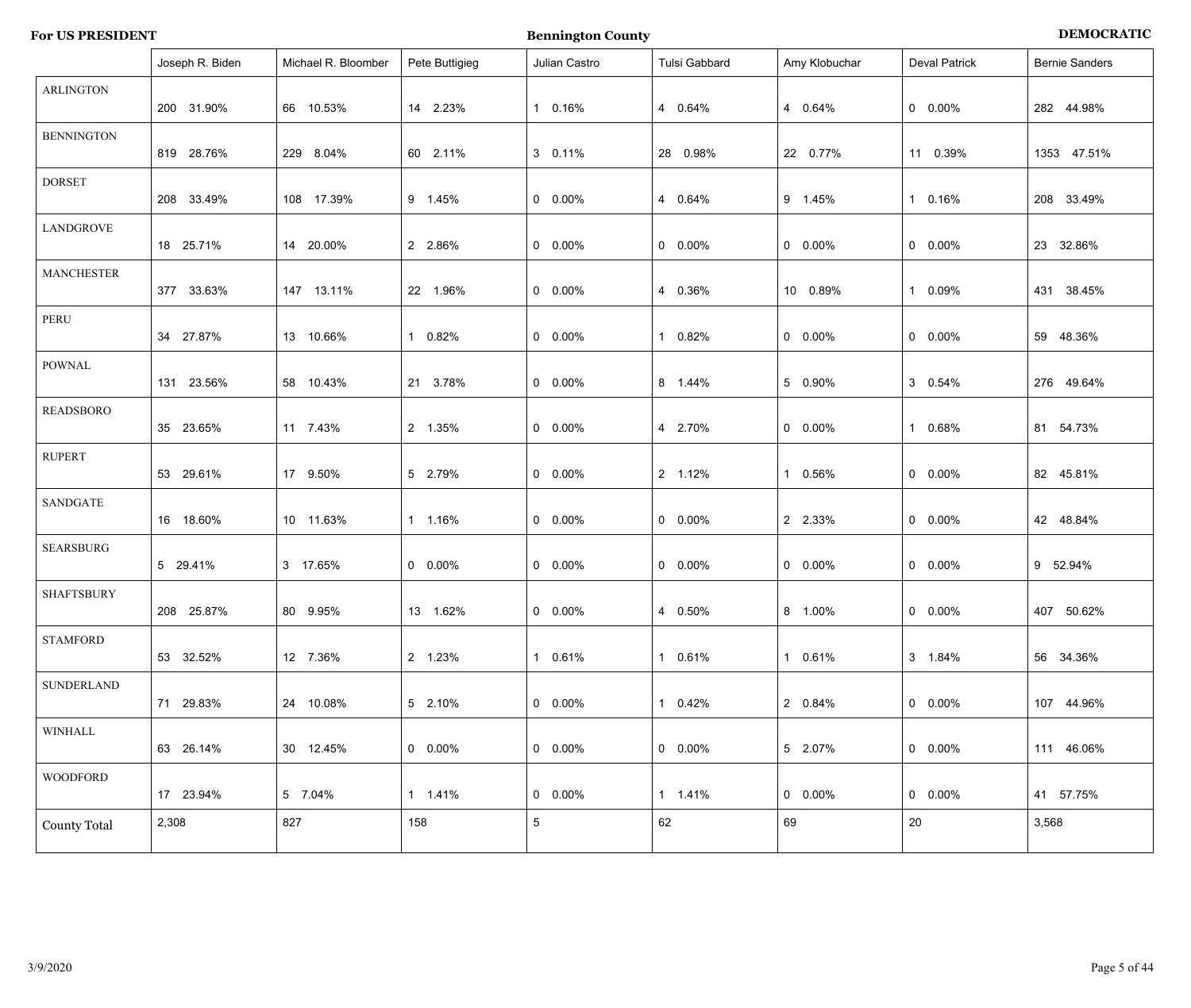| <b>Mark Stewart</b> | Tom Steyer            | Elizabeth Warren | Marianne Williamson | Andrew Yang     | write-in        | blankvotes      | overvotes       | Town Total |
|---------------------|-----------------------|------------------|---------------------|-----------------|-----------------|-----------------|-----------------|------------|
| 1 0.16%             | $0\quad 0.00\%$       | 52 8.29%         | 1 0.16%             | 1 0.16%         | $0\quad 0.00\%$ | 1 0.16%         | $0\quad 0.00\%$ | 627        |
| 3 0.11%             | 3 0.11%               | 286 10.04%       | 3 0.11%             | 13 0.46%        | 10 0.35%        | 4 0.14%         | 1 0.04%         | 2,848      |
| $0\quad 0.00\%$     | 1 0.16%               | 72 11.59%        | $0\quad 0.00\%$     | 1 0.16%         | $0\quad 0.00\%$ | $0\quad 0.00\%$ | $0\quad 0.00\%$ | 621        |
| $0\quad 0.00\%$     | $0\quad 0.00\%$       | 13 18.57%        | $0\quad 0.00\%$     | $0\quad 0.00\%$ | $0\quad 0.00\%$ | $0\quad 0.00\%$ | $0\quad 0.00\%$ | 70         |
| $0\quad 0.00\%$     | 1 0.09%               | 120 10.70%       | $0\quad 0.00\%$     | 4 0.36%         | 3 0.27%         | $0\quad 0.00\%$ | 1 0.09%         | 1,121      |
| $0\quad 0.00\%$     | $0\quad 0.00\%$       | 12 9.84%         | $0\quad 0.00\%$     | 1 0.82%         | 1 0.82%         | $0\quad 0.00\%$ | $0\quad 0.00\%$ | 122        |
| $0\quad 0.00\%$     | 2 0.36%               | 49 8.81%         | 1 0.18%             | 1 0.18%         | 1 0.18%         | $0\quad 0.00\%$ | $0\quad 0.00\%$ | 556        |
| $0\quad 0.00\%$     | $0\quad 0.00\%$       | 9 6.08%          | $0\quad 0.00\%$     | 1 0.68%         | $0\quad 0.00\%$ | 4 2.70%         | $0\quad 0.00\%$ | 148        |
| $0\quad 0.00\%$     | 1 0.56%               | 17 9.50%         | $0\quad 0.00\%$     | 1 0.56%         | $0\quad 0.00\%$ | $0\quad 0.00\%$ | $0\quad 0.00\%$ | 179        |
| $0\quad 0.00\%$     | $0\quad 0.00\%$       | 12 13.95%        | 1 1.16%             | $0\quad 0.00\%$ | $0\quad 0.00\%$ | 2 2.33%         | $0\quad 0.00\%$ | 86         |
| $0\quad 0.00\%$     | $0\quad 0.00\%$       | $0\quad 0.00\%$  | $0\quad 0.00\%$     | $0\quad 0.00\%$ | $0\quad 0.00\%$ | $0\quad 0.00\%$ | $0\quad 0.00\%$ | 17         |
| $0\quad 0.00\%$     | 0.12%<br>$\mathbf{1}$ | 79 9.83%         | 2 0.25%             | 1 0.12%         | $0\quad 0.00\%$ | $0$ 0.00%       | 1 0.12%         | 804        |
| $0$ 0.00%           | 1 0.61%               | 30 18.40%        | 1 0.61%             | 1 0.61%         | $0$ 0.00%       | 1 0.61%         | $0$ 0.00%       | 163        |
| $0$ 0.00%           | $0\quad 0.00\%$       | 28 11.76%        | $0\quad 0.00\%$     | $0\quad 0.00\%$ | $0\quad 0.00\%$ | $0\quad 0.00\%$ | $0\quad 0.00\%$ | 238        |
| $0$ 0.00%           | $0\quad 0.00\%$       | 28 11.62%        | $0\quad 0.00\%$     | 2 0.83%         | 2 0.83%         | $0\quad 0.00\%$ | $0\quad 0.00\%$ | 241        |
| $0$ 0.00%           | $0\quad 0.00\%$       | 6 8.45%          | $0\quad 0.00\%$     | $0\quad 0.00\%$ | $0\quad 0.00\%$ | $0\quad 0.00\%$ | $0\quad 0.00\%$ | 71         |
| $\overline{4}$      | 10                    | 813              | 9                   | 27              | 17              | 12              | $\mathbf{3}$    | 7,912      |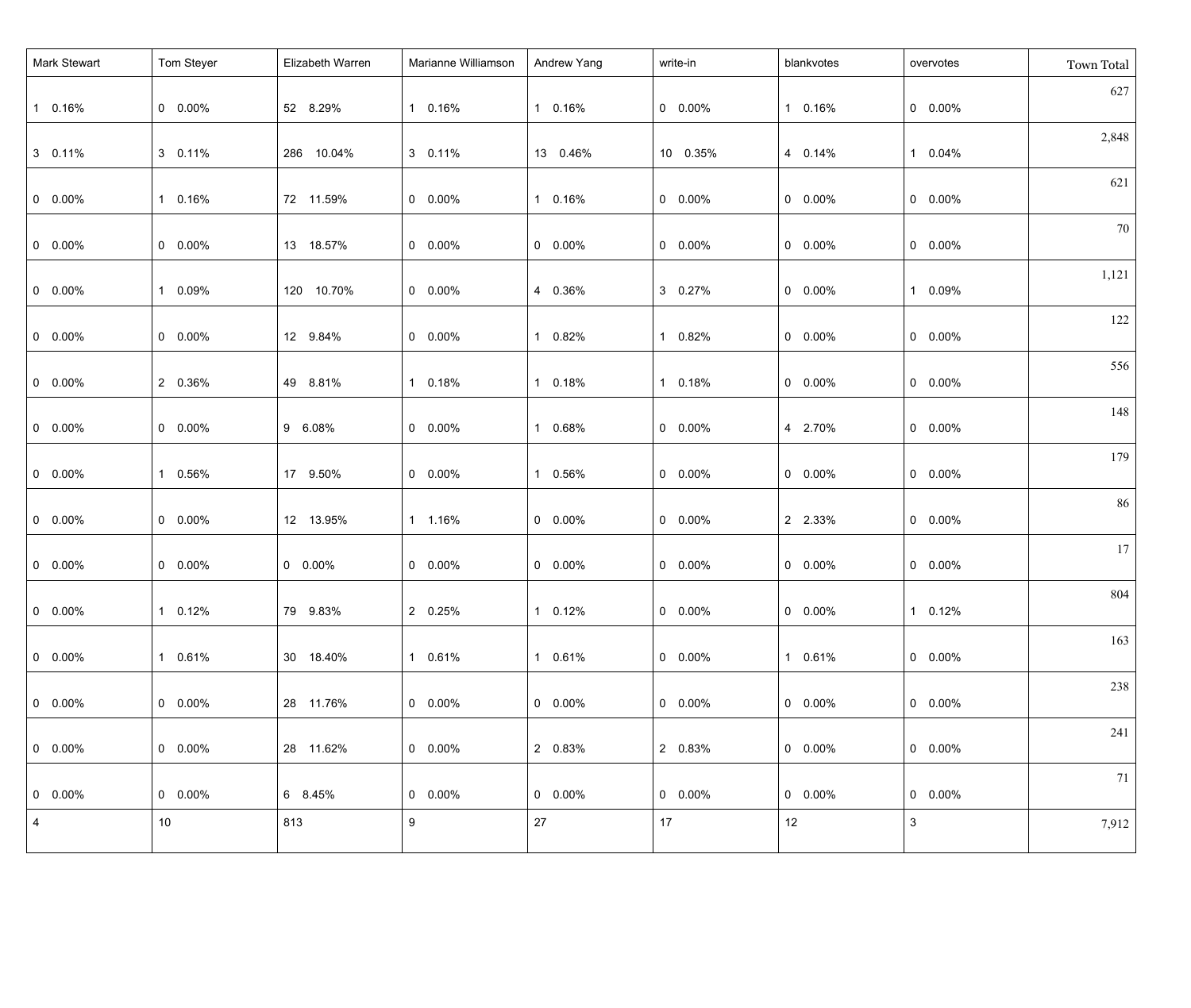| <b>For US PRESIDENT</b> |  |  |  |
|-------------------------|--|--|--|
|-------------------------|--|--|--|

**For US ASSESSED PERIODER ATTENTIC PERIODER ATTENTIC PERIODER ATTENTIC PERIODER ATTENTIC PERIODER ATTENTIC PERIODER ATTENTIC PERIODER ATTENTIC PERIODER ATTENTIC PERIODER ATTENTIC PERIODER ATTENTIC PERIODER ATTENTIC PERIODE** 

|                                  | Joseph R. Biden | Michael R. Bloomber | Pete Buttigieg | Julian Castro   | Tulsi Gabbard            | Amy Klobuchar   | <b>Deval Patrick</b> | <b>Bernie Sanders</b> |
|----------------------------------|-----------------|---------------------|----------------|-----------------|--------------------------|-----------------|----------------------|-----------------------|
| <b>BARNET</b>                    | 75 18.84%       | 38 9.55%            | 9 2.26%        | $0\quad 0.00\%$ | 4 1.01%                  | 8 2.01%         | $0\quad 0.00\%$      | 209 52.51%            |
| <b>BURKE</b>                     | 80 23.95%       | 31 9.28%            | 5 1.50%        | $0\quad 0.00\%$ | $0.30\%$<br>$\mathbf{1}$ | 5 1.50%         | 1 0.30%              | 166 49.70%            |
| <b>DANVILLE</b>                  | 139 26.48%      | 45 8.57%            | 9 1.71%        | $0\quad 0.00\%$ | 5 0.95%                  | 10 1.90%        | 1 0.19%              | 252 48.00%            |
| <b>GROTON</b>                    | 38 23.03%       | 13 7.88%            | 7 4.24%        | $0\quad 0.00\%$ | 2 1.21%                  | $0 0.00\%$      | $0$ 0.00%            | 85 51.52%             |
| <b>HARDWICK</b>                  | 91 17.14%       | 42 7.91%            | 12 2.26%       | $0\quad 0.00\%$ | 2 0.38%                  | 3 0.56%         | $0\quad 0.00\%$      | 314 59.13%            |
| <b>KIRBY</b>                     | 26 20.80%       | 9 7.20%             | 1 0.80%        | 1 0.80%         | 2 1.60%                  | 2 1.60%         | 1 0.80%              | 63 50.40%             |
| <b>LYNDON</b>                    | 150 23.81%      | 63 10.00%           | 19 3.02%       | $0\quad 0.00\%$ | 6 0.95%                  | 8 1.27%         | 1 0.16%              | 310 49.21%            |
| NEWARK                           | 18 18.00%       | 8 8.00%             | 1 1.00%        | $0\quad 0.00\%$ | 3 3.00%                  | 2 2.00%         | 2 2.00%              | 48 48.00%             |
| PEACHAM                          | 42 17.36%       | 19 7.85%            | 4 1.65%        | $0\quad 0.00\%$ | 1 0.41%                  | $0 0.00\%$      | $0$ 0.00%            | 122 50.41%            |
| <b>RYEGATE</b>                   | 65 28.76%       | 20 8.85%            | 7 3.10%        | $0\quad 0.00\%$ | 4 1.77%                  | 3 1.33%         | $0\quad 0.00\%$      | 103 45.58%            |
| <b>SAINT</b><br><b>JOHNSBURY</b> | 291 22.45%      | 132 10.19%          | 28 2.16%       | $0\quad 0.00\%$ | 17 1.31%                 | 10 0.77%        | 3 0.23%              | 621 47.92%            |
| <b>SHEFFIELD</b>                 | 12 14.29%       | 15 17.86%           | 1 1.19%        | $0$ 0.00%       | 3 3.57%                  | $0\quad 0.00\%$ | $0\quad 0.00\%$      | 43 51.19%             |
| <b>STANNARD</b>                  | 3 6.67%         | 3 6.67%             | 2 4.44%        | $0$ 0.00%       | 3 6.67%                  | $0\quad 0.00\%$ | $0\quad 0.00\%$      | 30 66.67%             |
| <b>SUTTON</b>                    | 36 25.00%       | 14 9.72%            | 5 3.47%        | $0\quad 0.00\%$ | 2 1.39%                  | 1 0.69%         | $0\quad 0.00\%$      | 69 47.92%             |
| WALDEN                           | 18 9.52%        | 17 8.99%            | 4 2.12%        | $0\quad 0.00\%$ | 2 1.06%                  | 1 0.53%         | 1 0.53%              | 117 61.90%            |
| WATERFORD                        | 65 28.26%       | 24 10.43%           | 4 1.74%        | $0\quad 0.00\%$ | 2 0.87%                  | 3 1.30%         | $0\quad 0.00\%$      | 111 48.26%            |
| WHEELOCK                         | 33 23.74%       | 8 5.76%             | 3 2.16%        | $0\quad 0.00\%$ | $0\quad 0.00\%$          | $0\quad 0.00\%$ | $0\quad 0.00\%$      | 86 61.87%             |
| <b>County Total</b>              | 1,182           | 501                 | 121            | $\mathbf{1}$    | 59                       | 56              | 10                   | 2,749                 |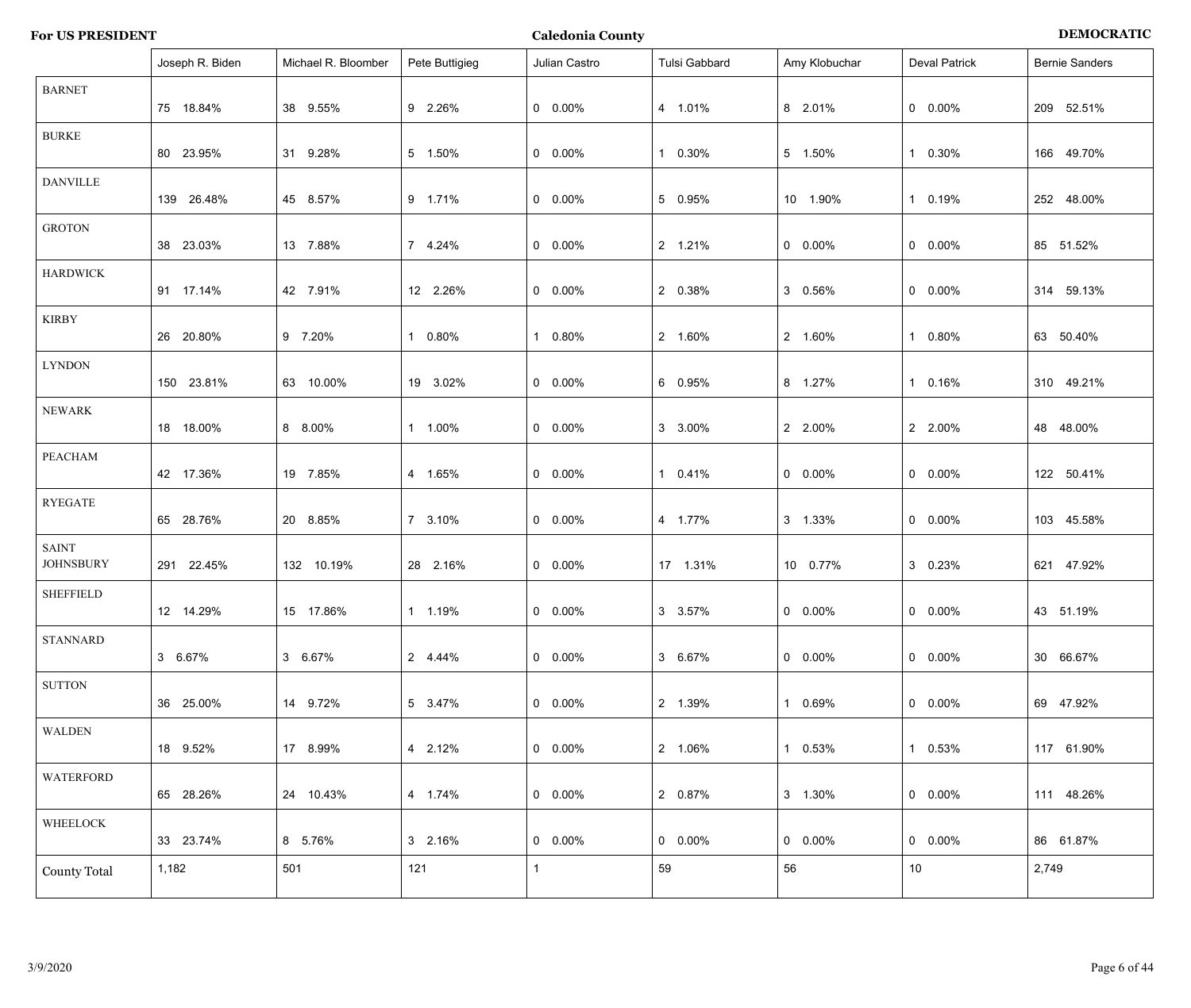| <b>Mark Stewart</b> | Tom Steyer      | Elizabeth Warren | Marianne Williamson | Andrew Yang           | write-in        | blankvotes      | overvotes       | Town Total |
|---------------------|-----------------|------------------|---------------------|-----------------------|-----------------|-----------------|-----------------|------------|
| $0\quad 0.00\%$     | $0 0.00\%$      | 55 13.82%        | $0\quad 0.00\%$     | $0\quad 0.00\%$       | $0$ 0.00%       | $0\quad 0.00\%$ | $0\quad 0.00\%$ | 398        |
| $0\quad 0.00\%$     | $0 0.00\%$      | 43 12.87%        | 1 0.30%             | $0\quad 0.00\%$       | $0$ 0.00%       | 1 0.30%         | $0$ 0.00%       | 334        |
| $0\quad 0.00\%$     | $0 0.00\%$      | 60 11.43%        | 1 0.19%             | 1 0.19%               | 1 0.19%         | $0\quad 0.00\%$ | 1 0.19%         | 525        |
| $0\quad 0.00\%$     | 2 1.21%         | 15 9.09%         | $0\quad 0.00\%$     | 1 0.61%               | $0$ 0.00%       | 1 0.61%         | 1 0.61%         | 165        |
| $0\quad 0.00\%$     | $0 0.00\%$      | 59 11.11%        | 1 0.19%             | 3 0.56%               | 2 0.38%         | 2 0.38%         | $0$ 0.00%       | 531        |
| 1 0.80%             | $0 0.00\%$      | 18 14.40%        | $0\quad 0.00\%$     | $0.80\%$<br>1         | $0$ 0.00%       | $0\quad 0.00\%$ | $0$ 0.00%       | 125        |
| $0\quad 0.00\%$     | $0 0.00\%$      | 60 9.52%         | $0\quad 0.00\%$     | 11 1.75%              | $0$ 0.00%       | $0\quad 0.00\%$ | 2 0.32%         | 630        |
| $0\quad 0.00\%$     | $0 0.00\%$      | 16 16.00%        | $0\quad 0.00\%$     | 1 1.00%               | 1 1.00%         | $0\quad 0.00\%$ | $0 0.00\%$      | 100        |
| 1 0.41%             | $0 0.00\%$      | 50 20.66%        | 1 0.41%             | 1 0.41%               | 1 0.41%         | $0\quad 0.00\%$ | $0 0.00\%$      | 242        |
| $0 0.00\%$          | $0 0.00\%$      | 22 9.73%         | $0\quad 0.00\%$     | 0.44%<br>$\mathbf{1}$ | $0$ 0.00%       | 1 0.44%         | $0 0.00\%$      | 226        |
| 2 0.15%             | 2 0.15%         | 175 13.50%       | $0\quad 0.00\%$     | 12 0.93%              | $0$ 0.00%       | $0\quad 0.00\%$ | 3 0.23%         | 1,296      |
| $0 0.00\%$          | $0 0.00\%$      | 8 9.52%          | $0$ 0.00%           | 1 1.19%               | $0$ 0.00%       | 1 1.19%         | $0 0.00\%$      | 84         |
| $  0 0.00\%$        | $0 0.00\%$      | 4 8.89%          | $0\quad 0.00\%$     | $0\quad 0.00\%$       | $0\quad 0.00\%$ | $0\quad 0.00\%$ | $0 0.00\%$      | 45         |
| $0\quad 0.00\%$     | $0.00\%$        | 17 11.81%        | $0\quad 0.00\%$     | $0\quad 0.00\%$       | $0\quad 0.00\%$ | $0\quad 0.00\%$ | $0 0.00\%$      | 144        |
| $0\quad 0.00\%$     | 1 0.53%         | 26 13.76%        | 1 0.53%             | $0\quad 0.00\%$       | $0$ 0.00%       | 1 0.53%         | $0$ 0.00%       | 189        |
| $  0 0.00\%$        | $0\quad 0.00\%$ | 20 8.70%         | 1 0.43%             | $0\quad 0.00\%$       | $0\quad 0.00\%$ | $0\quad 0.00\%$ | $0 0.00\%$      | 230        |
| $0\quad 0.00\%$     | $0 0.00\%$      | 8 5.76%          | $0\quad 0.00\%$     | $0\quad 0.00\%$       | $0\quad 0.00\%$ | 1 0.72%         | $0\quad 0.00\%$ | 139        |
| $\overline{4}$      | $5\overline{)}$ | 656              | 6                   | 33                    | 5 <sub>5</sub>  | 8               | $\overline{7}$  | 5,403      |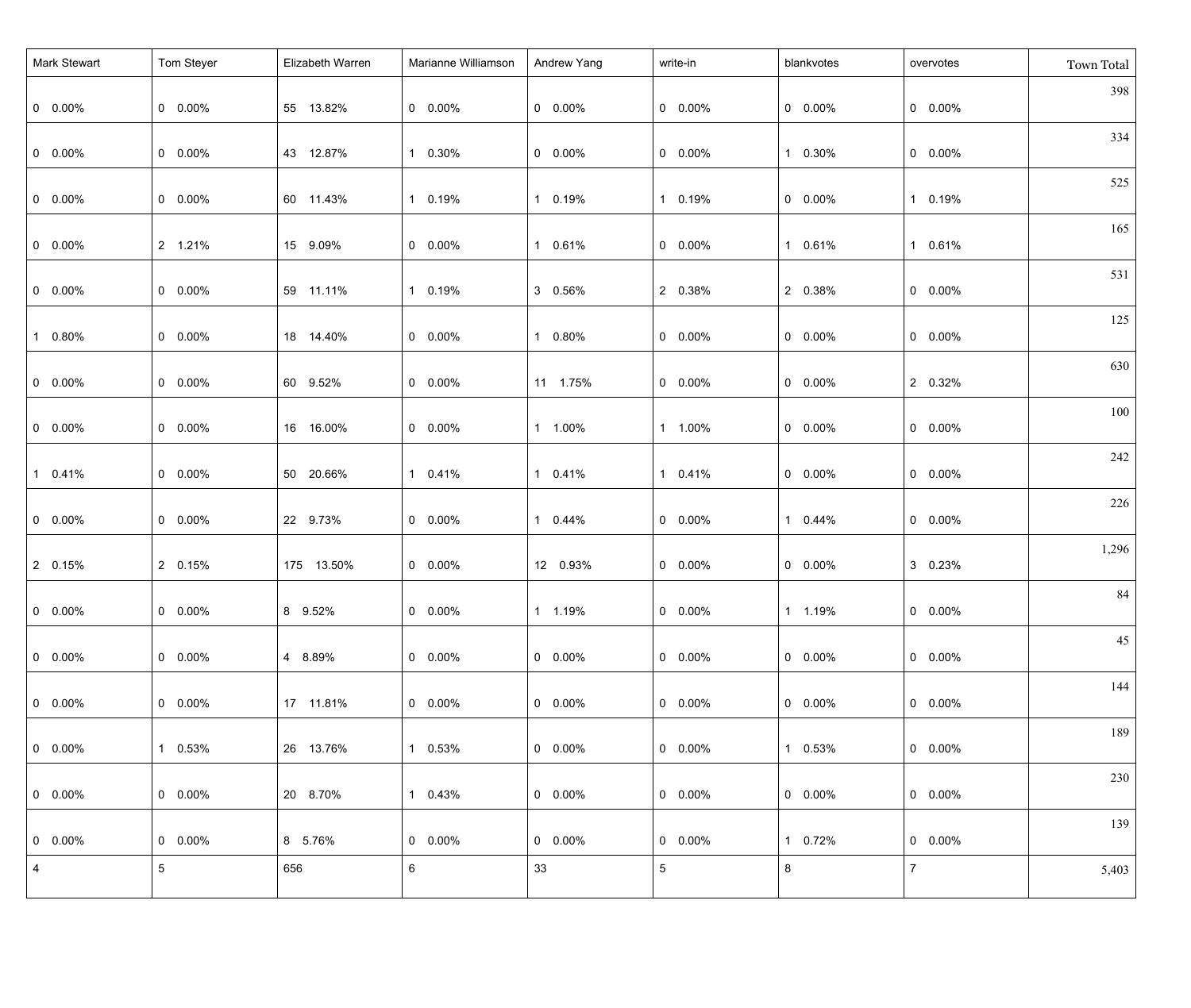|                                   | Joseph R. Biden | Michael R. Bloomber | Pete Buttigieg | Julian Castro   | Tulsi Gabbard | Amy Klobuchar | <b>Deval Patrick</b> | <b>Bernie Sanders</b> |
|-----------------------------------|-----------------|---------------------|----------------|-----------------|---------------|---------------|----------------------|-----------------------|
| <b>BOLTON</b>                     | 62 16.45%       | 34 9.02%            | 9 2.39%        | $0\quad 0.00\%$ | 1 0.27%       | 3 0.80%       | $0\quad 0.00\%$      | 211 55.97%            |
| <b>BURLINGTON</b>                 | 1875 12.98%     | 762 5.28%           | 216 1.50%      | 2 0.01%         | 95 0.66%      | 137 0.95%     | 6 0.04%              | 8950 61.98%           |
| <b>CHARLOTTE</b>                  | 413 26.26%      | 191 12.14%          | 42 2.67%       | $0\quad 0.00\%$ | 7 0.45%       | 20 1.27%      | 1 0.06%              | 622 39.54%            |
| <b>COLCHESTER</b>                 | 806 21.57%      | 431 11.54%          | 112 3.00%      | 1 0.03%         | 38 1.02%      | 69 1.85%      | 3 0.08%              | 1878 50.27%           |
| <b>ESSEX</b>                      | 1261 20.99%     | 629 10.47%          | 174 2.90%      | 6 0.10%         | 59 0.98%      | 102 1.70%     | 3 0.05%              | 3017 50.22%           |
| <b>HINESBURG</b>                  | 328 20.28%      | 166 10.27%          | 48 2.97%       | $0\quad 0.00\%$ | 17 1.05%      | 35 2.16%      | 1 0.06%              | 772 47.74%            |
| <b>HUNTINGTON</b>                 | 109 14.51%      | 34 4.53%            | 11 1.46%       | $0\quad 0.00\%$ | 3 0.40%       | 3 0.40%       | $0\quad 0.00\%$      | 452 60.19%            |
| <b>JERICHO</b>                    | 399 23.06%      | 149 8.61%           | 33 1.91%       | $0\quad 0.00\%$ | 10 0.58%      | 23 1.33%      | $0\quad 0.00\%$      | 826 47.75%            |
| <b>MILTON</b>                     | 460 22.84%      | 189 9.38%           | 80 3.97%       | 1 0.05%         | 28 1.39%      | 29 1.44%      | 1 0.05%              | 1047 51.99%           |
| <b>RICHMOND</b>                   | 327 21.50%      | 114 7.50%           | 28 1.84%       | 1 0.07%         | 9 0.59%       | 17 1.12%      | 2 0.13%              | 774 50.89%            |
| <b>SAINT GEORGE</b>               | 39 22.29%       | 13 7.43%            | 4 2.29%        | $0\quad 0.00\%$ | 1 0.57%       | 2 1.14%       | $0\quad 0.00\%$      | 93 53.14%             |
| <b>SHELBURNE</b>                  | 790 26.86%      | 431 14.65%          | 99 3.37%       | $0$ 0.00%       | 3 0.10%       | 81 2.75%      | 1 0.03%              | 1051 35.74%           |
| <b>SOUTH</b><br><b>BURLINGTON</b> | 1592 11.05%     | 892 12.39%          | 247 3.43%      | 3 0.04%         | 58 0.81%      | 171 2.37%     | 3 0.04%              | 3284 45.60%           |
| <b>UNDERHILL</b>                  | 226 21.16%      | 89 8.33%            | 26 2.43%       | $0\quad 0.00\%$ | 7 0.66%       | 15 1.40%      | $0\quad 0.00\%$      | 25.80%<br>551         |
| <b>WESTFORD</b>                   | 125 19.81%      | 61 9.67%            | 7 1.11%        | $0\quad 0.00\%$ | 7 1.11%       | 7 1.11%       | $0\quad 0.00\%$      | 360 57.05%            |
| <b>WILLISTON</b>                  | 867 28.41%      | 380 6.23%           | 87 2.85%       | $0\quad 0.00\%$ | 16 0.52%      | 58 1.90%      | $0\quad 0.00\%$      | 1264 41.42%           |
| <b>WINOOSKI</b>                   | 280 13.48%      | 82 3.95%            | 31 1.49%       | $0\quad 0.00\%$ | 16 0.77%      | 5 0.24%       | 1 0.05%              | 1313 63.22%           |
| <b>County Total</b>               | 9,959           | 4,647               | 1,254          | 14              | 375           | 777           | 22                   | 26,465                |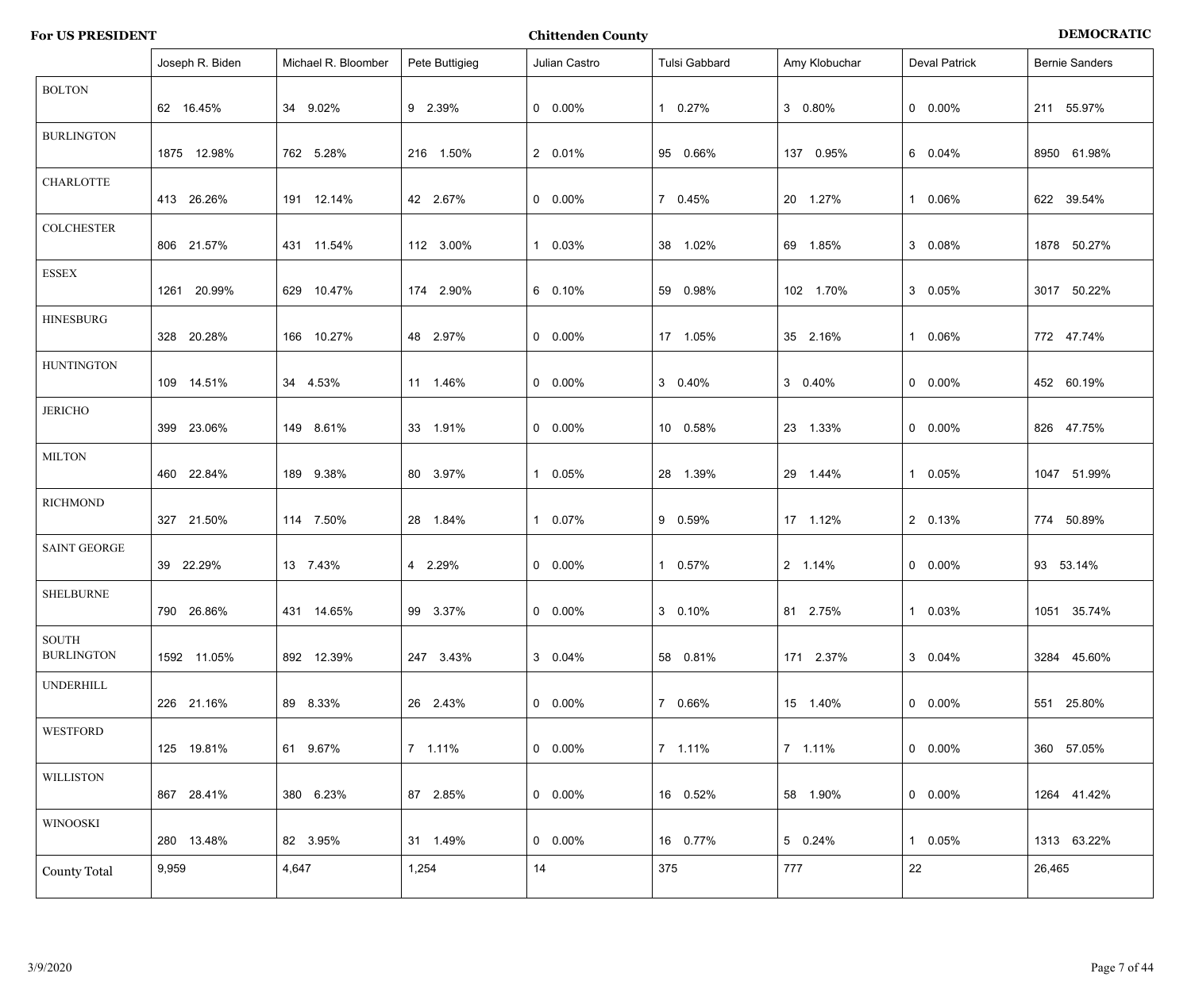| <b>Mark Stewart</b> | Tom Steyer      | Elizabeth Warren | Marianne Williamson | Andrew Yang     | write-in        | blankvotes      | overvotes       | Town Total |
|---------------------|-----------------|------------------|---------------------|-----------------|-----------------|-----------------|-----------------|------------|
| $0\quad 0.00\%$     | 1 0.27%         | 52 13.79%        | $0\quad 0.00\%$     | 1 0.27%         | 2 0.53%         | 1 0.27%         | $0\quad 0.00\%$ | 377        |
| 9 0.06%             | 10 0.07%        | 2302 15.94%      | 7 0.05%             | 48 0.33%        | 12 0.08%        | 10 0.07%        | $0\quad 0.00\%$ | 14,441     |
| 1 0.06%             | $0 0.00\%$      | 268 17.04%       | $0\quad 0.00\%$     | 4 0.25%         | 1 0.06%         | 3 0.19%         | $0\quad 0.00\%$ | 1,573      |
| 3 0.08%             | 4 0.11%         | 367 9.82%        | 4 0.11%             | 17 0.46%        | 3 0.08%         | $0\quad 0.00\%$ | $0\quad 0.00\%$ | 3,736      |
| 2 0.03%             | 5 0.08%         | 694 11.55%       | 7 0.12%             | 30 0.50%        | 11 0.18%        | 7 0.12%         | $0\quad 0.00\%$ | 6,007      |
| 2 0.12%             | 2 0.12%         | 228 14.10%       | 4 0.25%             | 5 0.31%         | 3 0.19%         | 6 0.37%         | $0\quad 0.00\%$ | 1,617      |
| $0\quad 0.00\%$     | $0\quad 0.00\%$ | 136 18.11%       | $0\quad 0.00\%$     | 2 0.27%         | $0\quad 0.00\%$ | 1 0.13%         | $0\quad 0.00\%$ | 751        |
| $0\quad 0.00\%$     | 2 0.12%         | 274 15.84%       | 3 0.17%             | 4 0.23%         | 2 0.12%         | 5 0.29%         | $0\quad 0.00\%$ | 1,730      |
| 1 0.05%             | 4 0.20%         | 148 7.35%        | $0\quad 0.00\%$     | 10 0.50%        | 9 0.45%         | 2 0.10%         | 5 0.25%         | 2,014      |
| $0\quad 0.00\%$     | 2 0.13%         | 238 15.65%       | 1 0.07%             | 5 0.33%         | 3 0.20%         | $0\quad 0.00\%$ | $0\quad 0.00\%$ | 1,521      |
| $0\quad 0.00\%$     | $0 0.00\%$      | 22 12.57%        | 1 0.57%             | $0\quad 0.00\%$ | $0\quad 0.00\%$ | $0\quad 0.00\%$ | $0\quad 0.00\%$ | 175        |
| 4 0.14%             | 4 0.14%         | 449 15.27%       | 1 0.03%             | 6 0.20%         | 2 0.07%         | 19 0.65%        | $0$ 0.00%       | 2,941      |
| $10.01\%$           | 2 0.03%         | 891 12.37%       | 6  0.08%            | 25 0.35%        | 4 0.06%         | 21 0.29%        | 3 0.04%         | 7,203      |
| $  0 0.00\%$        | 4 0.37%         | 146 13.67%       | 1 0.09%             | $0\quad 0.00\%$ | 2 0.19%         | 2 0.19%         | $0\quad 0.00\%$ | 1,069      |
| $  0 0.00\%$        | 1 0.16%         | 62 9.83%         | $0\quad 0.00\%$     | 1 0.16%         | $0\quad 0.00\%$ | $0\quad 0.00\%$ | $0\quad 0.00\%$ | 631        |
| $  0 0.00\%$        | 2 0.07%         | 365 11.96%       | 2 0.07%             | 8 0.26%         | 2 0.07%         | 2 0.07%         | $0\quad 0.00\%$ | 3,053      |
| $ 4 0.19\%$         | $0\quad 0.00\%$ | 330 15.89%       | $0\quad 0.00\%$     | 7 0.34%         | 3 0.14%         | 4 0.19%         | 1 0.05%         | 2,077      |
| 27                  | 43              | 6,972            | 37                  | 173             | 59              | 83              | 9               | 50,916     |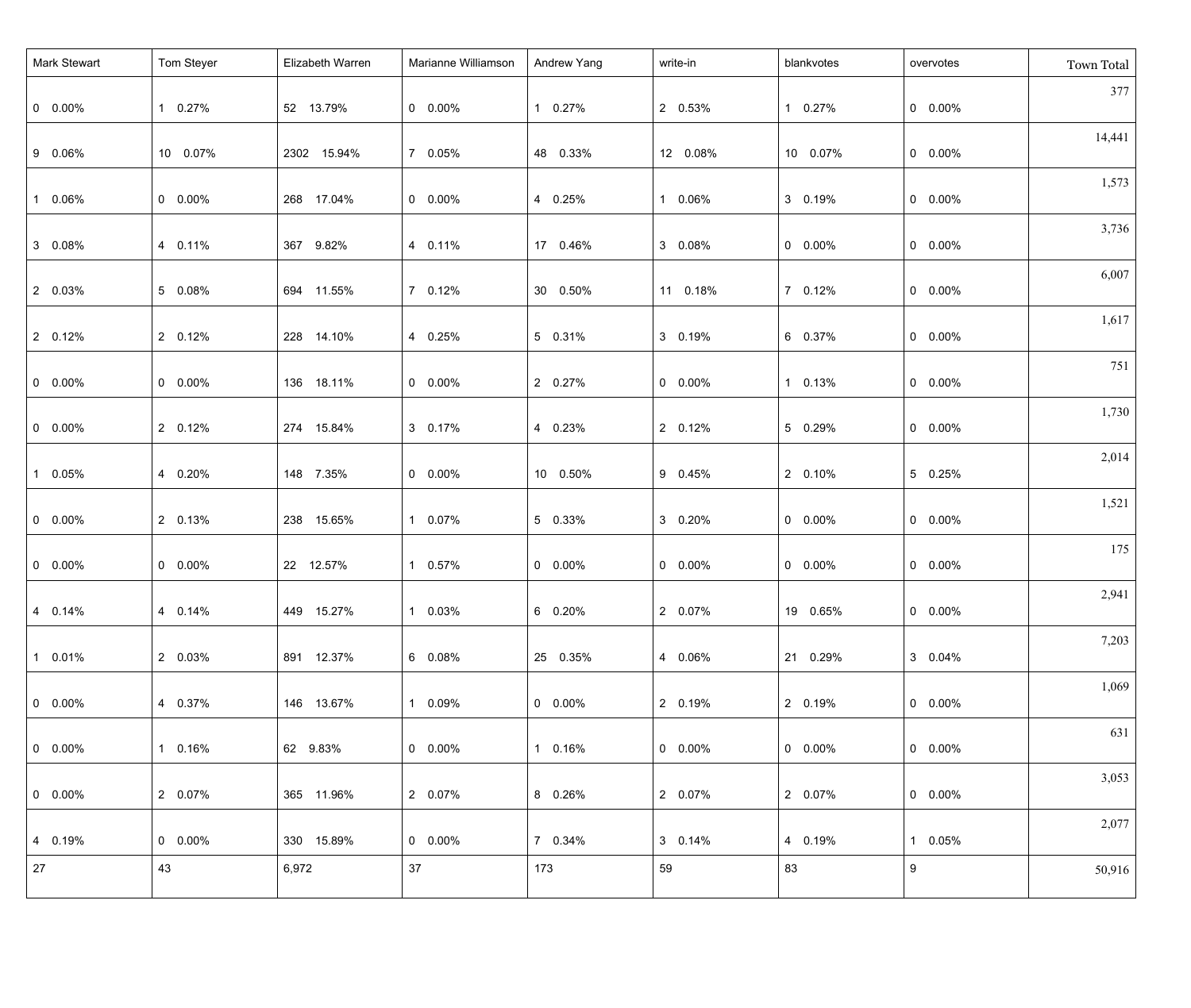| <b>For US PRESIDENT</b> | <b>Essex County</b> | <b>DEMOCRATIC</b> |
|-------------------------|---------------------|-------------------|
|                         |                     |                   |

|                     | Joseph R. Biden | Michael R. Bloomber | Pete Buttigieg  | Julian Castro   | Tulsi Gabbard   | Amy Klobuchar   | <b>Deval Patrick</b> | <b>Bernie Sanders</b> |
|---------------------|-----------------|---------------------|-----------------|-----------------|-----------------|-----------------|----------------------|-----------------------|
| <b>BLOOMFIELD</b>   | 10 33.33%       | 5 16.67%            | $0\quad 0.00\%$ | $0$ 0.00%       | $0\quad 0.00\%$ | $0\quad 0.00\%$ | $0\quad 0.00\%$      | 13 43.33%             |
|                     |                 |                     |                 |                 |                 |                 |                      |                       |
| <b>BRIGHTON</b>     | 58 32.22%       | 21 11.67%           | 4 2.22%         | $0$ 0.00%       | $0\quad 0.00\%$ | 1 0.56%         | $0$ 0.00%            | 74 41.11%             |
| <b>BRUNSWICK</b>    |                 |                     |                 |                 |                 |                 |                      |                       |
|                     | 7 35.00%        | 4 20.00%            | 1 5.00%         | $0$ 0.00%       | $0.00\%$        | $0.00\%$        | $0\quad 0.00\%$      | 7 35.00%              |
| <b>CANAAN</b>       |                 |                     |                 |                 |                 |                 |                      |                       |
|                     | 47 26.26%       | 34 18.99%           | 4 2.23%         | $0$ 0.00%       | 3 1.68%         | 2 1.12%         | $0$ 0.00%            | 75 41.90%             |
| CONCORD             |                 |                     |                 |                 |                 |                 |                      |                       |
|                     | 47 28.31%       | 19 11.45%           | 9 5.42%         | $0$ 0.00%       | 1 0.60%         | 2 1.20%         | $0$ 0.00%            | 71 42.77%             |
| <b>EAST HAVEN</b>   |                 |                     |                 |                 |                 |                 |                      |                       |
|                     | 15 29.41%       | 9 17.65%            | $0\quad 0.00\%$ | $0.00\%$        | $0.00\%$        | 3 5.88%         | $0$ 0.00%            | 19 37.25%             |
| <b>GRANBY</b>       |                 |                     |                 |                 |                 |                 |                      |                       |
|                     | 3 42.86%        | $0$ 0.00%           | $0\quad 0.00\%$ | $0$ 0.00%       | $0\quad 0.00\%$ | $0$ 0.00%       | $0$ 0.00%            | 4 57.14%              |
| <b>GUILDHALL</b>    |                 |                     |                 |                 |                 |                 |                      |                       |
|                     | 12 21.43%       | 4 7.14%             | $0\quad 0.00\%$ | $0\quad 0.00\%$ | 2 3.57%         | $0\quad 0.00\%$ | $0$ 0.00%            | 32 57.14%             |
| <b>LEMINGTON</b>    |                 |                     |                 |                 |                 |                 |                      |                       |
|                     | 5 33.33%        | $0$ 0.00%           | $0\quad 0.00\%$ | $0$ 0.00%       | $0 0.00\%$      | 2 13.33%        | $0 0.00\%$           | 7 46.67%              |
| <b>LUNENBURG</b>    |                 |                     |                 |                 |                 |                 |                      |                       |
|                     | 39 29.32%       | 11 8.27%            | 3 2.26%         | $0$ 0.00%       | 2 1.50%         | 3 2.26%         | $0$ 0.00%            | 64 48.12%             |
| <b>MAIDSTONE</b>    |                 |                     |                 |                 |                 |                 |                      |                       |
|                     | 20 35.09%       | 9 15.79%            | $0\quad 0.00\%$ | $0\quad 0.00\%$ | 2 3.51%         | 2 3.51%         | $0\quad 0.00\%$      | 21 36.84%             |
| <b>NORTON</b>       |                 |                     |                 |                 |                 |                 |                      |                       |
|                     | 9 39.13%        | 1 4.35%             | $0\quad 0.00\%$ | $0$ 0.00%       | $0.00\%$        | $0$ 0.00%       | $0$ 0.00%            | 11 47.83%             |
| <b>VICTORY</b>      |                 |                     |                 |                 |                 |                 |                      |                       |
|                     | 3 20.00%        | $0$ 0.00%           | 1 6.67%         | $0$ 0.00%       | $0$ 0.00%       | $0$ 0.00%       | $0$ 0.00%            | 10 66.67%             |
| <b>County Total</b> | 275             | 117                 | 22              | $\mathbf 0$     | $10$            | 15              | $\mathbf 0$          | 408                   |
|                     |                 |                     |                 |                 |                 |                 |                      |                       |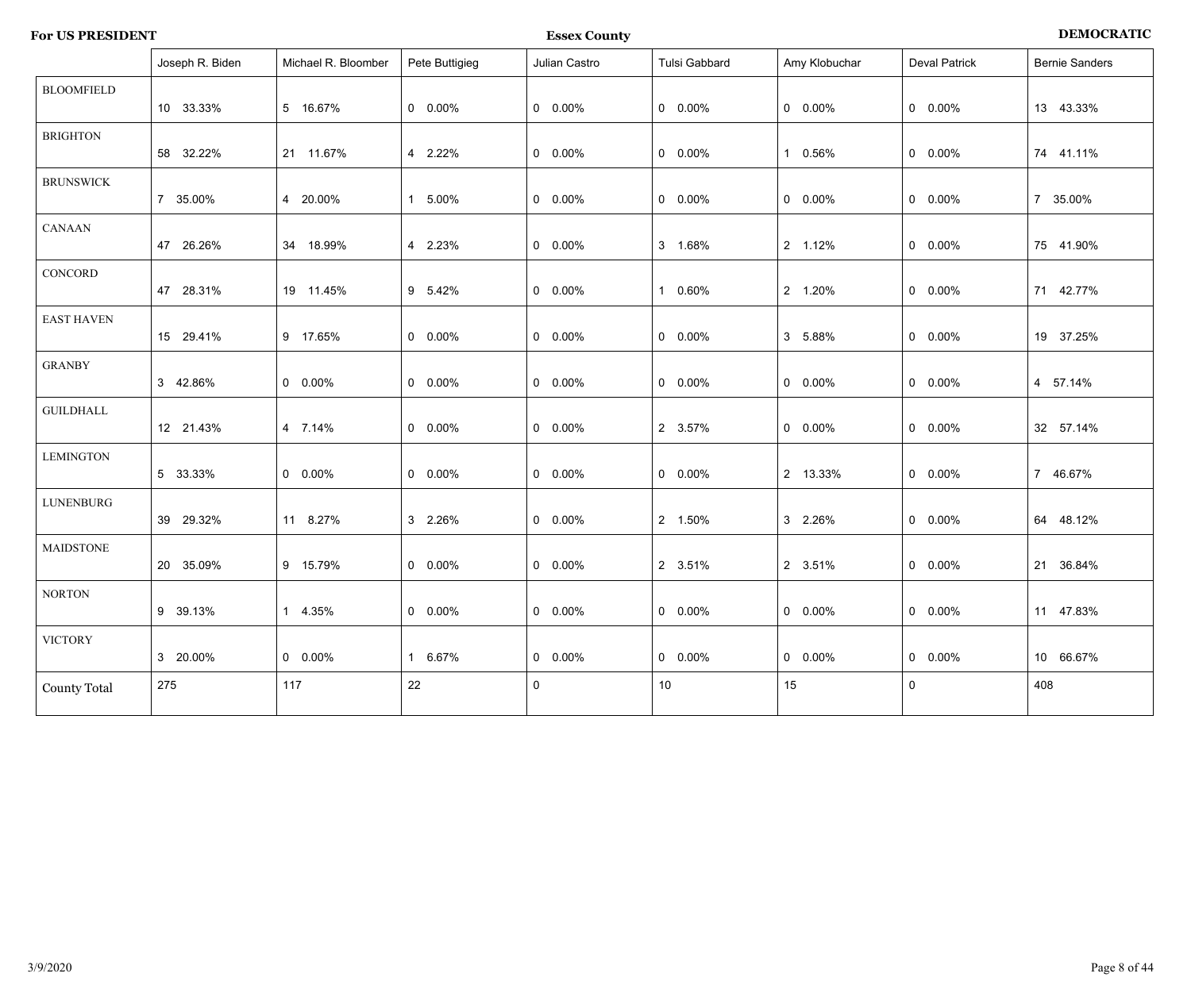| Mark Stewart    | Tom Steyer     | Elizabeth Warren | Marianne Williamson | Andrew Yang     | write-in       | blankvotes      | overvotes       | Town Total      |
|-----------------|----------------|------------------|---------------------|-----------------|----------------|-----------------|-----------------|-----------------|
| 1 3.33%         | 1 3.33%        | $0\quad 0.00\%$  | $0\quad 0.00\%$     | $0\quad 0.00\%$ | $0$ 0.00%      | $0\quad 0.00\%$ | $0$ 0.00%       | 30              |
| $0\quad 0.00\%$ | $0 0.00\%$     | 15 8.33%         | $0\quad 0.00\%$     | 1 0.56%         | 1 0.56%        | 5 2.78%         | $0$ 0.00%       | 180             |
| $0$ 0.00%       | $0 0.00\%$     | 1 5.00%          | $0\quad 0.00\%$     | $0\quad 0.00\%$ | $0$ 0.00%      | $0\quad 0.00\%$ | $0$ 0.00%       | 20              |
| 1 0.56%         | $0 0.00\%$     | 10 5.59%         | $0\quad 0.00\%$     | $0\quad 0.00\%$ | 1 0.56%        | 2 1.12%         | $0$ 0.00%       | 179             |
| $0\quad 0.00\%$ | $0 0.00\%$     | 9 5.42%          | $0\quad 0.00\%$     | 6 3.61%         | $0$ 0.00%      | 2 1.20%         | $0$ 0.00%       | 166             |
| $0$ 0.00%       | $0 0.00\%$     | 3 5.88%          | $0\quad 0.00\%$     | $0\quad 0.00\%$ | $0$ 0.00%      | 1 1.96%         | 1 1.96%         | 51              |
| $0\quad 0.00\%$ | $0 0.00\%$     | $0\quad 0.00\%$  | $0\quad 0.00\%$     | $0\quad 0.00\%$ | $0$ 0.00%      | $0\quad 0.00\%$ | $0$ 0.00%       | $7\overline{ }$ |
| $0$ 0.00%       | $0 0.00\%$     | 5 8.93%          | $0\quad 0.00\%$     | $0\quad 0.00\%$ | $0$ 0.00%      | 1 1.79%         | $0$ 0.00%       | 56              |
| $0 0.00\%$      | $0 0.00\%$     | 1 6.67%          | $0\quad 0.00\%$     | $0\quad 0.00\%$ | $0$ 0.00%      | $0\quad 0.00\%$ | $0$ 0.00%       | 15              |
| $0\quad 0.00\%$ | $0 0.00\%$     | 9 6.77%          | $0\quad 0.00\%$     | $0\quad 0.00\%$ | 2 1.50%        | $0\quad 0.00\%$ | $0\quad 0.00\%$ | 133             |
| $0 0.00\%$      | 1 1.75%        | 2 3.51%          | $0\quad 0.00\%$     | $0\quad 0.00\%$ | $0$ 0.00%      | $0\quad 0.00\%$ | $0\quad 0.00\%$ | 57              |
| $0$ 0.00%       | $0$ 0.00%      | $0$ 0.00%        | $0$ 0.00%           | $0$ 0.00%       | 2 8.70%        | $0$ 0.00%       | $0 0.00\%$      | 23              |
| $0\quad 0.00\%$ | $0$ 0.00%      | $0\quad 0.00\%$  | $0\quad 0.00\%$     | $0\quad 0.00\%$ | 1 6.67%        | $0\quad 0.00\%$ | $0$ 0.00%       | 15              |
| $\overline{2}$  | $\overline{2}$ | 55               | 0                   | $\overline{7}$  | $\overline{7}$ | 11              |                 | 932             |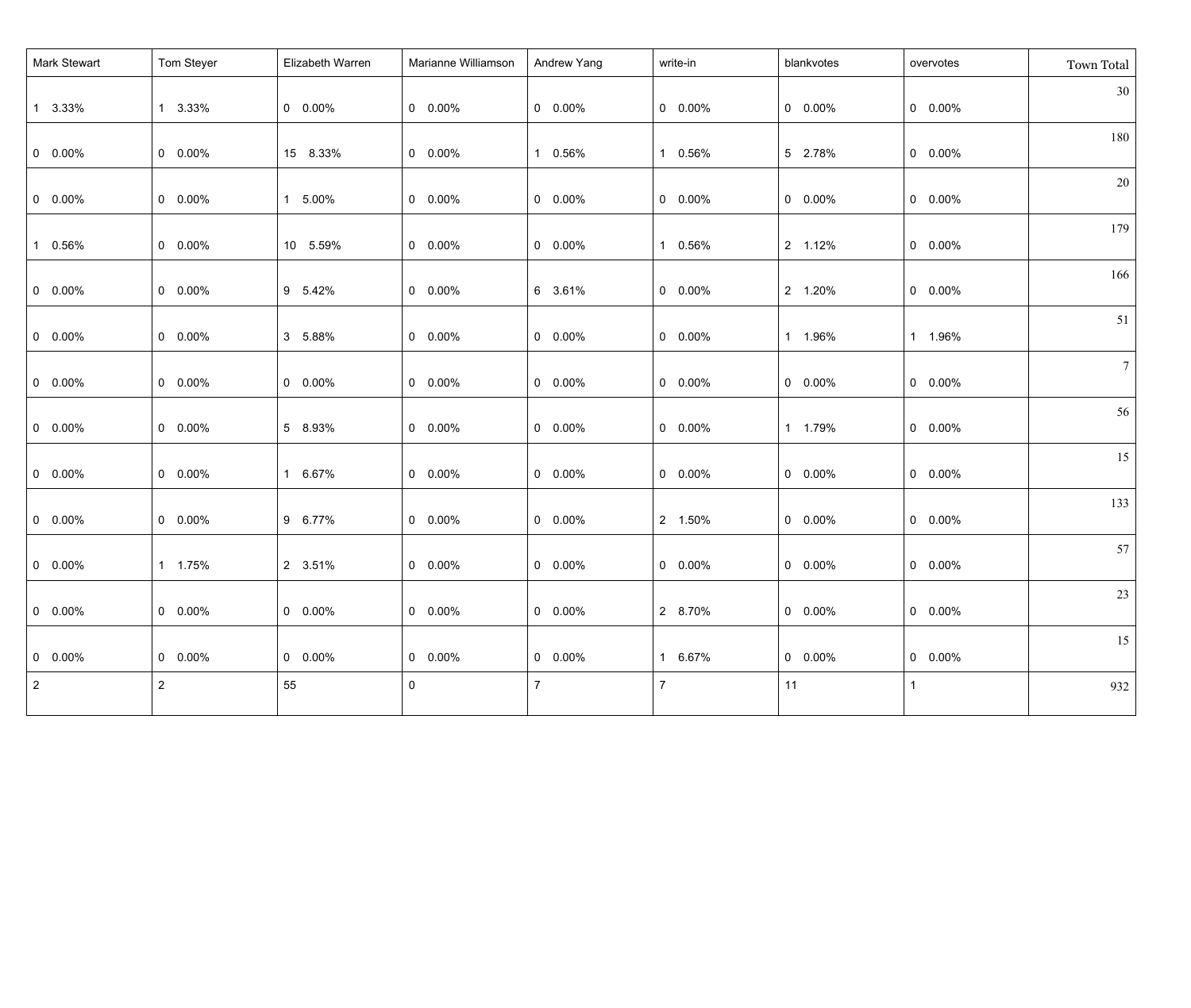| <b>DEMOCRATIC</b> |
|-------------------|
|                   |

|                                    | Joseph R. Biden | Michael R. Bloomber | Pete Buttigieg | Julian Castro           | Tulsi Gabbard   | Amy Klobuchar   | <b>Deval Patrick</b> | <b>Bernie Sanders</b> |
|------------------------------------|-----------------|---------------------|----------------|-------------------------|-----------------|-----------------|----------------------|-----------------------|
| <b>BAKERSFIELD</b>                 | 48 19.12%       | 26 10.36%           | 4 1.59%        | $0\quad 0.00\%$         | 1 0.40%         | 3 1.20%         | $0\quad 0.00\%$      | 142 56.57%            |
| <b>BERKSHIRE</b>                   | 37 23.27%       | 28 17.61%           | 4 2.52%        | $0\quad 0.00\%$         | 1 0.63%         | $0 0.00\%$      | $0\quad 0.00\%$      | 79 49.69%             |
| <b>ENOSBURGH</b>                   | 76 24.68%       | 32 10.39%           | 8 2.60%        | $0\quad 0.00\%$         | $0\quad 0.00\%$ | 2 0.65%         | 1 0.32%              | 169 54.87%            |
| <b>FAIRFAX</b>                     | 234 22.14%      | 107 10.12%          | 17  1.61%      | $0\quad 0.00\%$         | 9 0.85%         | 14 1.32%        | $0\quad 0.00\%$      | 568 53.74%            |
| <b>FAIRFIELD</b>                   | 100 29.07%      | 33 9.59%            | 4 1.16%        | $0\quad 0.00\%$         | 1 0.29%         | 3 0.87%         | $0\quad 0.00\%$      | 174 50.58%            |
| <b>FLETCHER</b>                    | 56 20.97%       | 26 9.74%            | 10 3.75%       | $0\quad 0.00\%$         | 2 0.75%         | 2 0.75%         | $0\quad 0.00\%$      | 140 52.43%            |
| <b>FRANKLIN</b>                    | 39 22.94%       | 32 18.82%           | 3 1.76%        | $0\quad 0.00\%$         | 1 0.59%         | 3 1.76%         | $0\quad 0.00\%$      | 81 47.65%             |
| <b>GEORGIA</b>                     | 219 25.11%      | 120 13.76%          | 27 3.10%       | 2 0.23%                 | 7 0.80%         | 5 0.57%         | $0\quad 0.00\%$      | 420 48.17%            |
| <b>HIGHGATE</b>                    | 105 29.17%      | 42 11.67%           | 11 3.06%       | 1 0.28%                 | 3 0.83%         | 6 1.67%         | 1 0.28%              | 165 45.83%            |
| <b>MONTGOMERY</b>                  | 36 12.72%       | 28 9.89%            | 4 1.41%        | $0\quad 0.00\%$         | 4 1.41%         | 1 0.35%         | $0\quad 0.00\%$      | 186 65.72%            |
| <b>RICHFORD</b>                    | 56 20.22%       | 31 11.19%           | 5 1.81%        | $0\quad 0.00\%$         | 2 0.72%         | 1 0.36%         | 1 0.36%              | 160 28.88%            |
| <b>SAINT ALBANS</b><br><b>CITY</b> | 291 24.74%      | 140 11.90%          | 40 3.40%       | $0$ 0.00%               | 7 0.60%         | 10  0.85%       | 1 0.09%              | 588 50.00%            |
| <b>SAINT ALBANS</b><br><b>TOWN</b> | 346 26.21%      | 216 16.36%          | 26 1.97%       | $0\quad 0.00\%$         | 13 0.98%        | 19 1.44%        | 2 0.15%              | 586 44.39%            |
| <b>SHELDON</b>                     | 48 22.97%       | 22 10.53%           | 3 1.44%        | $0$ 0.00%               | $0.00\%$        | $0\quad 0.00\%$ | $0\quad 0.00\%$      | 118 56.46%            |
| <b>SWANTON</b>                     | 228 26.86%      | 138 16.25%          | 28 3.30%       | 1 0.12%                 | 6 0.71%         | 12 1.41%        | 2 0.24%              | 386 45.47%            |
| <b>County Total</b>                | 1,919           | 1,021               | 194            | $\overline{\mathbf{4}}$ | 57              | 81              | 8                    | 3,962                 |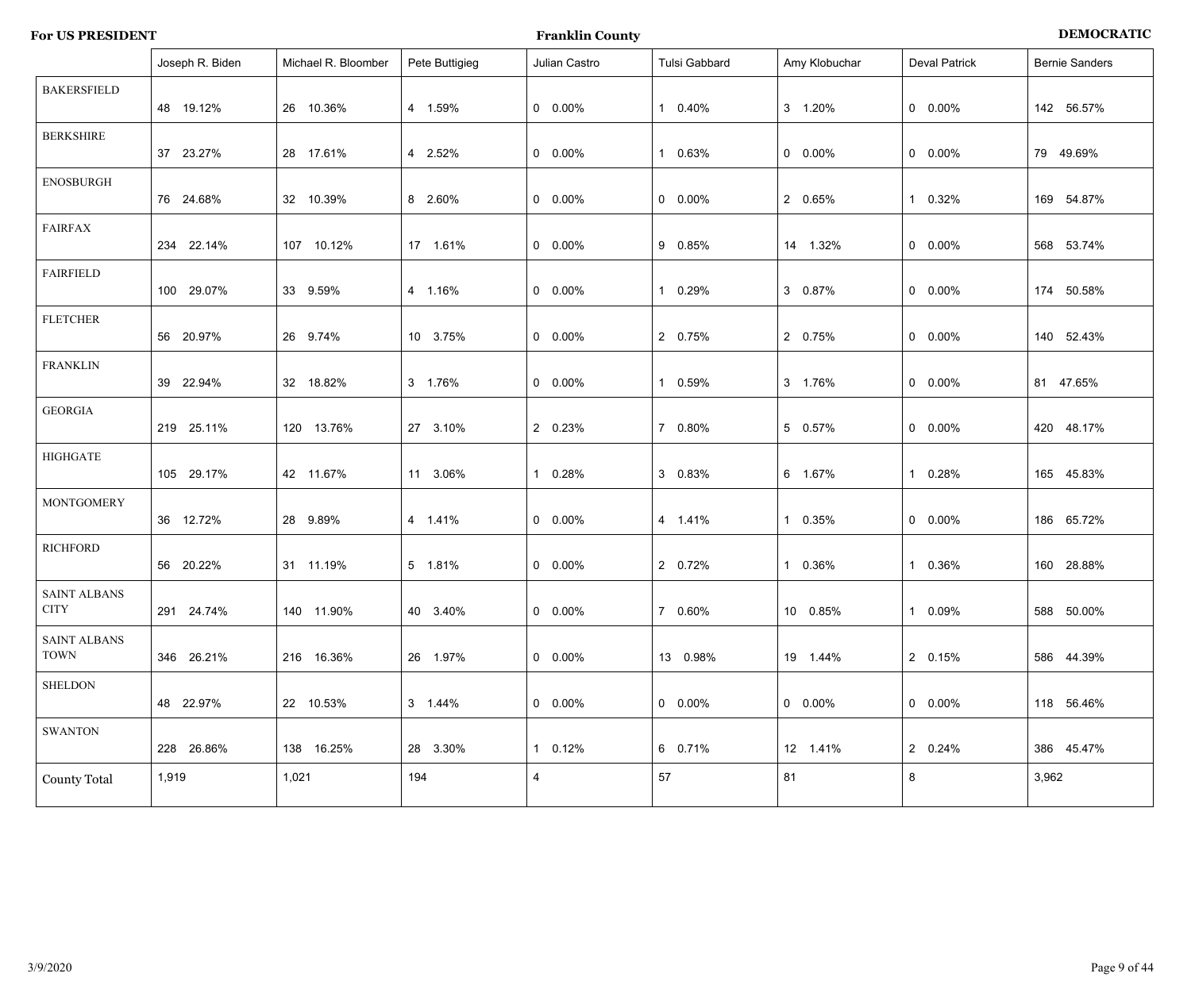| Mark Stewart    | Tom Steyer     | Elizabeth Warren | Marianne Williamson | Andrew Yang     | write-in        | blankvotes      | overvotes       | Town Total |
|-----------------|----------------|------------------|---------------------|-----------------|-----------------|-----------------|-----------------|------------|
| $  0 0.00\%$    | $0 0.00\%$     | 26 10.36%        | $0\quad 0.00\%$     | 1 0.40%         | $0 0.00\%$      | $0\quad 0.00\%$ | $0\quad 0.00\%$ | 251        |
| $  0 0.00\%$    | $0 0.00\%$     | 7 4.40%          | $0\quad 0.00\%$     | $0 0.00\%$      | 2 1.26%         | 1 0.63%         | $0\quad 0.00\%$ | 159        |
| $0\quad 0.00\%$ | $0 0.00\%$     | 17 5.52%         | 1 0.32%             | 1 0.32%         | 1 0.32%         | $0\quad 0.00\%$ | $0\quad 0.00\%$ | 308        |
| 2 0.19%         | $0 0.00\%$     | 92 8.70%         | 2 0.19%             | 6 0.57%         | 2 0.19%         | 4 0.38%         | $0\quad 0.00\%$ | 1,057      |
| $0\quad 0.00\%$ | 1 0.29%        | 23 6.69%         | 1 0.29%             | 3 0.87%         | $0\quad 0.00\%$ | 1 0.29%         | $0\quad 0.00\%$ | 344        |
| $0\quad 0.00\%$ | $0 0.00\%$     | 30 11.24%        | $0\quad 0.00\%$     | $0 0.00\%$      | 1 0.37%         | $0\quad 0.00\%$ | $0\quad 0.00\%$ | 267        |
| $0\quad 0.00\%$ | $0 0.00\%$     | 11 6.47%         | $0\quad 0.00\%$     | $0\quad 0.00\%$ | $0\quad 0.00\%$ | $0\quad 0.00\%$ | $0\quad 0.00\%$ | 170        |
| $0\quad 0.00\%$ | 1 0.11%        | 59 6.77%         | 1 0.11%             | 5 0.57%         | 1 0.11%         | 4 0.46%         | 1 0.11%         | 872        |
| 2 0.56%         | $0 0.00\%$     | 11 3.06%         | 1 0.28%             | 4 1.11%         | 3 0.83%         | 3 0.83%         | 2 0.56%         | 360        |
| $0\quad 0.00\%$ | 1 0.35%        | 21 7.42%         | $0\quad 0.00\%$     | 1 0.35%         | $0\quad 0.00\%$ | 1 0.35%         | $0\quad 0.00\%$ | 283        |
| $0\quad 0.00\%$ | $0 0.00\%$     | 19 6.86%         | $0\quad 0.00\%$     | 1 0.36%         | 3 1.08%         | $0\quad 0.00\%$ | $0\quad 0.00\%$ | 279        |
| $10.09\%$       | 1 0.09%        | 86 7.31%         | 3 0.26%             | 6 0.51%         | 2 0.17%         | $0$ 0.00%       | $0$ 0.00%       | 1,176      |
| $10.08\%$       | 1 0.08%        | 78 5.91%         | 4 0.30%             | 11 0.83%        | 8 0.61%         | 9 0.68%         | $0$ 0.00%       | 1,320      |
| $  0 0.00\%$    | $0.00\%$       | 11 5.26%         | 1 0.48%             | 5 2.39%         | 1 0.48%         | $0\quad 0.00\%$ | $0\quad 0.00\%$ | 209        |
| $1 \t0.12\%$    | 2 0.24%        | 36 4.24%         | $0\quad 0.00\%$     | 3 0.35%         | 3 0.35%         | 3 0.35%         | $0\quad 0.00\%$ | 849        |
| $\vert$ 7       | 7 <sup>7</sup> | 527              | 14                  | 47              | 27              | 26              | $\mathbf{3}$    | 7,904      |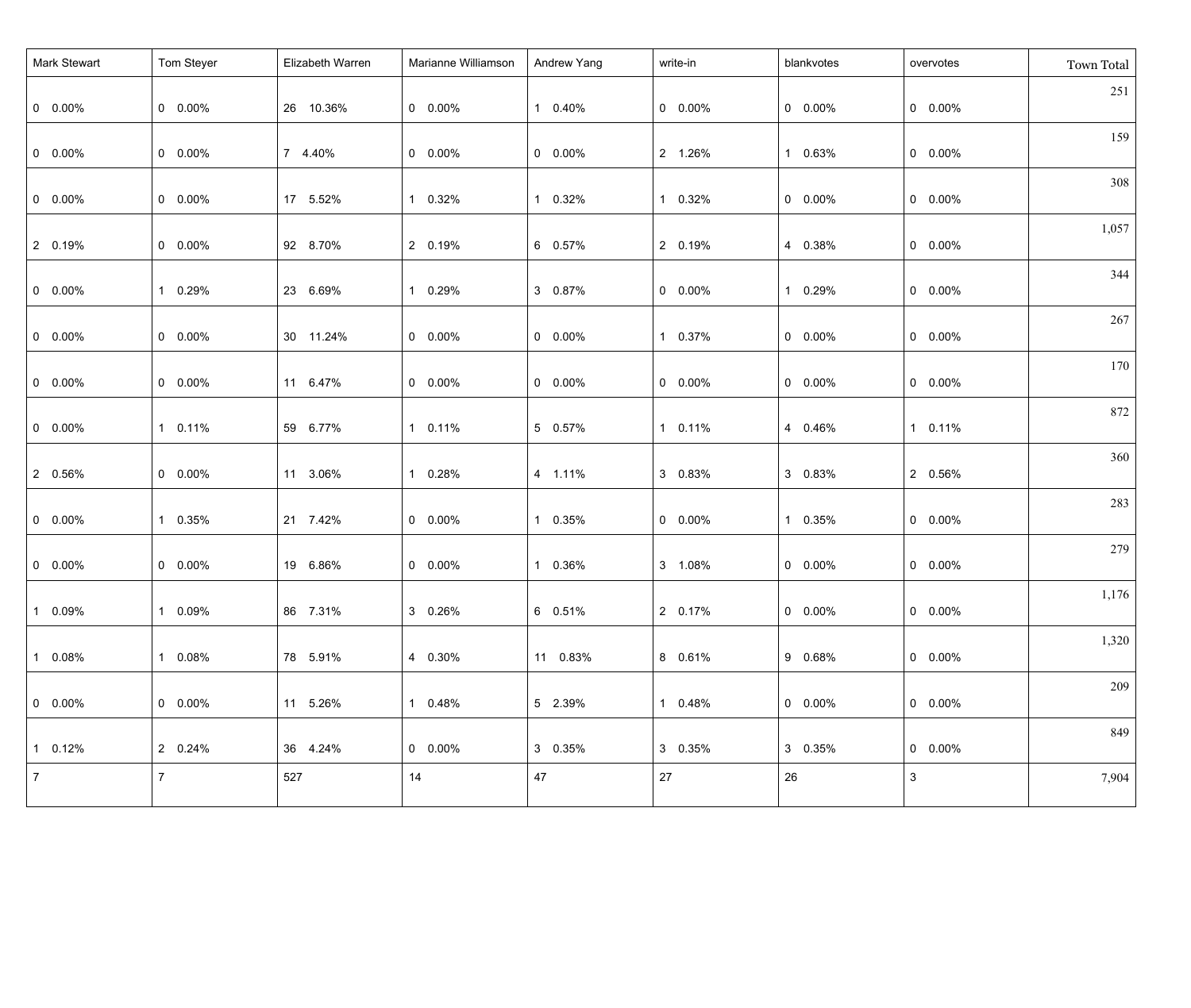|                      | Joseph R. Biden | Michael R. Bloomber | Pete Buttigieg           | Julian Castro            | Tulsi Gabbard           | Amy Klobuchar | Deval Patrick         | <b>Bernie Sanders</b> |
|----------------------|-----------------|---------------------|--------------------------|--------------------------|-------------------------|---------------|-----------------------|-----------------------|
| ALBURGH              |                 |                     |                          |                          |                         |               |                       |                       |
|                      | 25.61%<br>94    | 14.17%<br>52        | 10 <sup>°</sup><br>2.72% | $0.00\%$<br>0            | $0\quad 0.00\%$         | 3<br>0.82%    | $0\quad 0.00\%$       | 179<br>48.77%         |
| <b>GRAND ISLE</b>    |                 |                     |                          |                          |                         |               |                       |                       |
|                      | 22.36%<br>127   | 13.56%<br>77        | 11<br>1.94%              | $0.00\%$<br>0            | $7^{\circ}$<br>1.23%    | 0.70%<br>4    | 0.00%<br>$\mathbf{0}$ | 281<br>49.47%         |
| <b>ISLE LA MOTTE</b> |                 |                     |                          |                          |                         |               |                       |                       |
|                      | 28<br>19.44%    | 17.36%<br>25        | 3 <sup>1</sup><br>2.08%  | $0.00\%$<br>0            | 0.69%                   | 2 1.39%       | $0\quad 0.00\%$       | 75<br>52.08%          |
| NORTH HERO           |                 |                     |                          |                          |                         |               |                       |                       |
|                      | 70<br>23.65%    | 15.20%<br>45        | 11<br>3.72%              | $0.00\%$<br>0            | 1.35%<br>$\overline{4}$ | 13<br>4.39%   | $0\quad 0.00\%$       | 124<br>41.89%         |
| <b>SOUTH HERO</b>    |                 |                     |                          |                          |                         |               |                       |                       |
|                      | 24.84%<br>156   | 13.54%<br>85        | 19<br>3.03%              | $0.00\%$<br>$\mathbf{0}$ | 5 0.80%                 | 9<br>1.43%    | $0\quad 0.00\%$       | 277<br>44.11%         |
| <b>County Total</b>  | 475             | 284                 | 54                       | $\mathbf 0$              | 17                      | 31            | $\mathbf 0$           | 936                   |
|                      |                 |                     |                          |                          |                         |               |                       |                       |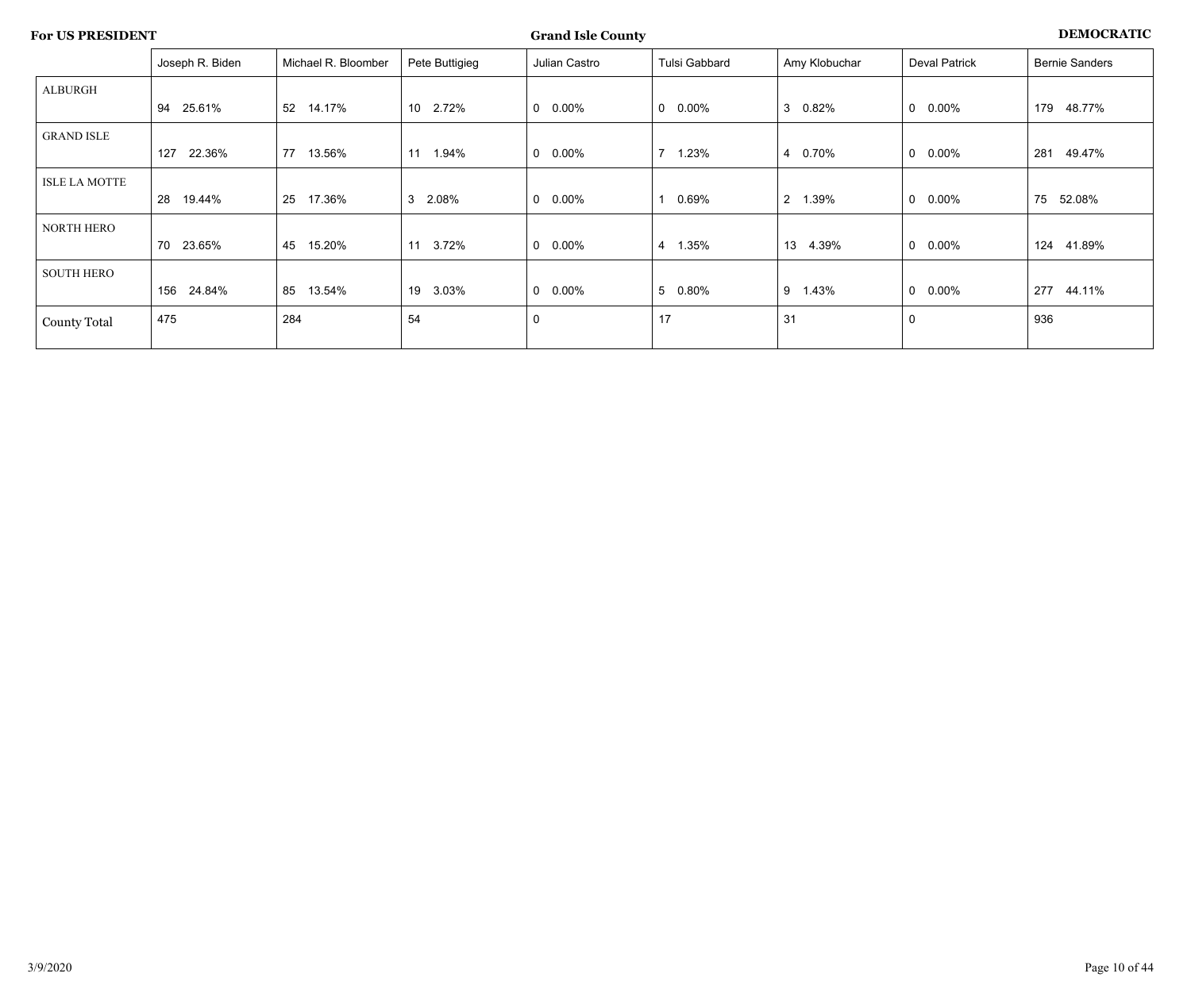| Mark Stewart    | Tom Steyer      | Elizabeth Warren | Marianne Williamson      | Andrew Yang | write-in        | blankvotes              | overvotes                | Town Total |
|-----------------|-----------------|------------------|--------------------------|-------------|-----------------|-------------------------|--------------------------|------------|
|                 |                 |                  |                          |             |                 |                         |                          | 367        |
| 0.27%           | $0$ 0.00%       | 25<br>6.81%      | $0\quad 0.00\%$          | 0.82%<br>3  | $0\quad 0.00\%$ | $\mathbf 0$<br>$0.00\%$ | $0\quad 0.00\%$          |            |
|                 |                 |                  |                          |             |                 |                         |                          | 568        |
| 0.18%           | 0.18%           | 51<br>8.98%      | $0.00\%$<br>$\mathbf{0}$ | 2 0.35%     | 2 0.35%         | $\overline{2}$<br>0.35% | 2 0.35%                  |            |
|                 |                 |                  |                          |             |                 |                         |                          | 144        |
| $0\quad 0.00\%$ | 0.69%           | 5 3.47%          | 0.69%                    | 0.69%       | $0\quad 0.00\%$ | $2^{\circ}$<br>1.39%    | $0.00\%$<br>$\mathbf{0}$ |            |
|                 |                 |                  |                          |             |                 |                         |                          | 296        |
| $0\quad 0.00\%$ | $0\quad 0.00\%$ | 26<br>8.78%      | $0.00\%$<br>$\mathbf 0$  | 2 0.68%     | $0\quad 0.00\%$ | 0.34%<br>$\mathbf{1}$   | $0\quad 0.00\%$          |            |
|                 |                 |                  |                          |             |                 |                         |                          | 628        |
| $0\quad 0.00\%$ | $0\quad 0.00\%$ | 71<br>11.31%     | $0.00\%$<br>$\mathbf{0}$ | 0.16%       | 0.16%           | 4 0.64%                 | $0.00\%$<br>$\mathbf{0}$ |            |
| $\overline{2}$  | $\overline{2}$  | 178              |                          | 9           | 3               | 9                       | $\overline{2}$           | 2,003      |
|                 |                 |                  |                          |             |                 |                         |                          |            |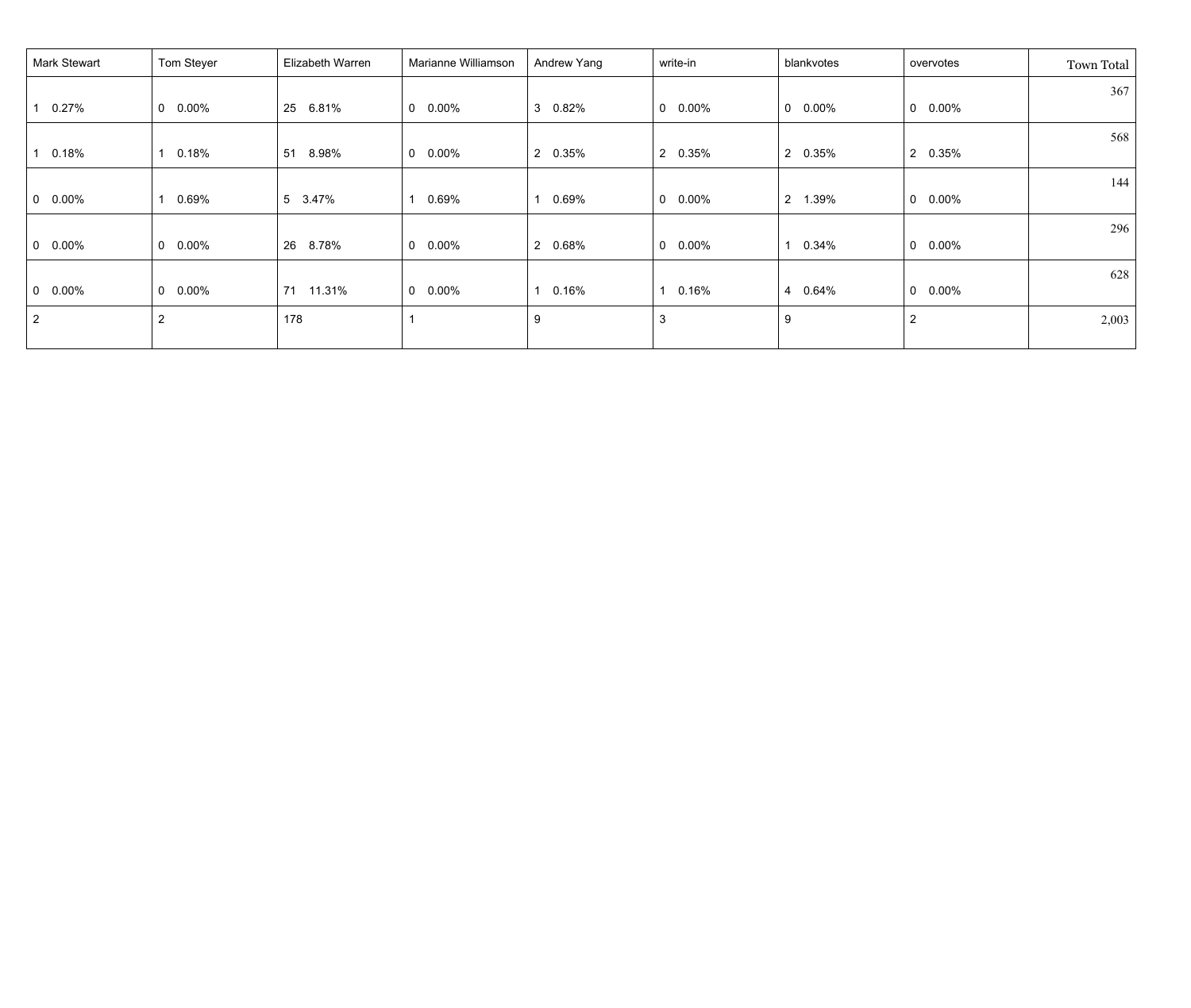| <b>For US PRESIDENT</b> |  |
|-------------------------|--|
|-------------------------|--|

**For US PENOCRATIC PRESIDENT COUNTY EXECUTE:** 

|                     | Joseph R. Biden | Michael R. Bloomber | Pete Buttigieg  | Julian Castro   | Tulsi Gabbard   | Amy Klobuchar   | <b>Deval Patrick</b> | <b>Bernie Sanders</b> |
|---------------------|-----------------|---------------------|-----------------|-----------------|-----------------|-----------------|----------------------|-----------------------|
| <b>BELVIDERE</b>    | 8 16.33%        | 4 8.16%             | $0\quad 0.00\%$ | $0\quad 0.00\%$ | $0\quad 0.00\%$ | $0\quad 0.00\%$ | $0$ 0.00%            | 34 69.39%             |
| <b>CAMBRIDGE</b>    | 163 18.69%      | 92 10.55%           | 17 1.95%        | 1 0.11%         | 9 1.03%         | 7 0.80%         | 1 0.11%              | 508 58.26%            |
| <b>EDEN</b>         | 24 15.69%       | 26 16.99%           | 3 1.96%         | $0\quad 0.00\%$ | 1 0.65%         | 2 1.31%         | $0 0.00\%$           | 86 56.21%             |
| <b>ELMORE</b>       | 87 27.97%       | 26 8.36%            | 7 2.25%         | $0\quad 0.00\%$ | $0\quad 0.00\%$ | 3 0.96%         | $0$ 0.00%            | 159 51.13%            |
| <b>HYDE PARK</b>    | 124 19.97%      | 56 9.02%            | 15 2.42%        | 1 0.16%         | 3 0.48%         | 8 1.29%         | $0$ 0.00%            | 356 57.33%            |
| <b>JOHNSON</b>      | 70 12.13%       | 35 6.07%            | 11 1.91%        | $0.00\%$        | 7 1.21%         | 1 0.17%         | $0$ 0.00%            | 408 70.71%            |
| <b>MORRISTOWN</b>   | 286 21.06%      | 154 11.34%          | 22 1.62%        | $0 0.00\%$      | 5 0.37%         | 22 1.62%        | 1 0.07%              | 728 53.61%            |
| <b>STOWE</b>        | 427 28.22%      | 259 17.12%          | 35 2.31%        | $0\quad 0.00\%$ | 8 0.53%         | 19 1.26%        | 2 0.13%              | 595 39.33%            |
| <b>WATERVILLE</b>   | 23 20.54%       | 5 4.46%             | $0\quad 0.00\%$ | $0$ 0.00%       | 1 0.89%         | $0\quad 0.00\%$ | $0$ 0.00%            | 74 66.07%             |
| <b>WOLCOTT</b>      | 59 19.22%       | 23 3.75%            | 4 1.30%         | $0\quad 0.00\%$ | 3 0.98%         | 3 0.98%         | $0$ 0.00%            | 198 64.50%            |
| <b>County Total</b> | 1,271           | 680                 | 114             | $\overline{2}$  | 37              | 65              | 4                    | 3,146                 |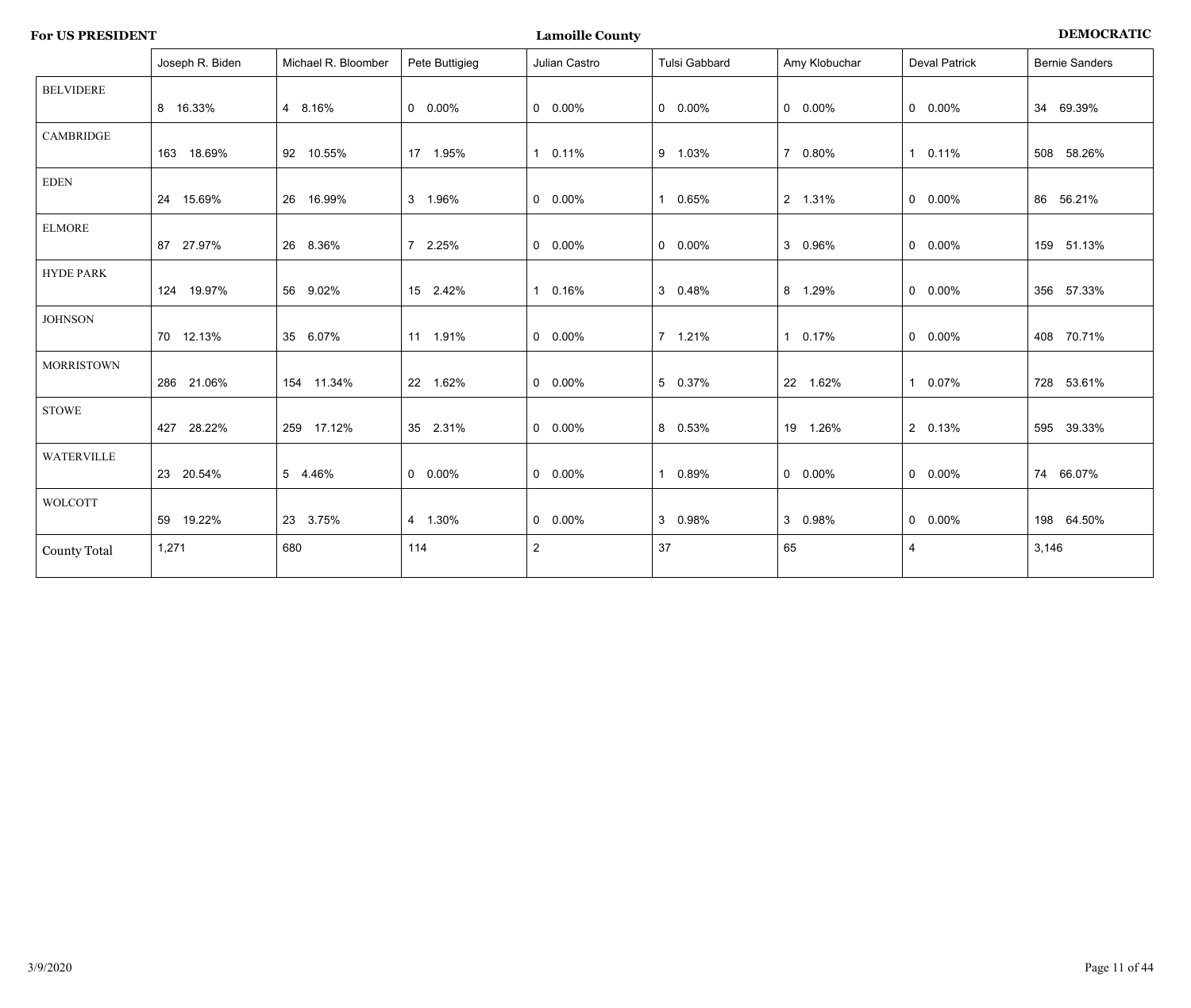| Mark Stewart    | Tom Steyer | Elizabeth Warren | Marianne Williamson | Andrew Yang | write-in        | blankvotes      | overvotes            | Town Total |
|-----------------|------------|------------------|---------------------|-------------|-----------------|-----------------|----------------------|------------|
| $0$ 0.00%       | $0 0.00\%$ | 2 4.08%          | $0\quad 0.00\%$     | 1 2.04%     | $0\quad 0.00\%$ | $0\quad 0.00\%$ | $0$ 0.00%            | 49         |
| $0$ 0.00%       | $0 0.00\%$ | 65 7.45%         | $0\quad 0.00\%$     | 7 0.80%     | 1 0.11%         | 1 0.11%         | $0$ 0.00%            | 872        |
| $0$ 0.00%       | $0 0.00\%$ | 8 5.23%          | $0\quad 0.00\%$     | 2 1.31%     | $0$ 0.00%       | 1 0.65%         | $0$ 0.00%            | 153        |
| $0$ 0.00%       | $0 0.00\%$ | 26 8.36%         | $0\quad 0.00\%$     | 2 0.64%     | 1 0.32%         | $0\quad 0.00\%$ | $0$ 0.00%            | 311        |
| $0\quad 0.00\%$ | 1 0.16%    | 53 8.53%         | $0\quad 0.00\%$     | 2 0.32%     | 1 0.16%         | $0\quad 0.00\%$ | 0.16%<br>$\mathbf 1$ | 621        |
| $0$ 0.00%       | 1 0.17%    | 40 6.93%         | $0\quad 0.00\%$     | 2 0.35%     | 1 0.17%         | 1 0.17%         | $0$ 0.00%            | 577        |
| $0$ 0.00%       | $0 0.00\%$ | 131 9.65%        | 2 0.15%             | 4 0.29%     | 3 0.22%         | $0\quad 0.00\%$ | $0$ 0.00%            | 1,358      |
| $0 0.00\%$      | 3 0.20%    | 147 9.72%        | $0 0.00\%$          | 3 0.20%     | 2 0.13%         | 13 0.86%        | $0$ 0.00%            | 1,513      |
| $0$ 0.00%       | $0 0.00\%$ | 7 6.25%          | $0 0.00\%$          | 2 1.79%     | $0 0.00\%$      | $0\quad 0.00\%$ | $0$ 0.00%            | 112        |
| $0$ 0.00%       | $0 0.00\%$ | 16 5.21%         | $0$ 0.00%           | 1 0.33%     | 1 0.33%         | $0$ 0.00%       | $0$ 0.00%            | 308        |
| $\mathbf 0$     | 5          | 495              | $\overline{2}$      | 26          | 10              | 16              |                      | 5,874      |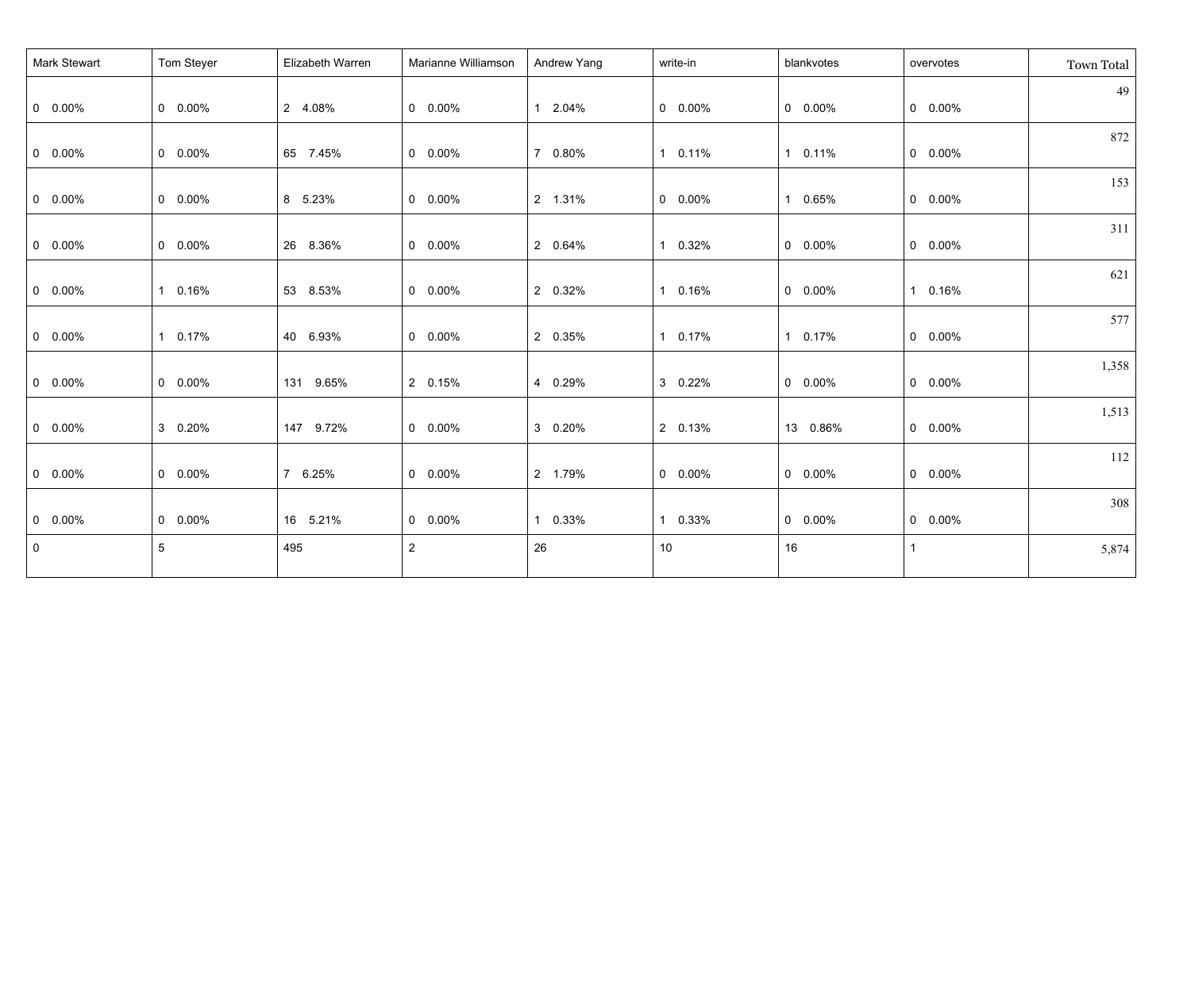| <b>For US PRESIDENT</b> | <b>Orange County</b> | <b>DEMOCRATIC</b> |
|-------------------------|----------------------|-------------------|
|                         |                      |                   |

|                     | Joseph R. Biden | Michael R. Bloomber | Pete Buttigieg | Julian Castro   | Tulsi Gabbard   | Amy Klobuchar   | <b>Deval Patrick</b> | <b>Bernie Sanders</b> |
|---------------------|-----------------|---------------------|----------------|-----------------|-----------------|-----------------|----------------------|-----------------------|
| <b>BRADFORD</b>     | 129 26.76%      | 35 7.26%            | 12 2.49%       | $0\quad 0.00\%$ | 7 1.45%         | 6 1.24%         | $0\quad 0.00\%$      | 233 48.34%            |
| <b>BRAINTREE</b>    | 47 19.26%       | 22 9.02%            | 5 2.05%        | $0\quad 0.00\%$ | 1 0.41%         | 1 0.41%         | $0\quad 0.00\%$      | 135 55.33%            |
| <b>BROOKFIELD</b>   | 75 23.96%       | 24 7.67%            | 5 1.60%        | 1 0.32%         | 6 1.92%         | 10 3.19%        | 2 0.64%              | 153 48.88%            |
| <b>CHELSEA</b>      | 42 19.44%       | 13 6.02%            | 3 1.39%        | $0\quad 0.00\%$ | 6 2.78%         | 2 0.93%         | $0\quad 0.00\%$      | 130 60.19%            |
| <b>CORINTH</b>      | 56 20.22%       | 23 8.30%            | 4 1.44%        | $0\quad 0.00\%$ | 3 1.08%         | 3 1.08%         | $0\quad 0.00\%$      | 144 51.99%            |
| <b>FAIRLEE</b>      | 69 24.30%       | 18 6.34%            | 7 2.46%        | $0\quad 0.00\%$ | 2 0.70%         | 5 1.76%         | $0\quad 0.00\%$      | 138 48.59%            |
| <b>NEWBURY</b>      | 69 17.97%       | 27 7.03%            | 8 2.08%        | $0\quad 0.00\%$ | 3 0.78%         | 4 1.04%         | 1 0.26%              | 210 54.69%            |
| ORANGE              | 21 19.27%       | 10 9.17%            | 4 3.67%        | $0\quad 0.00\%$ | $0\quad 0.00\%$ | 1 0.92%         | $0\quad 0.00\%$      | 66 60.55%             |
| <b>RANDOLPH</b>     | 187 18.03%      | 83 8.00%            | 21 2.03%       | $0\quad 0.00\%$ | 12 1.16%        | 7 0.68%         | 1 0.10%              | 606 58.44%            |
| <b>STRAFFORD</b>    | 74 16.67%       | 18 4.05%            | 6 1.35%        | $0\quad 0.00\%$ | 2 0.45%         | 9 2.03%         | $0\quad 0.00\%$      | 237 53.38%            |
| <b>THETFORD</b>     | 280 25.81%      | 54 4.98%            | 21 1.94%       | $0\quad 0.00\%$ | 6 0.55%         | 26 2.40%        | 1 0.09%              | 466 42.95%            |
| <b>TOPSHAM</b>      | 27 19.42%       | 7 5.04%             | 3 2.16%        | $0\quad 0.00\%$ | 1 0.72%         | 2 1.44%         | $0\quad 0.00\%$      | 77 55.40%             |
| TUNBRIDGE           | 55 17.63%       | 19 6.09%            | 2 0.64%        | $0\quad 0.00\%$ | 1 0.32%         | 1 0.32%         | 1 0.32%              | 190 60.90%            |
| <b>VERSHIRE</b>     | 30 16.95%       | 5 2.82%             | 1 0.56%        | 1 0.56%         | 3 1.69%         | 2 1.13%         | $0\quad 0.00\%$      | 104 58.76%            |
| <b>WASHINGTON</b>   | 48 25.40%       | 18 9.52%            | 4 2.12%        | $0\quad 0.00\%$ | 3 1.59%         | 3 1.59%         | $0\quad 0.00\%$      | 93 49.21%             |
| <b>WEST FAIRLEE</b> | 27 20.45%       | 6 4.55%             | 4 3.03%        | $0\quad 0.00\%$ | 2 1.52%         | $0\quad 0.00\%$ | $0\quad 0.00\%$      | 80 60.61%             |
| WILLIAMSTOWN        | 106 22.22%      | 69 14.47%           | 24 5.03%       | $0\quad 0.00\%$ | 2 0.42%         | 3 0.63%         | $0\quad 0.00\%$      | 221 46.33%            |
| <b>County Total</b> | 1,342           | 451                 | 134            | $\overline{2}$  | 60              | 85              | 6                    | 3,283                 |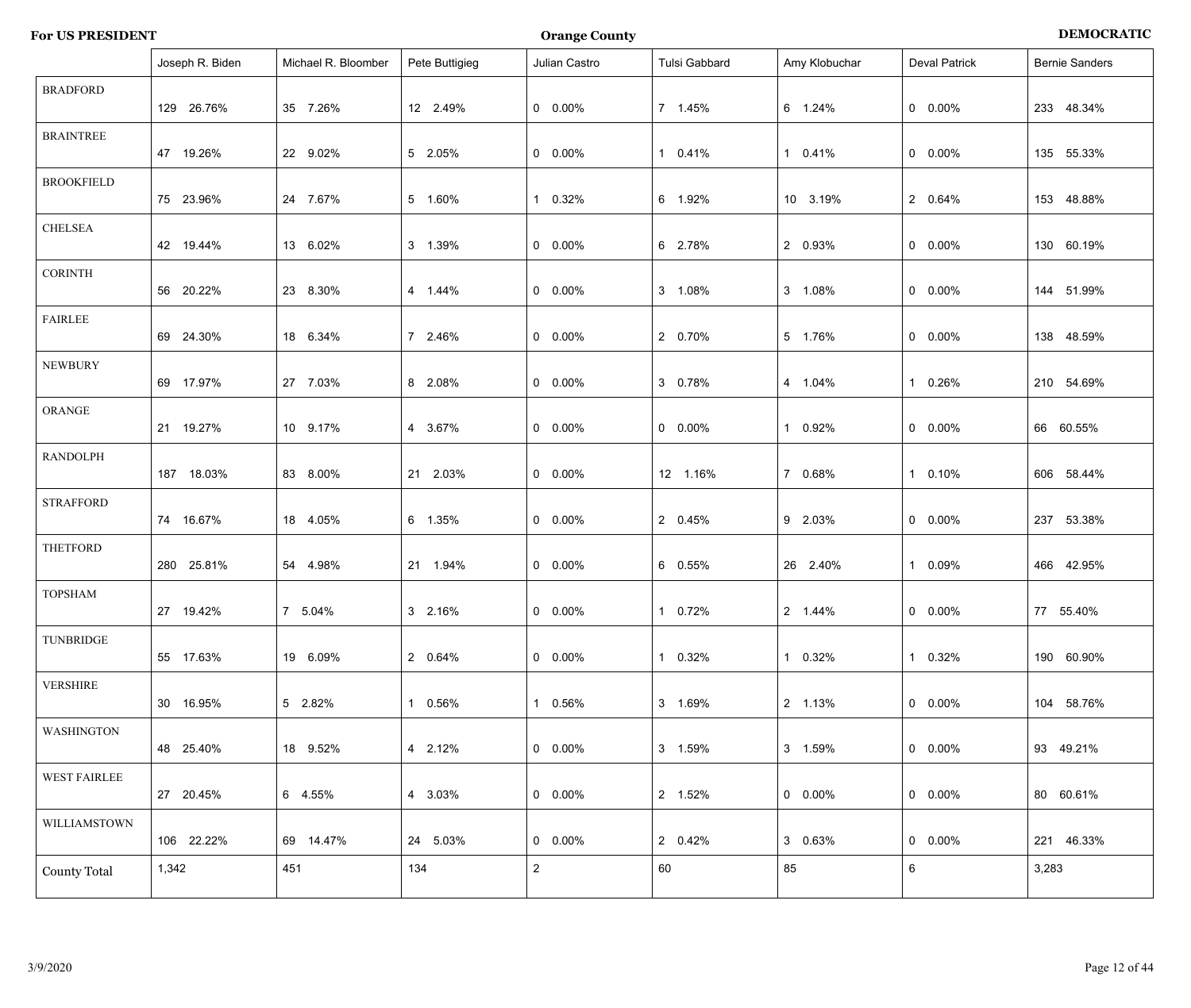| <b>Mark Stewart</b> | Tom Steyer | Elizabeth Warren | Marianne Williamson | Andrew Yang           | write-in        | blankvotes      | overvotes       | Town Total |
|---------------------|------------|------------------|---------------------|-----------------------|-----------------|-----------------|-----------------|------------|
| $0\quad 0.00\%$     | 1 0.21%    | 56 11.62%        | $0\quad 0.00\%$     | 1 0.21%               | 2 0.41%         | $0\quad 0.00\%$ | $0\quad 0.00\%$ | 482        |
| $0\quad 0.00\%$     | $0 0.00\%$ | 32 13.11%        | $0\quad 0.00\%$     | $0\quad 0.00\%$       | $0$ 0.00%       | 1 0.41%         | $0$ 0.00%       | 244        |
| $0\quad 0.00\%$     | $0 0.00\%$ | 34 10.86%        | $0\quad 0.00\%$     | 0.32%<br>1            | $0$ 0.00%       | 1 0.32%         | 1 0.32%         | 313        |
| $0\quad 0.00\%$     | 2 0.93%    | 18 8.33%         | $0\quad 0.00\%$     | $0\quad 0.00\%$       | $0$ 0.00%       | $0\quad 0.00\%$ | $0 0.00\%$      | 216        |
| $0\quad 0.00\%$     | $0 0.00\%$ | 39 14.08%        | $0\quad 0.00\%$     | 3 1.08%               | $0 0.00\%$      | 1 0.36%         | 1 0.36%         | 277        |
| $0\quad 0.00\%$     | $0 0.00\%$ | 43 15.14%        | $0\quad 0.00\%$     | 0.35%<br>1            | 1 0.35%         | $0\quad 0.00\%$ | $0\quad 0.00\%$ | 284        |
| $0\quad 0.00\%$     | 1 0.26%    | 57 14.84%        | 1 0.26%             | 0.26%<br>1            | $0 0.00\%$      | 2 0.52%         | $0$ 0.00%       | 384        |
| $0\quad 0.00\%$     | $0 0.00\%$ | 7 6.42%          | $0\quad 0.00\%$     | $0\quad 0.00\%$       | $0 0.00\%$      | $0\quad 0.00\%$ | $0$ 0.00%       | 109        |
| $0\quad 0.00\%$     | $0 0.00\%$ | 112 10.80%       | 1 0.10%             | 4 0.39%               | 1 0.10%         | 2 0.19%         | $0$ 0.00%       | 1,037      |
| $0 0.00\%$          | $0 0.00\%$ | 97 21.85%        | $0\quad 0.00\%$     | 0.23%<br>$\mathbf{1}$ | $0 0.00\%$      | $0\quad 0.00\%$ | $0$ 0.00%       | 444        |
| 1 0.09%             | 1 0.09%    | 222 20.46%       | 2 0.18%             | 4 0.37%               | $0 0.00\%$      | 1 0.09%         | $0$ 0.00%       | 1,085      |
| $0 0.00\%$          | $0 0.00\%$ | 22 15.83%        | $0$ 0.00%           | $0 0.00\%$            | $0$ 0.00%       | $0$ 0.00%       | $0$ 0.00%       | 139        |
| $  0 0.00\%$        | 1 0.32%    | 42 13.46%        | $0\quad 0.00\%$     | $0\quad 0.00\%$       | $0\quad 0.00\%$ | $0\quad 0.00\%$ | $0$ 0.00%       | 312        |
| $10.56\%$           | $0.00\%$   | 29 16.38%        | $0\quad 0.00\%$     | 1 0.56%               | $0\quad 0.00\%$ | $0\quad 0.00\%$ | $0$ 0.00%       | 177        |
| $0\quad 0.00\%$     | $0.00\%$   | 20 10.58%        | $0\quad 0.00\%$     | $0\quad 0.00\%$       | $0.00\%$        | $0\quad 0.00\%$ | $0$ 0.00%       | 189        |
| $  0 0.00\%$        | $0.00\%$   | 13 9.85%         | $0\quad 0.00\%$     | $0\quad 0.00\%$       | $0\quad 0.00\%$ | $0\quad 0.00\%$ | $0$ 0.00%       | 132        |
| $  0 0.00\%$        | 2 0.42%    | 42 8.81%         | $0\quad 0.00\%$     | 3 0.63%               | 1 0.21%         | 3 0.63%         | 1 0.21%         | 477        |
| $\vert 2 \vert$     | 8          | 885              | $\overline{4}$      | 20                    | $5\phantom{.0}$ | 11              | $\mathbf{3}$    | 6,301      |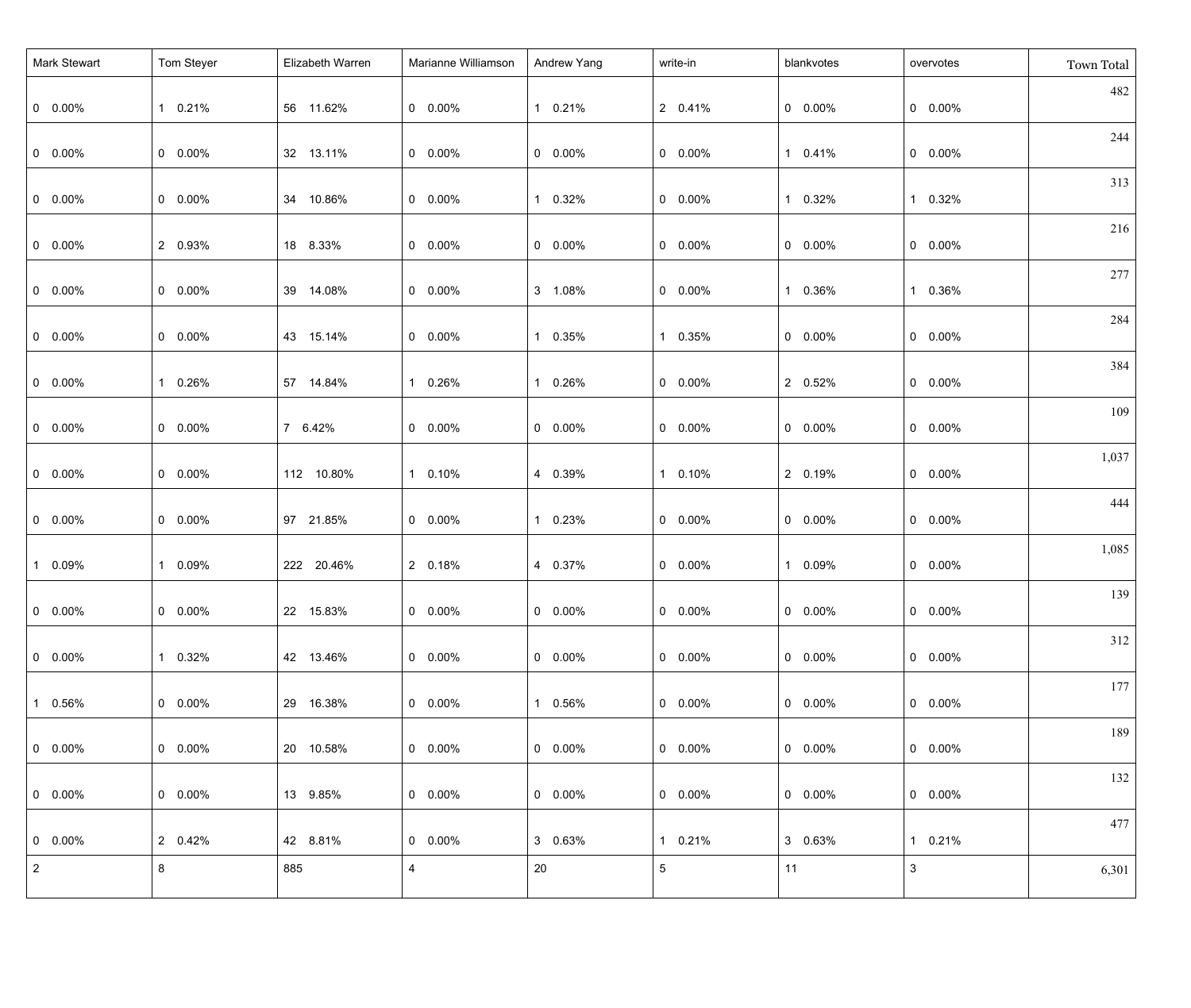| <b>For US PRESIDENT</b> | <b>Orleans County</b> | <b>DEMOCRATIC</b> |
|-------------------------|-----------------------|-------------------|
|-------------------------|-----------------------|-------------------|

|                    | Joseph R. Biden | Michael R. Bloomber | Pete Buttigieg  | Julian Castro   | Tulsi Gabbard   | Amy Klobuchar   | <b>Deval Patrick</b> | <b>Bernie Sanders</b> |
|--------------------|-----------------|---------------------|-----------------|-----------------|-----------------|-----------------|----------------------|-----------------------|
| <b>ALBANY</b>      | 31 20.13%       | 10 6.49%            | 2 1.30%         | $0\quad 0.00\%$ | 1 0.65%         | $0\quad 0.00\%$ | $0$ 0.00%            | 92 59.74%             |
| <b>BARTON</b>      | 73 21.41%       | 52 15.25%           | 5 1.47%         | $0\quad 0.00\%$ | $0\quad 0.00\%$ | 3 0.88%         | $0$ 0.00%            | 179 52.49%            |
| <b>BROWNINGTON</b> | 20 22.99%       | 10 11.49%           | 1 1.15%         | $0\quad 0.00\%$ | 1 1.15%         | 3 3.45%         | 2 2.30%              | 42 48.28%             |
| <b>CHARLESTON</b>  | 28 18.67%       | 9 6.00%             | 3 2.00%         | $0\quad 0.00\%$ | 2 1.33%         | 1 0.67%         | $0\quad 0.00\%$      | 92 61.33%             |
| <b>COVENTRY</b>    | 28 20.00%       | 15 10.71%           | 1 0.71%         | $0\quad 0.00\%$ | 1 0.71%         | $0\quad 0.00\%$ | $0\quad 0.00\%$      | 82 58.57%             |
| <b>CRAFTSBURY</b>  | 54 16.93%       | 25 7.84%            | 5 1.57%         | $0\quad 0.00\%$ | 5 1.57%         | $0\quad 0.00\%$ | $0$ 0.00%            | 180 56.43%            |
| <b>DERBY</b>       | 192 28.32%      | 98 14.45%           | 19 2.80%        | $0\quad 0.00\%$ | 5 0.74%         | 9 1.33%         | 1 0.15%              | 294 21.68%            |
| <b>GLOVER</b>      | 38 17.51%       | 14 6.45%            | 4 1.84%         | 1 0.46%         | $0\quad 0.00\%$ | 1 0.46%         | $0$ 0.00%            | 128 58.99%            |
| <b>GREENSBORO</b>  | 46 22.89%       | 16 7.96%            | 4 1.99%         | $0\quad 0.00\%$ | 2 1.00%         | 1 0.50%         | $0\quad 0.00\%$      | 105 52.24%            |
| <b>HOLLAND</b>     | 23 32.39%       | 8 11.27%            | 1 1.41%         | $0\quad 0.00\%$ | 1  1.41%        | $0\quad 0.00\%$ | $0\quad 0.00\%$      | 35 49.30%             |
| <b>IRASBURG</b>    | 28 21.54%       | 14 10.77%           | 1 0.77%         | $0\quad 0.00\%$ | 1 0.77%         | 1 0.77%         | $0$ 0.00%            | 74 56.92%             |
| JAY                | 15 22.06%       | 4 5.88%             | 1 1.47%         | $0$ 0.00%       | 2 2.94%         | $0\quad 0.00\%$ | $0$ 0.00%            | 40 58.82%             |
| LOWELL             | 19 20.65%       | 12 13.04%           | 4 4.35%         | $0\quad 0.00\%$ | 1 1.09%         | 1 1.09%         | $0\quad 0.00\%$      | 46 50.00%             |
| <b>MORGAN</b>      | 22 28.95%       | 10 13.16%           | 4 5.26%         | $0\quad 0.00\%$ | $0\quad 0.00\%$ | $0\quad 0.00\%$ | $0\quad 0.00\%$      | 33 43.42%             |
| NEWPORT CITY       | 153 25.33%      | 77 12.75%           | 6 0.99%         | $0\quad 0.00\%$ | 10 1.66%        | 12 1.99%        | 1 0.17%              | 290 48.01%            |
| NEWPORT TOWN       | 50 29.59%       | 27 15.98%           | 4 2.37%         | $0\quad 0.00\%$ | 1 0.59%         | 2 1.18%         | $0\quad 0.00\%$      | 68 40.24%             |
| TROY               | 37 21.76%       | 16 9.41%            | 2 1.18%         | $0\quad 0.00\%$ | 2 1.18%         | 1 0.59%         | $0\quad 0.00\%$      | 104 30.59%            |
| <b>WESTFIELD</b>   | 27 22.13%       | 15 12.30%           | $0\quad 0.00\%$ | $0\quad 0.00\%$ | $0\quad 0.00\%$ | 1 0.82%         | $0\quad 0.00\%$      | 67 54.92%             |
| <b>WESTMORE</b>    | 15 23.81%       | 7 11.11%            | $0\quad 0.00\%$ | $0\quad 0.00\%$ | $0\quad 0.00\%$ | 1 1.59%         | $0 0.00\%$           | 34 53.97%             |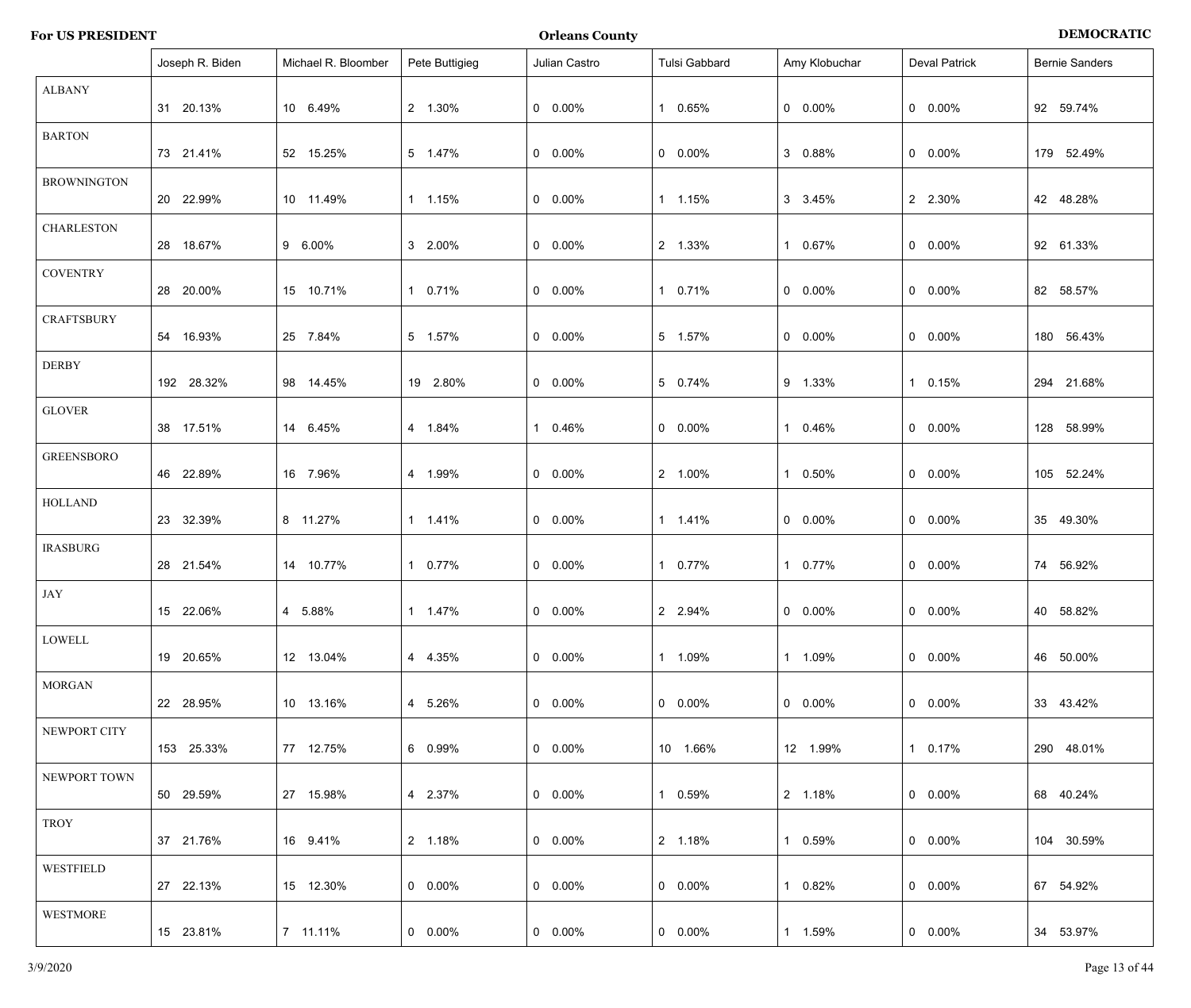| Mark Stewart    | Tom Steyer      | Elizabeth Warren | Marianne Williamson | Andrew Yang     | write-in        | blankvotes      | overvotes       | Town Total |
|-----------------|-----------------|------------------|---------------------|-----------------|-----------------|-----------------|-----------------|------------|
| $0\quad 0.00\%$ | $0\quad 0.00\%$ | 16 10.39%        | $0\quad 0.00\%$     | 2 1.30%         | $0\quad 0.00\%$ | $0\quad 0.00\%$ | $0\quad 0.00\%$ | 154        |
| $0\quad 0.00\%$ | 1 0.29%         | 26 7.62%         | $0\quad 0.00\%$     | 1 0.29%         | $0\quad 0.00\%$ | $0\quad 0.00\%$ | 1 0.29%         | 341        |
| $0\quad 0.00\%$ | $0\quad 0.00\%$ | 7 8.05%          | $0\quad 0.00\%$     | $0\quad 0.00\%$ | $0\quad 0.00\%$ | 1 1.15%         | $0\quad 0.00\%$ | 87         |
| $0\quad 0.00\%$ | 1 0.67%         | 14 9.33%         | $0\quad 0.00\%$     | $0\quad 0.00\%$ | $0\quad 0.00\%$ | $0\quad 0.00\%$ | $0\quad 0.00\%$ | 150        |
| $0\quad 0.00\%$ | $0\quad 0.00\%$ | 11 7.86%         | $0\quad 0.00\%$     | $0\quad 0.00\%$ | $0\quad 0.00\%$ | 2 1.43%         | $0\quad 0.00\%$ | 140        |
| 1 0.31%         | $0\quad 0.00\%$ | 45 14.11%        | 2 0.63%             | 1 0.31%         | $0\quad 0.00\%$ | 1 0.31%         | $0\quad 0.00\%$ | 319        |
| 2 0.29%         | 1 0.15%         | 52 7.67%         | 1 0.15%             | 1 0.15%         | 2 0.29%         | 2 0.29%         | $0\quad 0.00\%$ | 679        |
| $0\quad 0.00\%$ | $0\quad 0.00\%$ | 29 13.36%        | $0\quad 0.00\%$     | $0\quad 0.00\%$ | $0\quad 0.00\%$ | 2 0.92%         | $0\quad 0.00\%$ | 217        |
| $0\quad 0.00\%$ | $0\quad 0.00\%$ | 25 12.44%        | $0\quad 0.00\%$     | 2 1.00%         | $0\quad 0.00\%$ | $0\quad 0.00\%$ | $0\quad 0.00\%$ | 201        |
| $0\quad 0.00\%$ | $0\quad 0.00\%$ | 3 4.23%          | $0\quad 0.00\%$     | $0\quad 0.00\%$ | $0\quad 0.00\%$ | $0\quad 0.00\%$ | $0\quad 0.00\%$ | 71         |
| 1 0.77%         | $0\quad 0.00\%$ | 8 6.15%          | $0\quad 0.00\%$     | 2 1.54%         | $0\quad 0.00\%$ | $0\quad 0.00\%$ | $0\quad 0.00\%$ | 130        |
| $0 0.00\%$      | $0 0.00\%$      | 5 7.35%          | $0\quad 0.00\%$     | $0$ 0.00%       | $0$ 0.00%       | $0$ 0.00%       | 1 1.47%         | 68         |
| $0$ 0.00%       | $0\quad 0.00\%$ | 9 9.78%          | $0\quad 0.00\%$     | $0\quad 0.00\%$ | $0$ 0.00%       | $0\quad 0.00\%$ | $0\quad 0.00\%$ | 92         |
| $0$ 0.00%       | 1 1.32%         | 6 7.89%          | $0\quad 0.00\%$     | $0\quad 0.00\%$ | $0\quad 0.00\%$ | $0\quad 0.00\%$ | $0\quad 0.00\%$ | 76         |
| $10.17\%$       | $0\quad 0.00\%$ | 47 7.78%         | 3 0.50%             | 4 0.66%         | $0\quad 0.00\%$ | $0\quad 0.00\%$ | $0\quad 0.00\%$ | 604        |
| $0\quad 0.00\%$ | $0\quad 0.00\%$ | 16 9.47%         | $0\quad 0.00\%$     | $0\quad 0.00\%$ | $0\quad 0.00\%$ | 1 0.59%         | $0\quad 0.00\%$ | 169        |
| $0$ 0.00%       | 1 0.59%         | 5 2.94%          | $0\quad 0.00\%$     | 1 0.59%         | 2 1.18%         | 1 0.59%         | $0\quad 0.00\%$ | 172        |
| $0\quad 0.00\%$ | $0\quad 0.00\%$ | 12 9.84%         | $0\quad 0.00\%$     | $0\quad 0.00\%$ | $0\quad 0.00\%$ | $0\quad 0.00\%$ | $0\quad 0.00\%$ | 122        |
| $0\quad 0.00\%$ | $0\quad 0.00\%$ | 5 7.94%          | 1 1.59%             | $0\quad 0.00\%$ | $0\quad 0.00\%$ | $0\quad 0.00\%$ | $0\quad 0.00\%$ | 63         |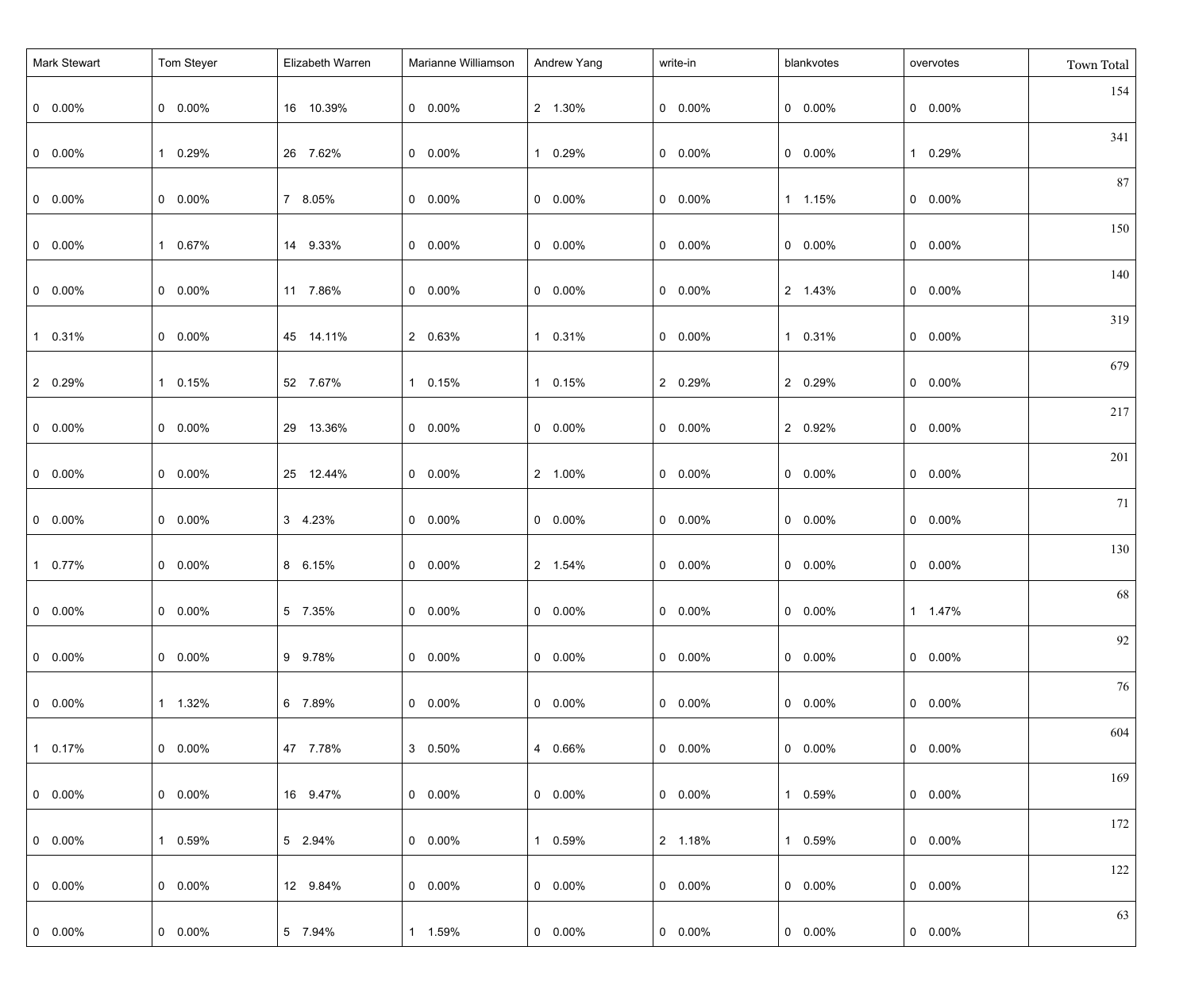|                     | Joseph R. Biden | Michael R. Bloomber | Pete Buttigieg | Julian Castro | Tulsi Gabbard       | Amy Klobuchar | <b>Deval Patrick</b> | Bernie Sanders |
|---------------------|-----------------|---------------------|----------------|---------------|---------------------|---------------|----------------------|----------------|
| <b>County Total</b> | 899             | 439                 | 67             |               | $\mathcal{R}$<br>ູບ | 37            |                      | 1,985          |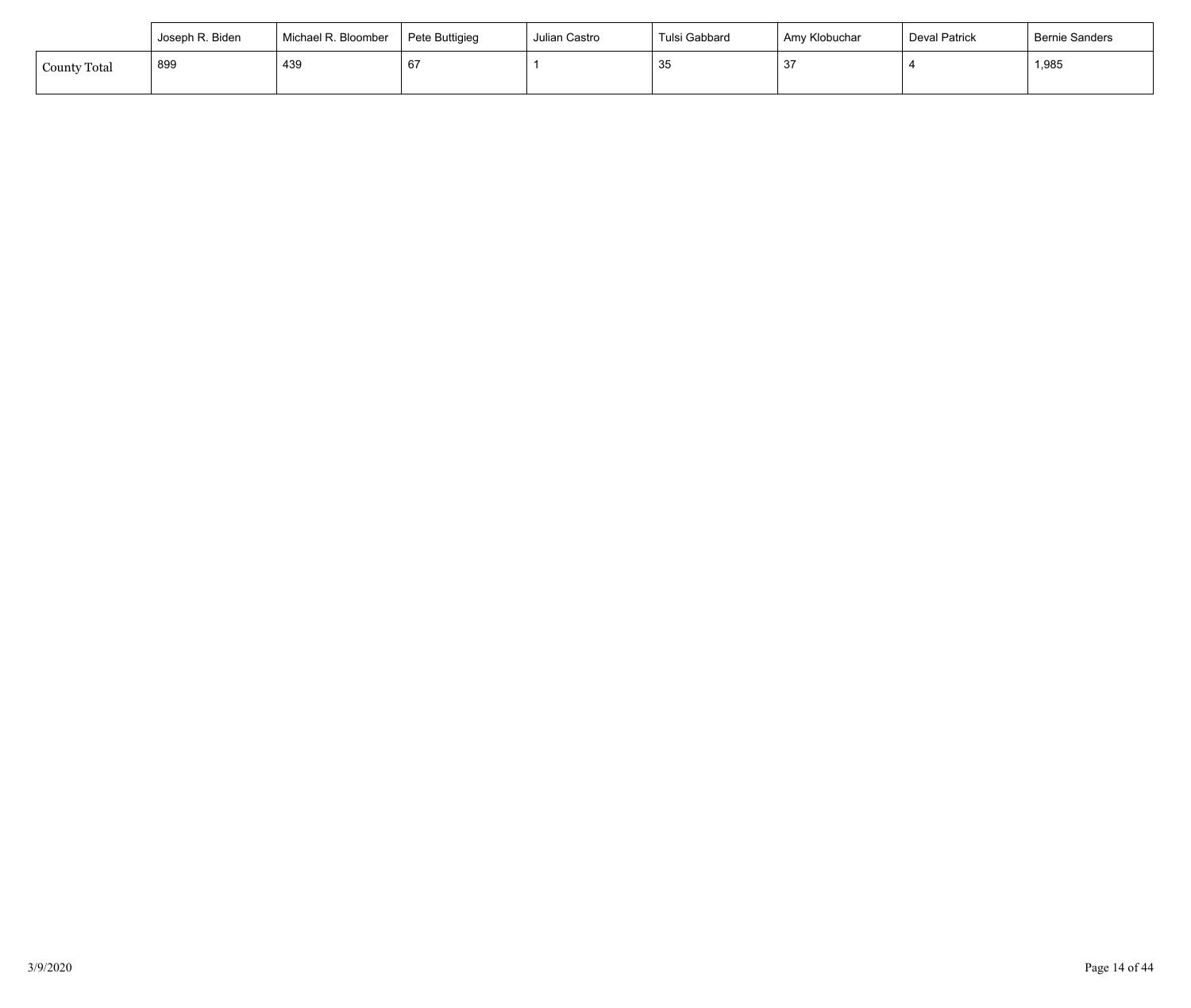| Mark Stewart | Tom Steyer | Elizabeth Warren | Marianne Williamson | Andrew Yang | write-in | blankvotes | overvotes | Town Total |
|--------------|------------|------------------|---------------------|-------------|----------|------------|-----------|------------|
|              |            | 341              |                     |             |          | 10         |           | 3,855      |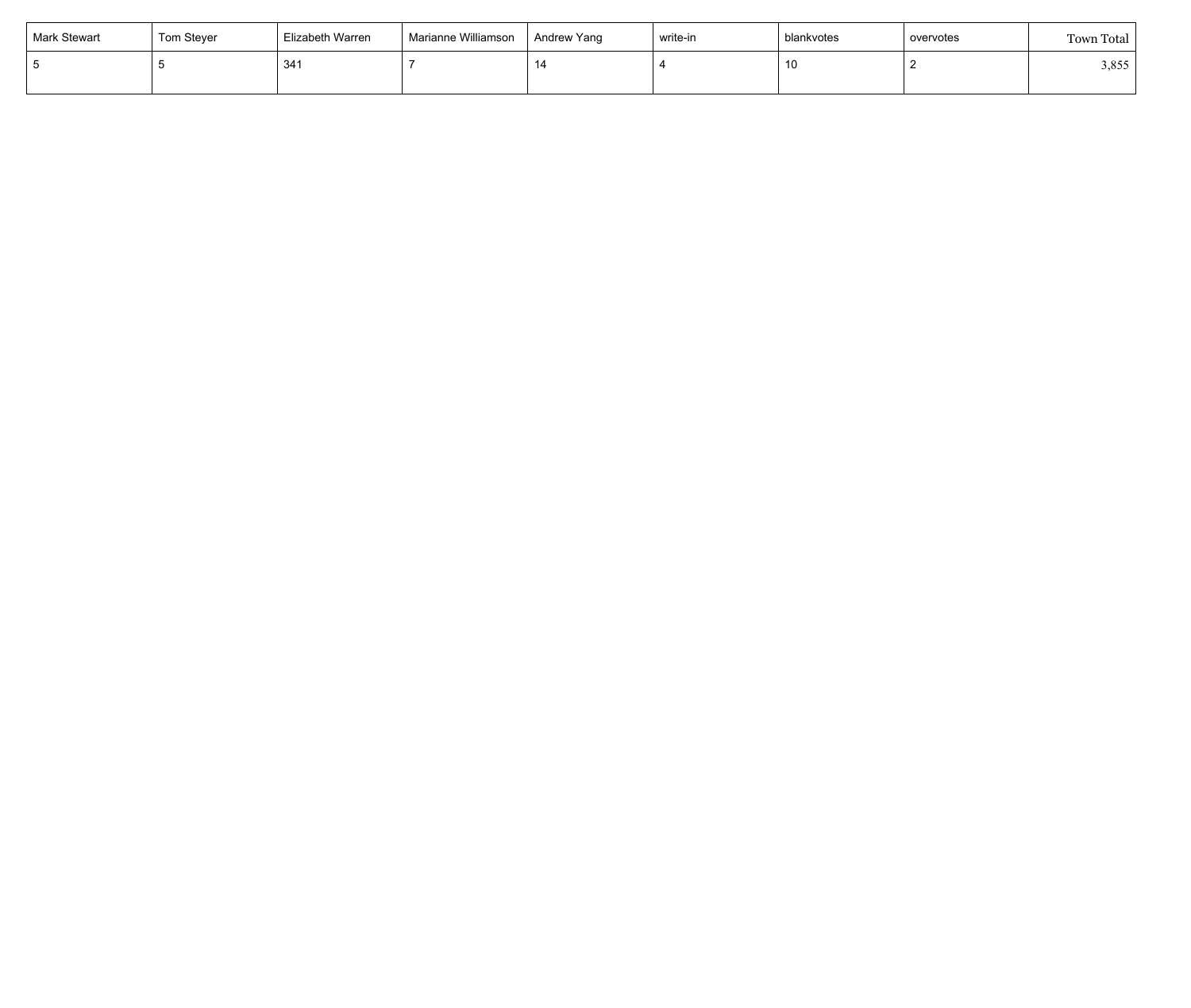|                                     | Joseph R. Biden | Michael R. Bloomber | Pete Buttigieg  | Julian Castro   | Tulsi Gabbard | Amy Klobuchar   | <b>Deval Patrick</b> | <b>Bernie Sanders</b> |
|-------------------------------------|-----------------|---------------------|-----------------|-----------------|---------------|-----------------|----------------------|-----------------------|
| <b>BENSON</b>                       | 43 24.71%       | 25 14.37%           | 5 2.87%         | $0\quad 0.00\%$ | 3 1.72%       | 1 0.57%         | $0\quad 0.00\%$      | 85 48.85%             |
| <b>BRANDON</b>                      | 210 25.39%      | 97 11.73%           | 22 2.66%        | $0\quad 0.00\%$ | 5 0.60%       | 9 1.09%         | 2 0.24%              | 396 47.88%            |
| <b>CASTLETON</b>                    | 192 25.84%      | 83 11.17%           | 22 2.96%        | 1 0.13%         | 12 1.62%      | 16 2.15%        | 1 0.13%              | 345 46.43%            |
| <b>CHITTENDEN</b>                   | 80 23.74%       | 43 12.76%           | 8 2.37%         | $0$ 0.00%       | 3 0.89%       | 4 1.19%         | $0\quad 0.00\%$      | 165 48.96%            |
| <b>CLARENDON</b>                    | 113 29.74%      | 48 12.63%           | 12 3.16%        | $0$ 0.00%       | 1 0.26%       | 3 0.79%         | $0\quad 0.00\%$      | 170 44.74%            |
| <b>DANBY</b>                        | 39 19.80%       | 19 9.64%            | 3 1.52%         | $0$ 0.00%       | 2 1.02%       | 2 1.02%         | 1 0.51%              | 111 56.35%            |
| <b>FAIR HAVEN</b>                   | 124 27.37%      | 52 11.48%           | 12 2.65%        | $0\quad 0.00\%$ | 3 0.66%       | 6 1.32%         | $0\quad 0.00\%$      | 223 49.23%            |
| <b>HUBBARDTON</b>                   | 35 24.31%       | 14 9.72%            | 5 3.47%         | $0$ 0.00%       | 1 0.69%       | $0\quad 0.00\%$ | 1 0.69%              | 76 52.78%             |
| <b>IRA</b>                          | 20 27.40%       | 7 9.59%             | 1 1.37%         | $0$ 0.00%       | $0.00\%$      | 4 5.48%         | 1 1.37%              | 37 50.68%             |
| <b>KILLINGTON</b>                   | 81 26.05%       | 65 20.90%           | 2 0.64%         | $0$ 0.00%       | 4 1.29%       | 4 1.29%         | $0\quad 0.00\%$      | 132 42.44%            |
| <b>MENDON</b>                       | 80 29.52%       | 37 13.65%           | 5 1.85%         | 1 0.37%         | 2 0.74%       | 8 2.95%         | 1 0.37%              | 112 41.33%            |
| <b>MIDDLETOWN</b><br><b>SPRINGS</b> | 44 16.99%       | 28 10.81%           | 8 3.09%         | $0 0.00\%$      | $0$ 0.00%     | 2 0.77%         | 2 0.77%              | 129 49.81%            |
| MOUNT HOLLY                         | 96 29.36%       | 34 10.40%           | 10 3.06%        | $0\quad 0.00\%$ | 7 2.14%       | 5 1.53%         | $0\quad 0.00\%$      | 146 44.65%            |
| <b>MOUNT TABOR</b>                  | 7 24.14%        | 5 17.24%            | $0\quad 0.00\%$ | $0\quad 0.00\%$ | 1 3.45%       | $0\quad 0.00\%$ | $0\quad 0.00\%$      | 12 41.38%             |
| PAWLET                              | 82 23.23%       | 27 7.65%            | 7 1.98%         | 1 0.28%         | 4 1.13%       | 1 0.28%         | $0\quad 0.00\%$      | 187 52.97%            |
| <b>PITTSFIELD</b>                   | 31 25.83%       | 14 11.67%           | 3 2.50%         | $0\quad 0.00\%$ | 2 1.67%       | $0\quad 0.00\%$ | $0\quad 0.00\%$      | 66 55.00%             |
| PITTSFORD                           | 155 28.08%      | 75 13.59%           | 12 2.17%        | $0\quad 0.00\%$ | 7 1.27%       | 8 1.45%         | 1 0.18%              | 244 44.20%            |
| <b>POULTNEY</b>                     | 143 25.91%      | 59 10.69%           | 9 1.63%         | 1 0.18%         | 1 0.18%       | 4 0.72%         | 1 0.18%              | 277 50.18%            |
| <b>PROCTOR</b>                      | 93 28.44%       | 38 11.62%           | 7 2.14%         | $0\quad 0.00\%$ | 5 1.53%       | 1 0.31%         | $0\quad 0.00\%$      | 153 46.79%            |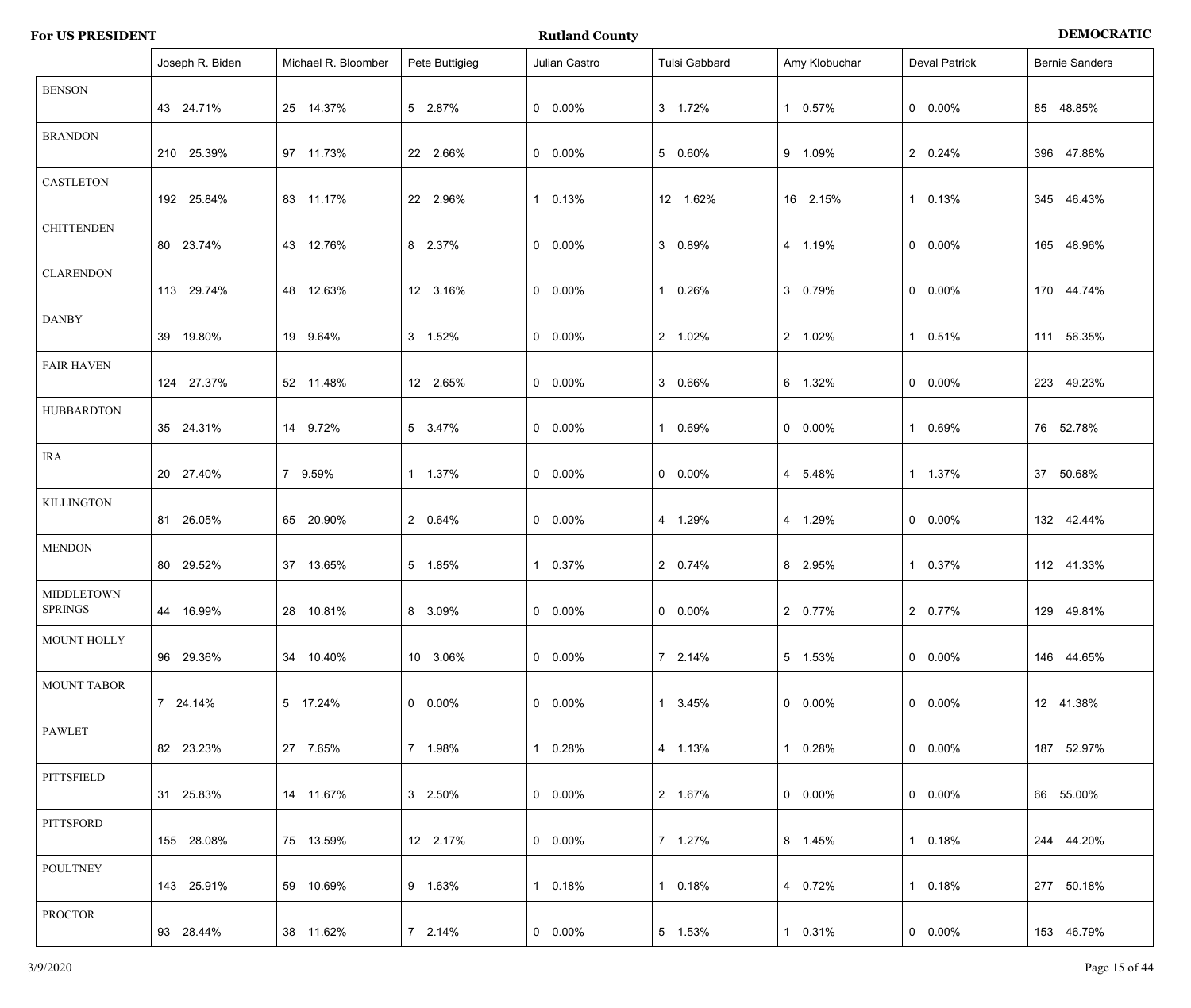| Mark Stewart    | Tom Steyer      | Elizabeth Warren | Marianne Williamson | Andrew Yang     | write-in  | blankvotes      | overvotes       | Town Total |
|-----------------|-----------------|------------------|---------------------|-----------------|-----------|-----------------|-----------------|------------|
| $0\quad 0.00\%$ | $0$ 0.00%       | 10 5.75%         | $0\quad 0.00\%$     | 1 0.57%         | $0$ 0.00% | 1 0.57%         | $0\quad 0.00\%$ | 174        |
| 1 0.12%         | 2 0.24%         | 75 9.07%         | 1 0.12%             | 6 0.73%         | 1 0.12%   | $0\quad 0.00\%$ | $0\quad 0.00\%$ | 827        |
| $0\quad 0.00\%$ | 4 0.54%         | 58 7.81%         | $0\quad 0.00\%$     | 3 0.40%         | 2 0.27%   | $0\quad 0.00\%$ | 4 0.54%         | 743        |
| 1 0.30%         | $0$ 0.00%       | 30 8.90%         | 1 0.30%             | $0\quad 0.00\%$ | $0$ 0.00% | 2 0.59%         | $0\quad 0.00\%$ | 337        |
| $0\quad 0.00\%$ | 2 0.53%         | 27 7.11%         | 1 0.26%             | 1 0.26%         | $0$ 0.00% | 2 0.53%         | $0\quad 0.00\%$ | 380        |
| 1 0.51%         | $0$ 0.00%       | 16 8.12%         | $0\quad 0.00\%$     | 1 0.51%         | 1 0.51%   | 1 0.51%         | $0\quad 0.00\%$ | 197        |
| 2 0.44%         | $0$ 0.00%       | 26 5.74%         | 2 0.44%             | 3 0.66%         | $0$ 0.00% | $0\quad 0.00\%$ | $0\quad 0.00\%$ | 453        |
| $0\quad 0.00\%$ | $0$ 0.00%       | 9 6.25%          | $0\quad 0.00\%$     | $0\quad 0.00\%$ | 1 0.69%   | 2 1.39%         | $0\quad 0.00\%$ | 144        |
| $0\quad 0.00\%$ | $0$ 0.00%       | 3 4.11%          | $0\quad 0.00\%$     | $0\quad 0.00\%$ | $0$ 0.00% | $0\quad 0.00\%$ | $0\quad 0.00\%$ | 73         |
| $0\quad 0.00\%$ | $0$ 0.00%       | 19 6.11%         | $0\quad 0.00\%$     | 3 0.96%         | 1 0.32%   | $0\quad 0.00\%$ | $0\quad 0.00\%$ | 311        |
| $0\quad 0.00\%$ | 1 0.37%         | 24 8.86%         | $0\quad 0.00\%$     | $0\quad 0.00\%$ | $0$ 0.00% | $0\quad 0.00\%$ | $0\quad 0.00\%$ | 271        |
| $0 0.00\%$      | 1 0.39%         | 42 16.22%        | $0\quad 0.00\%$     | 2 0.77%         | 1 0.39%   | $0$ 0.00%       | $0\quad 0.00\%$ | 259        |
| $10.31\%$       | 2 0.61%         | 23 7.03%         | $0.00\%$            | 2 0.61%         | $0$ 0.00% | $0\quad 0.00\%$ | 1 0.31%         | 327        |
| $0\quad 0.00\%$ | $0\quad 0.00\%$ | 4 13.79%         | $0\quad 0.00\%$     | $0\quad 0.00\%$ | $0$ 0.00% | $0\quad 0.00\%$ | $0\quad 0.00\%$ | 29         |
| $10.28\%$       | $0\quad 0.00\%$ | 43 12.18%        | $0\quad 0.00\%$     | $0\quad 0.00\%$ | $0$ 0.00% | $0\quad 0.00\%$ | $0\quad 0.00\%$ | 353        |
| $0\quad 0.00\%$ | $0\quad 0.00\%$ | 4 3.33%          | $0\quad 0.00\%$     | $0\quad 0.00\%$ | $0$ 0.00% | $0\quad 0.00\%$ | $0\quad 0.00\%$ | 120        |
| $0$ 0.00%       | $0\quad 0.00\%$ | 44 7.97%         | $0\quad 0.00\%$     | 4 0.72%         | 2 0.36%   | $0\quad 0.00\%$ | $0\quad 0.00\%$ | 552        |
| 2 0.36%         | 2 0.36%         | 48 8.70%         | 3 0.54%             | 2 0.36%         | $0$ 0.00% | $0\quad 0.00\%$ | $0\quad 0.00\%$ | 552        |
| 1 0.31%         | 2 0.61%         | 26 7.95%         | $0\quad 0.00\%$     | $0\quad 0.00\%$ | 1 0.31%   | $0\quad 0.00\%$ | $0$ 0.00%       | 327        |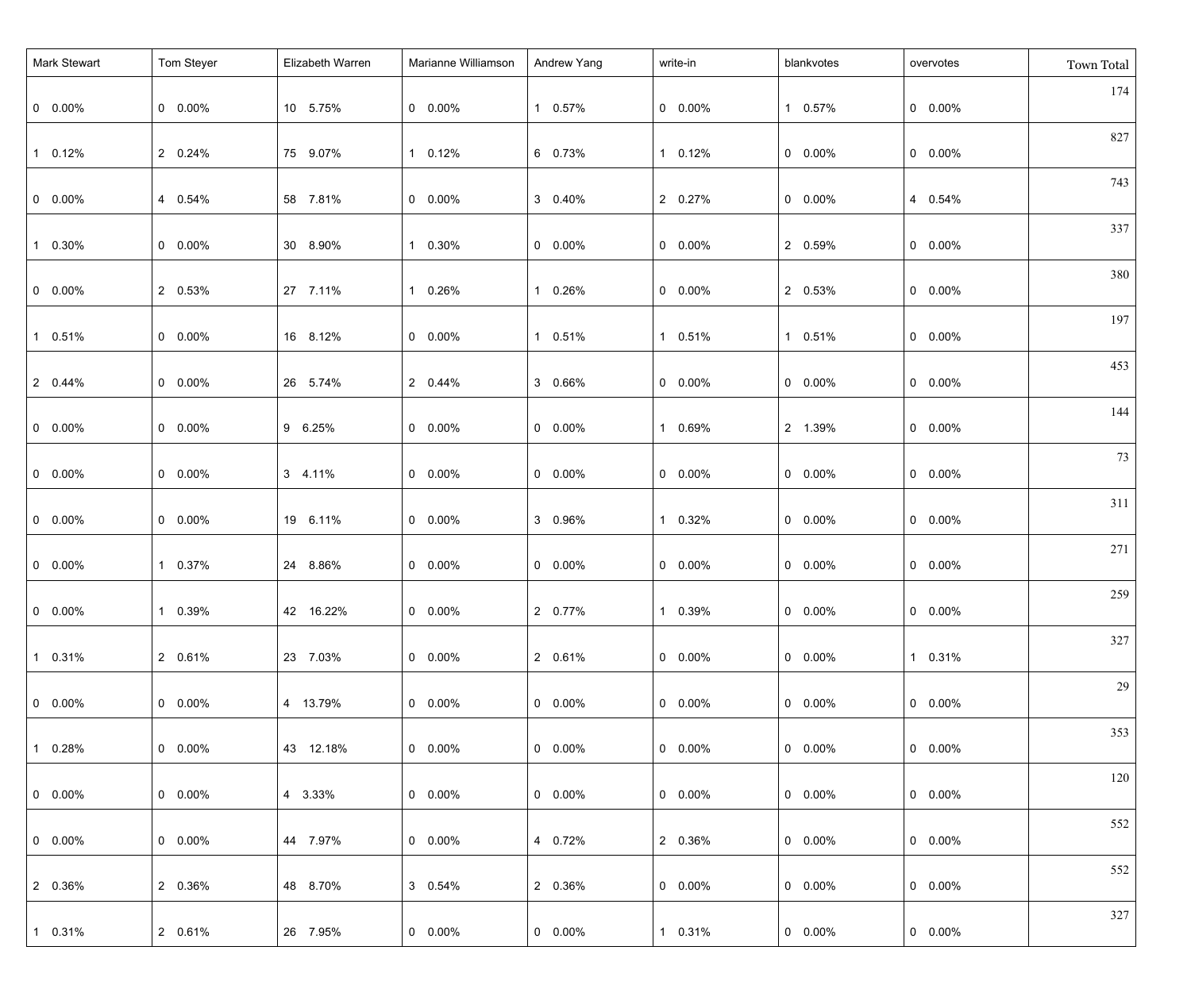|                     | Joseph R. Biden | Michael R. Bloomber | Pete Buttigieg | Julian Castro   | Tulsi Gabbard   | Amy Klobuchar | <b>Deval Patrick</b>  | <b>Bernie Sanders</b> |
|---------------------|-----------------|---------------------|----------------|-----------------|-----------------|---------------|-----------------------|-----------------------|
| <b>RUTLAND CITY</b> |                 |                     |                |                 |                 |               |                       |                       |
|                     | 840 28.01%      | 393 13.10%          | 69 2.30%       | 1 0.03%         | 29 0.97%        | 29 0.97%      | 0.03%<br>$\mathbf{1}$ | 1365 45.52%           |
| RUTLAND TOWN        |                 |                     |                |                 |                 |               |                       |                       |
|                     | 341 35.12%      | 132 6.80%           | 39 4.02%       | $0 0.00\%$      | 10 1.03%        | 14 1.44%      | 0.10%<br>$\mathbf{1}$ | 353 36.35%            |
| <b>SHREWSBURY</b>   |                 |                     |                |                 |                 |               |                       |                       |
|                     | 75 26.98%       | 29 10.43%           | 12 4.32%       | $0\quad 0.00\%$ | $0\quad 0.00\%$ | 2 0.72%       | $0\quad 0.00\%$       | 135 48.56%            |
| <b>SUDBURY</b>      |                 |                     |                |                 |                 |               |                       |                       |
|                     | 37 25.00%       | 16 10.81%           | 3 2.03%        | $0 0.00\%$      | $0\quad 0.00\%$ | 2 1.35%       | $0\quad 0.00\%$       | 73 49.32%             |
| <b>TINMOUTH</b>     |                 |                     |                |                 |                 |               |                       |                       |
|                     | 33 23.40%       | 16 11.35%           | 5 3.55%        | $0$ 0.00%       | 7 4.96%         | $0.00\%$      | $0\quad 0.00\%$       | 68 48.23%             |
| WALLINGFORD         |                 |                     |                |                 |                 |               |                       |                       |
|                     | 124 27.56%      | 43 9.56%            | 15 3.33%       | $0\quad 0.00\%$ | 4 0.89%         | 8 1.78%       | $0\quad 0.00\%$       | 213 47.33%            |
| <b>WELLS</b>        |                 |                     |                |                 |                 |               |                       |                       |
|                     | 46 22.89%       | 27 13.43%           | 5 2.49%        | $0\quad 0.00\%$ | 0.50%           | $0.00\%$      | $0\quad 0.00\%$       | 101 50.25%            |
| <b>WEST HAVEN</b>   |                 |                     |                |                 |                 |               |                       |                       |
|                     | 22 30.99%       | 7 9.86%             | 1 1.41%        | $0$ 0.00%       | 1 1.41%         | $0.00\%$      | $0$ 0.00%             | 38 53.52%             |
| WEST RUTLAND        |                 |                     |                |                 |                 |               |                       |                       |
|                     | 89 27.30%       | 30 9.20%            | 8 2.45%        | $0\quad 0.00\%$ | 7 2.15%         | $0.00\%$      | 3 0.92%               | 173 53.07%            |
| <b>County Total</b> | 3,275           | 1,463               | 310            | $5\phantom{.0}$ | 122             | 133           | 16                    | 5,585                 |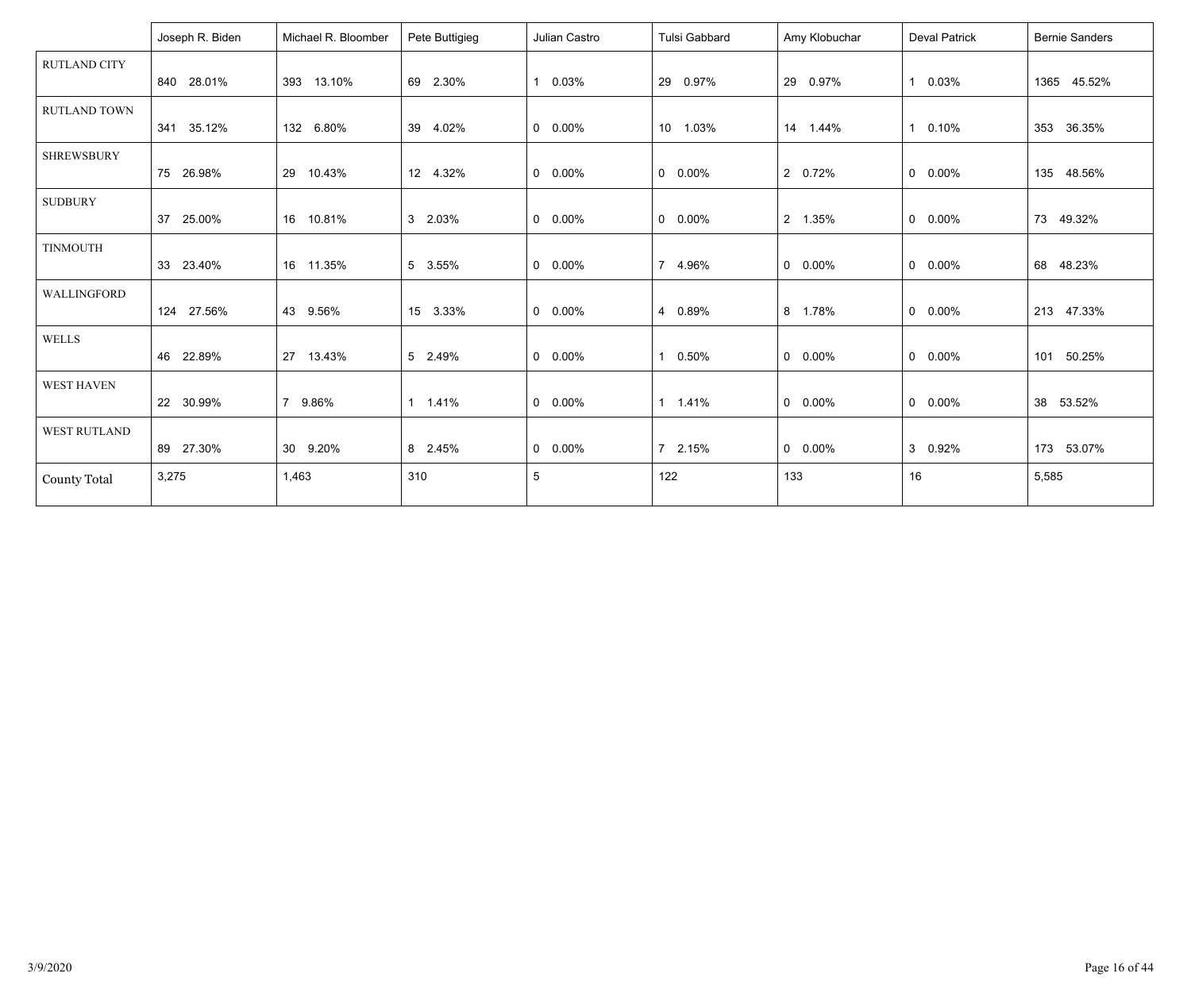| Mark Stewart    | Tom Steyer | Elizabeth Warren | Marianne Williamson | Andrew Yang     | write-in        | blankvotes      | overvotes       | Town Total |
|-----------------|------------|------------------|---------------------|-----------------|-----------------|-----------------|-----------------|------------|
| 4 0.13%         | $0$ 0.00%  | 250 8.34%        | 3 0.10%             | 10 0.33%        | 5 0.17%         | $0$ 0.00%       | $0$ 0.00%       | 2,999      |
| $0$ 0.00%       | 1 0.10%    | 72 7.42%         | 2 0.21%             | 3 0.31%         | 2 0.21%         | 2 0.21%         | $0$ 0.00%       | 972        |
| $0$ 0.00%       | $0$ 0.00%  | 25 8.99%         | $0.00\%$            | $0$ 0.00%       | $0$ 0.00%       | $0$ 0.00%       | $0$ 0.00%       | 278        |
| $0\quad 0.00\%$ | $0$ 0.00%  | 16 10.81%        | $0.00\%$            | 1 0.68%         | $0\quad 0.00\%$ | $0\quad 0.00\%$ | $0\quad 0.00\%$ | 148        |
| $0$ 0.00%       | $0$ 0.00%  | 11 7.80%         | $0.00\%$            | $0$ 0.00%       | $0$ 0.00%       | 1 0.71%         | $0$ 0.00%       | 141        |
| 0.22%           | $0$ 0.00%  | 40 8.89%         | 0.22%               | 1 0.22%         | $0$ 0.00%       | $0$ 0.00%       | $0\quad 0.00\%$ | 450        |
| $0$ 0.00%       | 1 0.50%    | 16 7.96%         | $0.50\%$            | 3 1.49%         | $0$ 0.00%       | $0\quad 0.00\%$ | $0\quad 0.00\%$ | 201        |
| $0$ 0.00%       | $0$ 0.00%  | 2 2.82%          | $0.00\%$            | $0$ 0.00%       | $0$ 0.00%       | $0$ 0.00%       | $0$ 0.00%       | 71         |
| $0$ 0.00%       | $0$ 0.00%  | 16 4.91%         | $0.00\%$            | $0\quad 0.00\%$ | $0$ 0.00%       | $0$ 0.00%       | $0$ 0.00%       | 326        |
| 15              | 18         | 979              | 15                  | 46              | 17              | 11              | $5\phantom{.0}$ | 12,015     |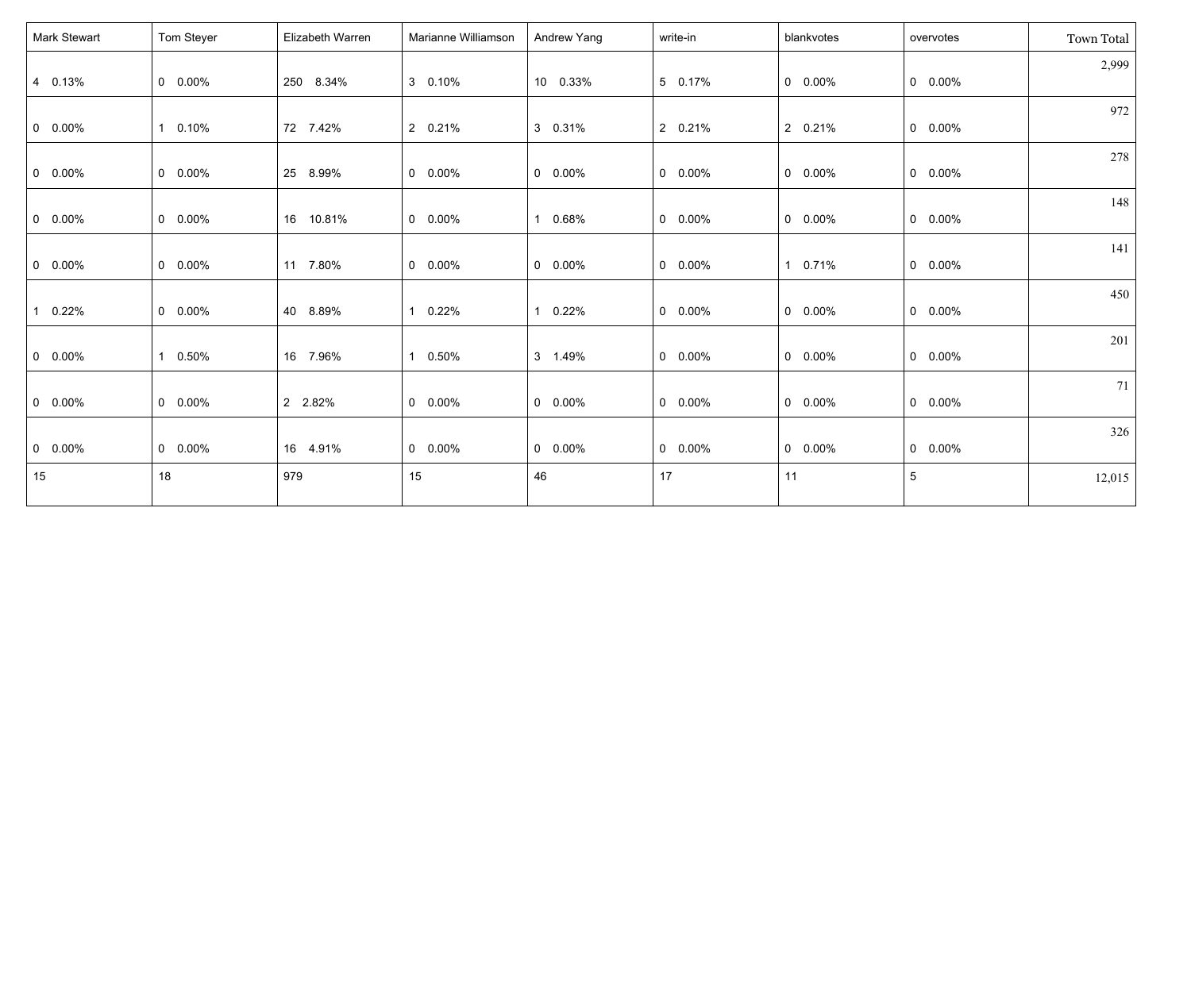|                                  | Joseph R. Biden | Michael R. Bloomber | Pete Buttigieg | Julian Castro   | Tulsi Gabbard   | Amy Klobuchar   | <b>Deval Patrick</b> | <b>Bernie Sanders</b> |
|----------------------------------|-----------------|---------------------|----------------|-----------------|-----------------|-----------------|----------------------|-----------------------|
| <b>BARRE CITY</b>                | 294 20.60%      | 125 8.76%           | 53 3.71%       | $0\quad 0.00\%$ | 18 1.26%        | 13 0.91%        | 3 0.21%              | 746 52.28%            |
| <b>BARRE TOWN</b>                | 445 28.51%      | 166 10.63%          | 52 3.33%       | 3 0.19%         | 21 1.35%        | 12 0.77%        | 1 0.06%              | 720 46.12%            |
| <b>BERLIN</b>                    | 141 24.61%      | 56 9.77%            | 14 2.44%       | $0\quad 0.00\%$ | 6 1.05%         | 2 0.35%         | 1 0.17%              | 274 47.82%            |
| CABOT                            | 77 19.69%       | 14 3.58%            | 16 4.09%       | $0\quad 0.00\%$ | 5 1.28%         | 3 0.77%         | $0\quad 0.00\%$      | 224 57.29%            |
| CALAIS                           | 87 15.34%       | 18 1.59%            | 14 2.47%       | $0\quad 0.00\%$ | 2 0.35%         | 6 1.06%         | 1 0.18%              | 325 57.32%            |
| <b>DUXBURY</b>                   | 78 16.96%       | 42 9.13%            | 12 2.61%       | 1 0.22%         | 6 1.30%         | 5 1.09%         | $0\quad 0.00\%$      | 254 55.22%            |
| <b>EAST</b><br><b>MONTPELIER</b> | 157 16.94%      | 62 6.69%            | 15 1.62%       | 1 0.11%         | 5 0.54%         | 20 2.16%        | $0\quad 0.00\%$      | 471 50.81%            |
| <b>FAYSTON</b>                   | 95 19.67%       | 53 10.97%           | 7 1.45%        | $0\quad 0.00\%$ | 4 0.83%         | 12 2.48%        | $0\quad 0.00\%$      | 243 50.31%            |
| MARSHFIELD                       | 35 9.49%        | 12 3.25%            | 2 0.54%        | $0\quad 0.00\%$ | 2 0.54%         | 3 0.81%         | $0\quad 0.00\%$      | 258 69.92%            |
| <b>MIDDLESEX</b>                 | 103 16.07%      | 34 5.30%            | 17 2.65%       | $0\quad 0.00\%$ | 2 0.31%         | 10 1.56%        | $0\quad 0.00\%$      | 337 52.57%            |
| <b>MONTPELIER</b>                | 560 16.42%      | 193 5.66%           | 81 2.37%       | 2 0.06%         | 17 0.50%        | 38 1.11%        | 3 0.09%              | 1728 50.66%           |
| <b>MORETOWN</b>                  | 110 17.97%      | 46 7.52%            | 17 2.78%       | 1 0.16%         | 4 0.65%         | 6  0.98%        | $0\quad 0.00\%$      | 350 57.19%            |
| NORTHFIELD                       | 223 23.40%      | 104 10.91%          | 33 3.46%       | $0\quad 0.00\%$ | 8 0.84%         | 13 1.36%        | $0\quad 0.00\%$      | 469 49.21%            |
| PLAINFIELD                       | 38 9.38%        | 17 4.20%            | 14 3.46%       | 1 0.25%         | 4 0.99%         | $0\quad 0.00\%$ | $0\quad 0.00\%$      | 243 60.00%            |
| ROXBURY                          | 31 17.42%       | 14 7.87%            | 2 1.12%        | $0\quad 0.00\%$ | 3 1.69%         | 1 0.56%         | $0\quad 0.00\%$      | 102 57.30%            |
| WAITSFIELD                       | 165 22.15%      | 98 13.15%           | 17 2.28%       | $0\quad 0.00\%$ | 5 0.67%         | 9 1.21%         | $0\quad 0.00\%$      | 351 47.11%            |
| WARREN                           | 130 19.55%      | 93 13.98%           | 16 2.41%       | $0\quad 0.00\%$ | 7 1.05%         | 5 0.75%         | $0\quad 0.00\%$      | 336 50.53%            |
| WATERBURY                        | 408 22.32%      | 180 9.85%           | 70 3.83%       | $0\quad 0.00\%$ | 14 0.77%        | 14 0.77%        | $0\quad 0.00\%$      | 891 48.74%            |
| <b>WOODBURY</b>                  | 35 17.59%       | 2 1.01%             | 4 2.01%        | $0\quad 0.00\%$ | $0\quad 0.00\%$ | 1 0.50%         | $0\quad 0.00\%$      | 127 63.82%            |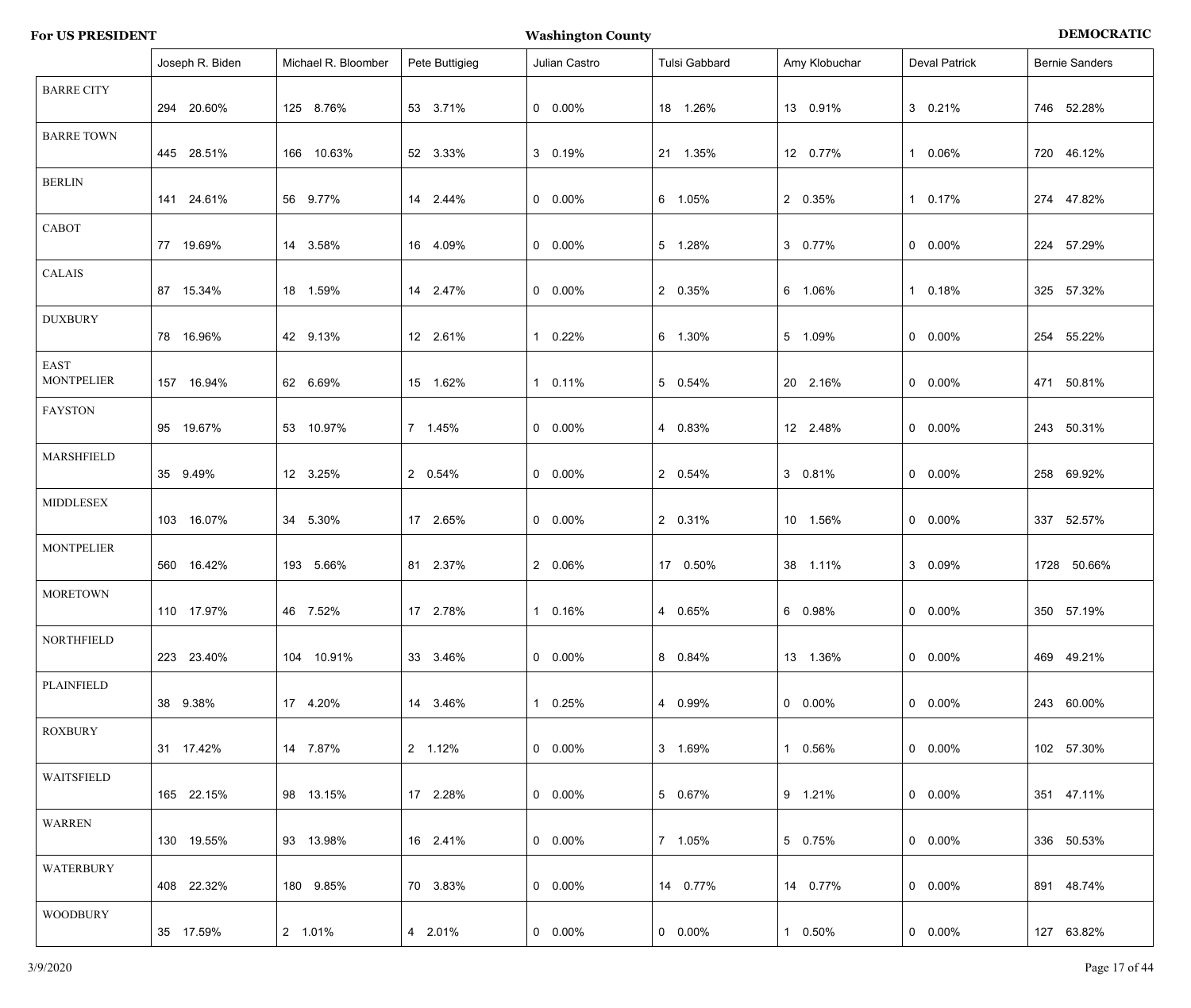| Mark Stewart    | Tom Steyer      | Elizabeth Warren | Marianne Williamson | Andrew Yang     | write-in        | blankvotes      | overvotes       | Town Total |
|-----------------|-----------------|------------------|---------------------|-----------------|-----------------|-----------------|-----------------|------------|
| 4 0.28%         | 4 0.28%         | 154 10.79%       | 1 0.07%             | 5 0.35%         | 4 0.28%         | 3 0.21%         | $0\quad 0.00\%$ | 1,427      |
| 1 0.06%         | 3 0.19%         | 119 7.62%        | $0\quad 0.00\%$     | 12 0.77%        | 1 0.06%         | 3 0.19%         | 2 0.13%         | 1,561      |
| 1 0.17%         | $0 0.00\%$      | 73 12.74%        | 1 0.17%             | 3 0.52%         | $0\quad 0.00\%$ | 1 0.17%         | $0\quad 0.00\%$ | 573        |
| 1 0.26%         | 1 0.26%         | 47 12.02%        | 1 0.26%             | 1 0.26%         | 1 0.26%         | $0\quad 0.00\%$ | $0\quad 0.00\%$ | 391        |
| 1 0.18%         | 1 0.18%         | 107 18.87%       | 1 0.18%             | 2 0.35%         | 3 0.53%         | $0\quad 0.00\%$ | $0\quad 0.00\%$ | 568        |
| $0\quad 0.00\%$ | $0 0.00\%$      | 53 11.52%        | $0\quad 0.00\%$     | 2 0.43%         | 1 0.22%         | 6 1.30%         | $0\quad 0.00\%$ | 460        |
| $0\quad 0.00\%$ | $0\quad 0.00\%$ | 192 20.71%       | $0\quad 0.00\%$     | 1 0.11%         | $0\quad 0.00\%$ | 3 0.32%         | $0\quad 0.00\%$ | 927        |
| 1 0.21%         | $0 0.00\%$      | 66 13.66%        | 1 0.21%             | $0\quad 0.00\%$ | 1 0.21%         | $0\quad 0.00\%$ | $0\quad 0.00\%$ | 483        |
| $0\quad 0.00\%$ | $0 0.00\%$      | 50 13.55%        | 1 0.27%             | 1 0.27%         | 2 0.54%         | 2 0.54%         | 1 0.27%         | 369        |
| 2 0.31%         | $0\quad 0.00\%$ | 131 20.44%       | 1 0.16%             | 2 0.31%         | 1 0.16%         | 1 0.16%         | $0\quad 0.00\%$ | 641        |
| 3 0.09%         | 5 0.15%         | 765 22.43%       | 2 0.06%             | 10 0.29%        | 2 0.06%         | $0\quad 0.00\%$ | 2 0.06%         | 3,411      |
| $10.16\%$       | 1 0.16%         | 71 11.60%        | 1 0.16%             | 3 0.49%         | $0$ 0.00%       | 1 0.16%         | $0$ 0.00%       | 612        |
| $10.10\%$       | $0 0.00\%$      | 95 9.97%         | $0\quad 0.00\%$     | 3 0.31%         | $0\quad 0.00\%$ | 4 0.42%         | $0\quad 0.00\%$ | 953        |
| $  0 0.00\%$    | $0.00\%$        | 74 18.27%        | 8 1.98%             | 2 0.49%         | $0\quad 0.00\%$ | 4 0.99%         | $0\quad 0.00\%$ | 405        |
|                 |                 |                  |                     |                 |                 |                 |                 | 178        |
| $  0 0.00\%$    | $0\quad 0.00\%$ | 20 11.24%        | 1 0.56%             | 2 1.12%         | $0\quad 0.00\%$ | 2 1.12%         | $0\quad 0.00\%$ | 745        |
| $  0 0.00\%$    | 1 0.13%         | 93 12.48%        | 1 0.13%             | 2 0.27%         | 1 0.13%         | 2 0.27%         | $0\quad 0.00\%$ | 665        |
| $  0 0.00\%$    | $0\quad 0.00\%$ | 68 10.23%        | 1 0.15%             | 6 0.90%         | 2 0.30%         | 1 0.15%         | $0\quad 0.00\%$ |            |
| $  0 0.00\%$    | 1 0.05%         | 228 12.47%       | 1 0.05%             | 7 0.38%         | 1 0.05%         | 13 0.71%        | $0\quad 0.00\%$ | 1,828      |
| $0\quad 0.00\%$ | $0 0.00\%$      | 27 13.57%        | $0\quad 0.00\%$     | 1 0.50%         | $0\quad 0.00\%$ | 1 0.50%         | 1 0.50%         | 199        |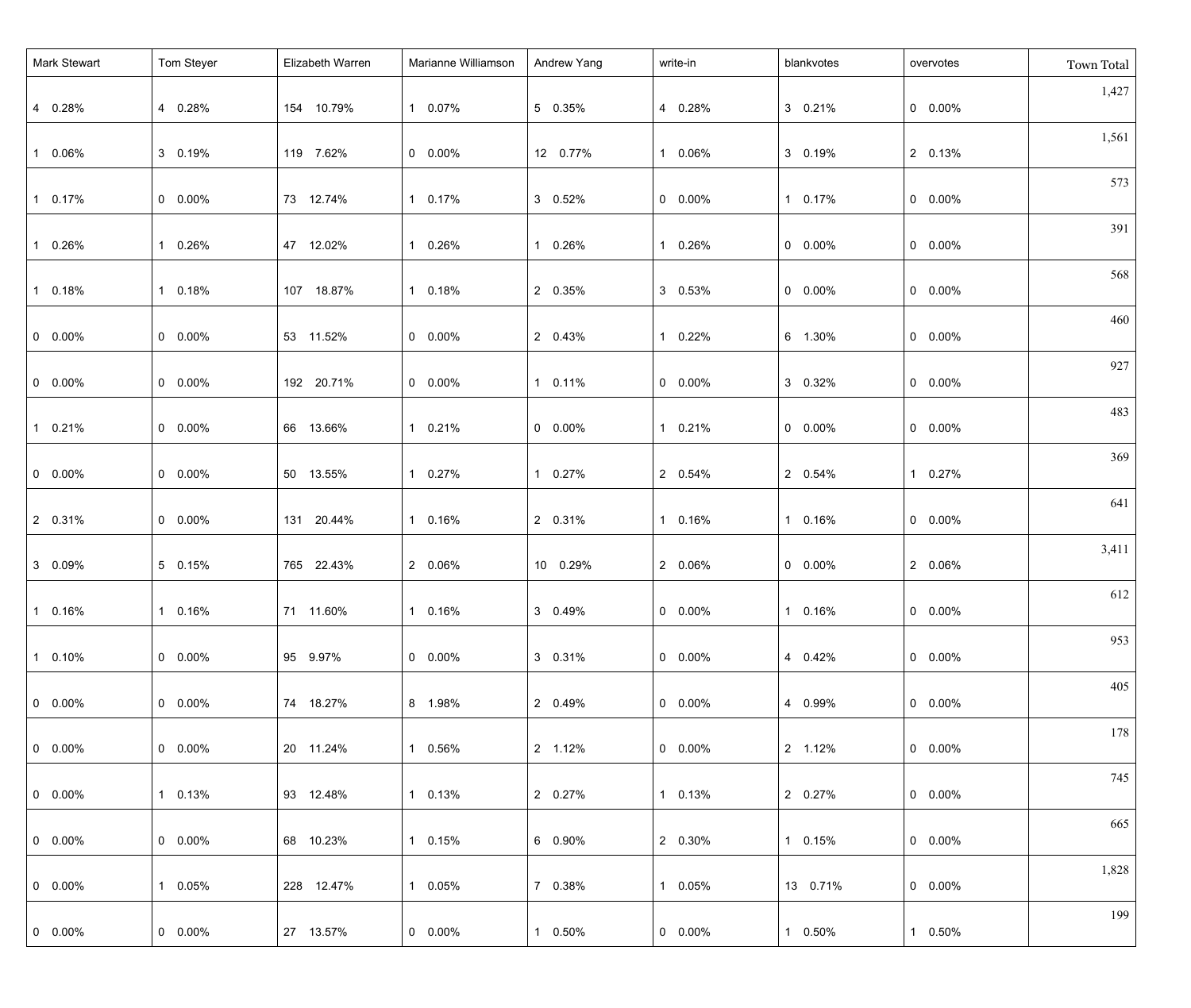|                     | Joseph R. Biden | Michael R. Bloomber | Pete Buttigieg | Julian Castro        | Tulsi Gabbard | Amy Klobuchar | Deval Patrick | <b>Bernie Sanders</b> |
|---------------------|-----------------|---------------------|----------------|----------------------|---------------|---------------|---------------|-----------------------|
| <b>WORCESTER</b>    |                 |                     |                |                      |               |               |               |                       |
|                     | 13.64%<br>48    | 18 5.11%            | 3.13%<br>11    | $0.00\%$<br>$\Omega$ | 0.28%         | 1.42%         | $0.00\%$      | 62.22%<br>219         |
| <b>County Total</b> | 3,260           | 1,347               | 467            |                      | 134           | 178           |               | 8,668                 |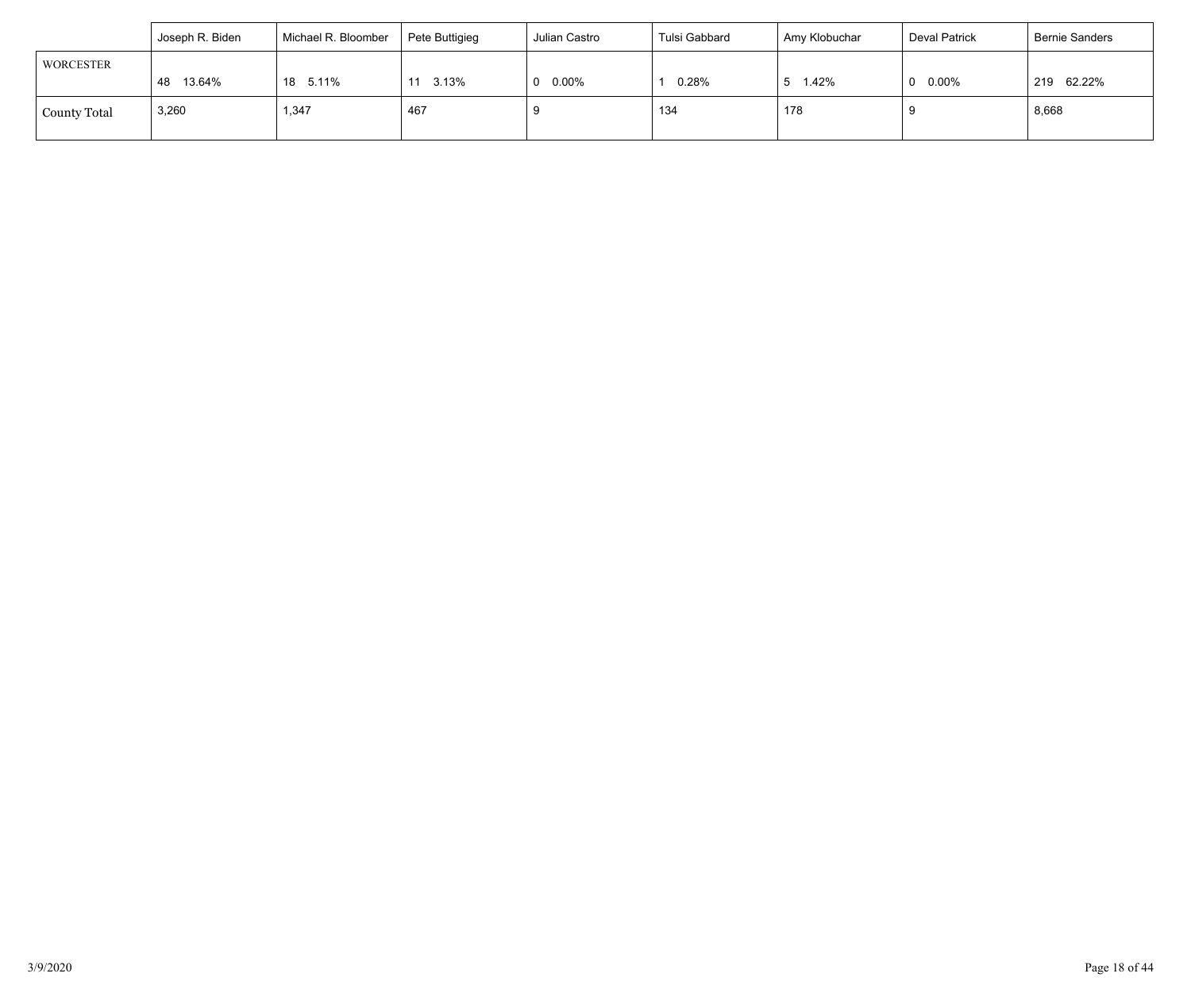| <b>Mark Stewart</b> | Tom Steyer      | Elizabeth Warren | Marianne Williamson | Andrew Yang | write-in        | blankvotes | overvotes | Town Total |
|---------------------|-----------------|------------------|---------------------|-------------|-----------------|------------|-----------|------------|
|                     |                 |                  |                     |             |                 |            |           | 352        |
| $0.00\%$            | $0\quad 0.00\%$ | 13.07%<br>46     | 0.28%               | 0.28%       | $0\quad 0.00\%$ | $0.57\%$   | 0.00%     |            |
| 16                  | .               | 2,479            | 23                  | 66          | 20              | 49         |           | 16,748     |
|                     |                 |                  |                     |             |                 |            |           |            |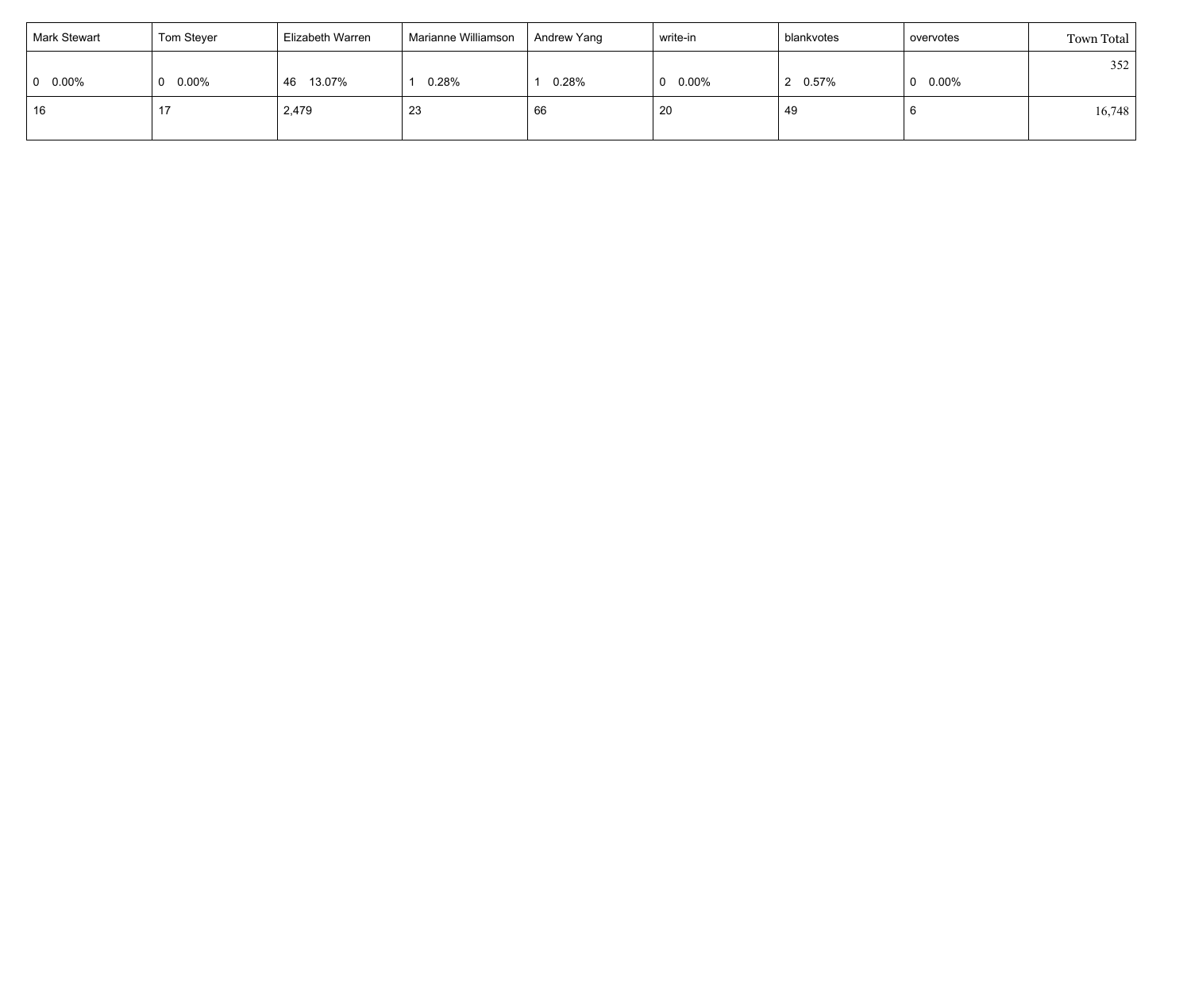|  | <b>For US PRESIDENT</b> |  |
|--|-------------------------|--|
|--|-------------------------|--|

**For US PENOCRATIC PRESIDENT IS A PROPERTIE OF A PROPERTIES OF A PROPERTIES OF A PROPERTIES OF A PROPERTIES OF A PROPERTIES OF A PROPERTIES OF A PROPERTIES OF A PROPERTIES OF A PROPERTIES OF A PROPERTIES OF A PROPERTIES OF** 

|                    | Joseph R. Biden | Michael R. Bloomber | Pete Buttigieg  | Julian Castro   | Tulsi Gabbard | Amy Klobuchar   | <b>Deval Patrick</b> | <b>Bernie Sanders</b> |
|--------------------|-----------------|---------------------|-----------------|-----------------|---------------|-----------------|----------------------|-----------------------|
| <b>ATHENS</b>      | 12 16.90%       | 6 8.45%             | 1 1.41%         | $0\quad 0.00\%$ | 2 2.82%       | 2 2.82%         | $0$ 0.00%            | 35 49.30%             |
| <b>BRATTLEBORO</b> | 556 14.64%      | 175 4.61%           | 99 2.61%        | $0\quad 0.00\%$ | 23 0.61%      | 77 2.03%        | 1 0.03%              | 2200 57.91%           |
| <b>BROOKLINE</b>   | 30 24.59%       | 7 5.74%             | 1 0.82%         | $0\quad 0.00\%$ | $0 0.00\%$    | $0\quad 0.00\%$ | $0$ 0.00%            | 71 58.20%             |
| <b>DOVER</b>       | 96 28.74%       | 46 13.77%           | 4 1.20%         | $0\quad 0.00\%$ | 4 1.20%       | 2 0.60%         | $0$ 0.00%            | 158 47.31%            |
| <b>DUMMERSTON</b>  | 136 19.60%      | 34 4.90%            | 14 2.02%        | $0\quad 0.00\%$ | 2 0.29%       | 8 1.15%         | 2 0.29%              | 364 52.45%            |
| <b>GRAFTON</b>     | 54 27.41%       | 14 7.11%            | 5 2.54%         | $0\quad 0.00\%$ | 2 1.02%       | 1 0.51%         | $0$ 0.00%            | 95 48.22%             |
| <b>GUILFORD</b>    | 96 15.21%       | 39 6.18%            | 14 2.22%        | $0\quad 0.00\%$ | 3 0.48%       | 7 1.11%         | 4 0.63%              | 368 58.32%            |
| <b>HALIFAX</b>     | 35 17.07%       | 7 3.41%             | $0\quad 0.00\%$ | $0\quad 0.00\%$ | 2 0.98%       | 1 0.49%         | $0$ 0.00%            | 115 56.10%            |
| <b>JAMAICA</b>     | 60 27.91%       | 22 10.23%           | 2 0.93%         | $0\quad 0.00\%$ | 1 0.47%       | $0\quad 0.00\%$ | $0$ 0.00%            | 113 52.56%            |
| <b>LONDONDERRY</b> | 114 28.29%      | 50 12.41%           | 9 2.23%         | $0\quad 0.00\%$ | 2 0.50%       | 5 1.24%         | $0$ 0.00%            | 177 43.92%            |
| <b>MARLBORO</b>    | 65 16.29%       | 11 2.76%            | 1 0.25%         | $0\quad 0.00\%$ | $0 0.00\%$    | 1 0.25%         | $0$ 0.00%            | 222 55.64%            |
| <b>NEWFANE</b>     | 98 18.77%       | 32 6.13%            | 5 0.96%         | 1 0.19%         | 5 0.96%       | 4 0.77%         | $0\quad 0.00\%$      | 298 57.09%            |
| <b>PUTNEY</b>      | 128 14.27%      | 27 3.01%            | 18 2.01%        | $0\quad 0.00\%$ | 10 1.11%      | 17 1.90%        | 3 0.33%              | 514 57.30%            |
| ROCKINGHAM         | 217 18.53%      | 67 5.72%            | 20 1.71%        | $0\quad 0.00\%$ | 21 1.79%      | 12 1.02%        | 1 0.09%              | 667 56.96%            |
| <b>STRATTON</b>    | 26 40.63%       | 5 7.81%             | $0\quad 0.00\%$ | $0\quad 0.00\%$ | 1 1.56%       | $0\quad 0.00\%$ | $0\quad 0.00\%$      | 27 42.19%             |
| <b>TOWNSHEND</b>   | 55 17.74%       | 18 5.81%            | 11 3.55%        | 1 0.32%         | 1 0.32%       | 1 0.32%         | 1 0.32%              | 180 58.06%            |
| <b>VERNON</b>      | 129 27.51%      | 42 8.96%            | 5 1.07%         | $0\quad 0.00\%$ | 11 2.35%      | 4 0.85%         | 2 0.43%              | 235 50.11%            |
| WARDSBORO          | 47 26.40%       | 12 6.74%            | 2 1.12%         | $0\quad 0.00\%$ | 1 0.56%       | $0\quad 0.00\%$ | $0\quad 0.00\%$      | 87 48.88%             |
| WESTMINSTER        | 162 17.22%      | 50 5.31%            | 18  1.91%       | $0\quad 0.00\%$ | 12 1.28%      | 11 1.17%        | $0\quad 0.00\%$      | 540 57.39%            |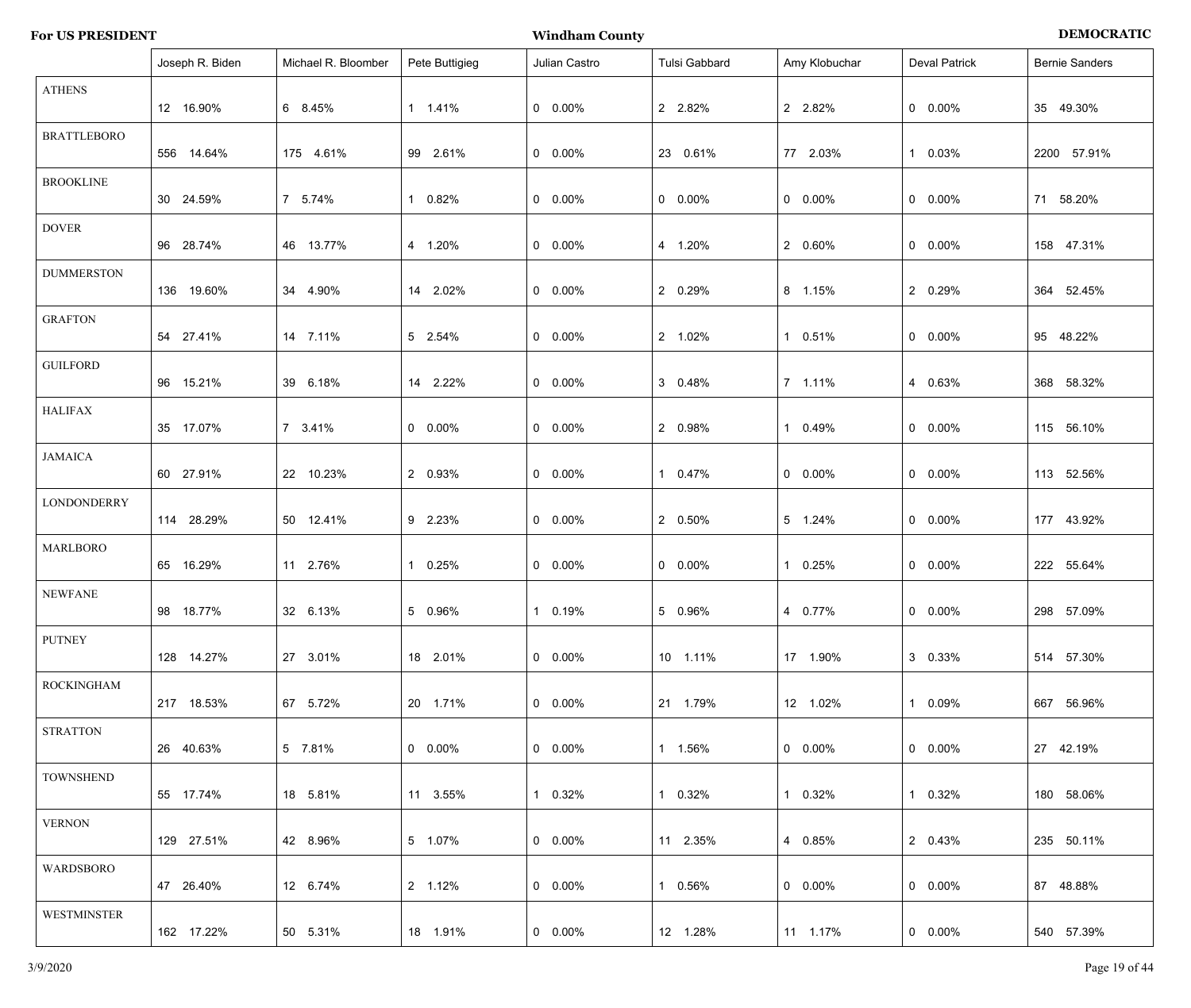| Mark Stewart    | Tom Steyer      | Elizabeth Warren | Marianne Williamson | Andrew Yang     | write-in        | blankvotes      | overvotes       | Town Total |
|-----------------|-----------------|------------------|---------------------|-----------------|-----------------|-----------------|-----------------|------------|
| $0$ 0.00%       | 1 1.41%         | 12 16.90%        | $0\quad 0.00\%$     | $0\quad 0.00\%$ | $0\quad 0.00\%$ | $0\quad 0.00\%$ | $0\quad 0.00\%$ | 71         |
| 3 0.08%         | 10 0.26%        | 644 16.95%       | $0\quad 0.00\%$     | 9 0.24%         | 1 0.03%         | $0\quad 0.00\%$ | 1 0.03%         | 3,799      |
| $0$ 0.00%       | $0\quad 0.00\%$ | 13 10.66%        | $0\quad 0.00\%$     | $0\quad 0.00\%$ | $0\quad 0.00\%$ | $0\quad 0.00\%$ | $0\quad 0.00\%$ | 122        |
| $0$ 0.00%       | $0\quad 0.00\%$ | 21 6.29%         | $0\quad 0.00\%$     | 2 0.60%         | 1 0.30%         | $0\quad 0.00\%$ | $0\quad 0.00\%$ | 334        |
| 2 0.29%         | 1 0.14%         | 127 18.30%       | $0\quad 0.00\%$     | 1 0.14%         | 1 0.14%         | 2 0.29%         | $0\quad 0.00\%$ | 694        |
| $0$ 0.00%       | 1 0.51%         | 23 11.68%        | $0\quad 0.00\%$     | $0\quad 0.00\%$ | $0\quad 0.00\%$ | 2 1.02%         | $0\quad 0.00\%$ | 197        |
| $0\quad 0.00\%$ | $0\quad 0.00\%$ | 99 15.69%        | $0\quad 0.00\%$     | 1 0.16%         | $0\quad 0.00\%$ | $0\quad 0.00\%$ | $0\quad 0.00\%$ | 631        |
| 1 0.49%         | $0\quad 0.00\%$ | 37 18.05%        | 1 0.49%             | 2 0.98%         | 1 0.49%         | 2 0.98%         | 1 0.49%         | 205        |
| $0$ 0.00%       | $0\quad 0.00\%$ | 17 7.91%         | $0\quad 0.00\%$     | $0\quad 0.00\%$ | $0\quad 0.00\%$ | $0\quad 0.00\%$ | $0\quad 0.00\%$ | 215        |
| $0\quad 0.00\%$ | 1 0.25%         | 45 11.17%        | $0\quad 0.00\%$     | $0\quad 0.00\%$ | $0\quad 0.00\%$ | $0\quad 0.00\%$ | $0\quad 0.00\%$ | 403        |
| $0\quad 0.00\%$ | 1 0.25%         | 93 23.31%        | 1 0.25%             | 1 0.25%         | 1 0.25%         | 2 0.50%         | $0\quad 0.00\%$ | 399        |
| $0 0.00\%$      | $0$ 0.00%       | 76 14.56%        | $0\quad 0.00\%$     | 1 0.19%         | 2 0.38%         | $0$ 0.00%       | $0\quad 0.00\%$ | 522        |
| $0$ 0.00%       | 2 0.22%         | 175 19.51%       | $0\quad 0.00\%$     | $0\quad 0.00\%$ | 2 0.22%         | 1 0.11%         | $0\quad 0.00\%$ | 897        |
| 2 0.17%         | 3 0.26%         | 151 12.89%       | 2 0.17%             | 3 0.26%         | 3 0.26%         | 2 0.17%         | $0\quad 0.00\%$ | 1,171      |
| $0$ 0.00%       | $0\quad 0.00\%$ | 5 7.81%          | $0\quad 0.00\%$     | $0\quad 0.00\%$ | $0\quad 0.00\%$ | $0\quad 0.00\%$ | $0\quad 0.00\%$ | 64         |
| $0$ 0.00%       | 4 1.29%         | 36 11.61%        | $0\quad 0.00\%$     | 2 0.65%         | $0\quad 0.00\%$ | $0\quad 0.00\%$ | $0\quad 0.00\%$ | 310        |
| $0$ 0.00%       | 2 0.43%         | 34 7.25%         | $0\quad 0.00\%$     | 4 0.85%         | $0\quad 0.00\%$ | 1 0.21%         | $0\quad 0.00\%$ | 469        |
| $0\quad 0.00\%$ | $0\quad 0.00\%$ | 28 15.73%        | 1 0.56%             | $0\quad 0.00\%$ | $0\quad 0.00\%$ | $0\quad 0.00\%$ | $0\quad 0.00\%$ | 178        |
| 1 0.11%         | 1 0.11%         | 139 14.77%       | 1 0.11%             | 4 0.43%         | $0\quad 0.00\%$ | 1 0.11%         | 1 0.11%         | 941        |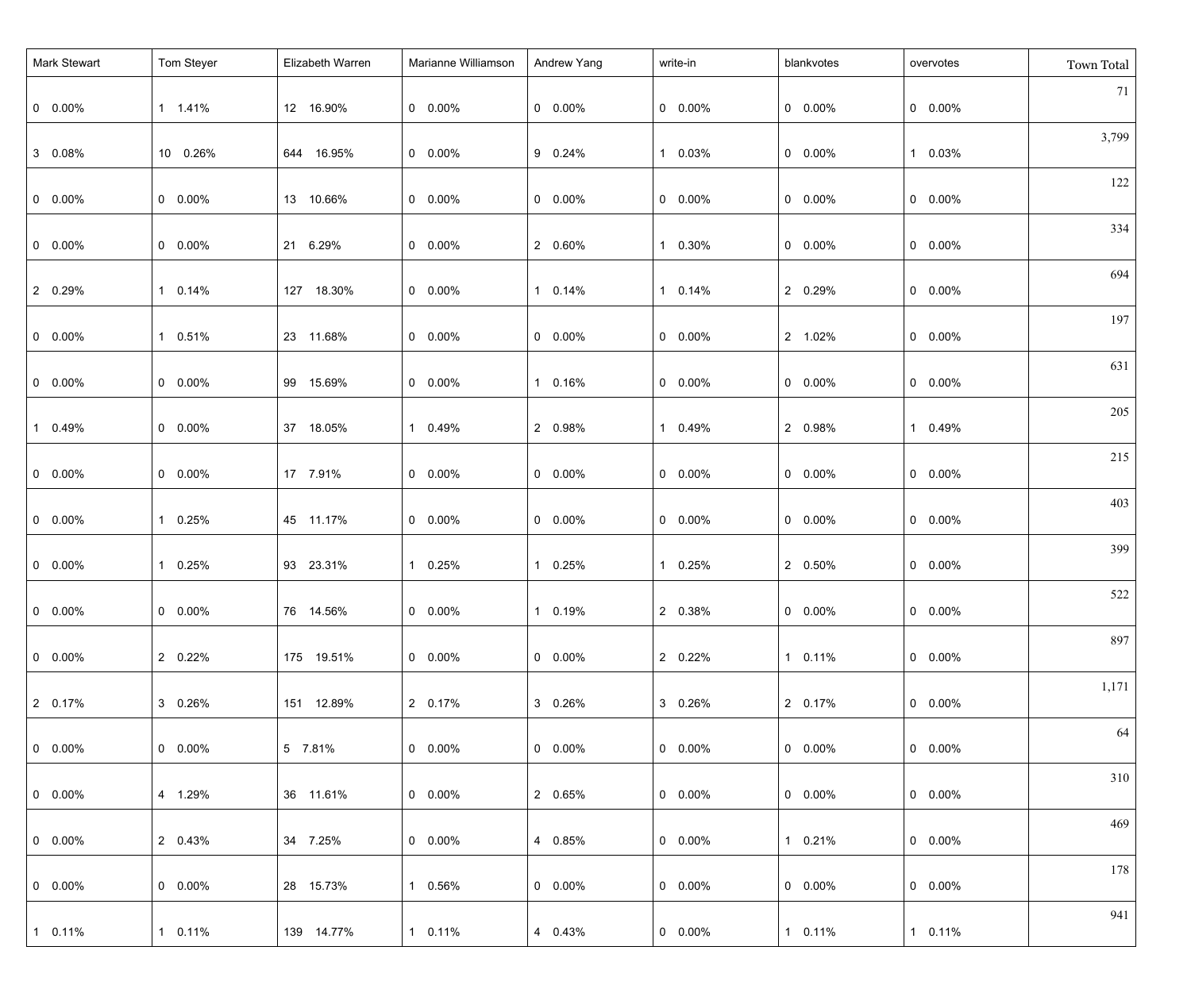|                     | Joseph R. Biden | Michael R. Bloomber       | Pete Buttigieg | Julian Castro         | ⊦ Tulsi Gabbard | Amy Klobuchar   | <b>Deval Patrick</b>  | <b>Bernie Sanders</b> |
|---------------------|-----------------|---------------------------|----------------|-----------------------|-----------------|-----------------|-----------------------|-----------------------|
| WHITINGHAM          |                 |                           |                |                       |                 |                 |                       |                       |
|                     | 27.05%<br>66    | 13 5.33%                  | .23%<br>3      | $0.00\%$<br>$\Omega$  | 5 2.05%         | 1.23%<br>3      | 0.00%<br>0            | 50.82%<br>124         |
| WILMINGTON          |                 |                           |                |                       |                 |                 |                       |                       |
|                     | 22.43%<br>98    | 13.50%<br>59              | 0.92%<br>4     | $0.00\%$<br>0         | 1.60%<br>- 7    | 15<br>3.43%     | 0.46%<br>$\mathbf{2}$ | 47.83%<br>209         |
| WINDHAM             |                 |                           |                |                       |                 |                 |                       |                       |
|                     | 31.03%<br>36    | 10.34%<br>12 <sup>1</sup> | $0.86\%$       | 0.00%<br>$\mathbf{0}$ | $0\quad 0.00\%$ | $0\quad 0.00\%$ | 0.86%                 | 50.00%<br>58          |
| <b>County Total</b> | 2,316           | 748                       | 237            | $\sim$<br>-2          | 115             | 171             | 17                    | 6,857                 |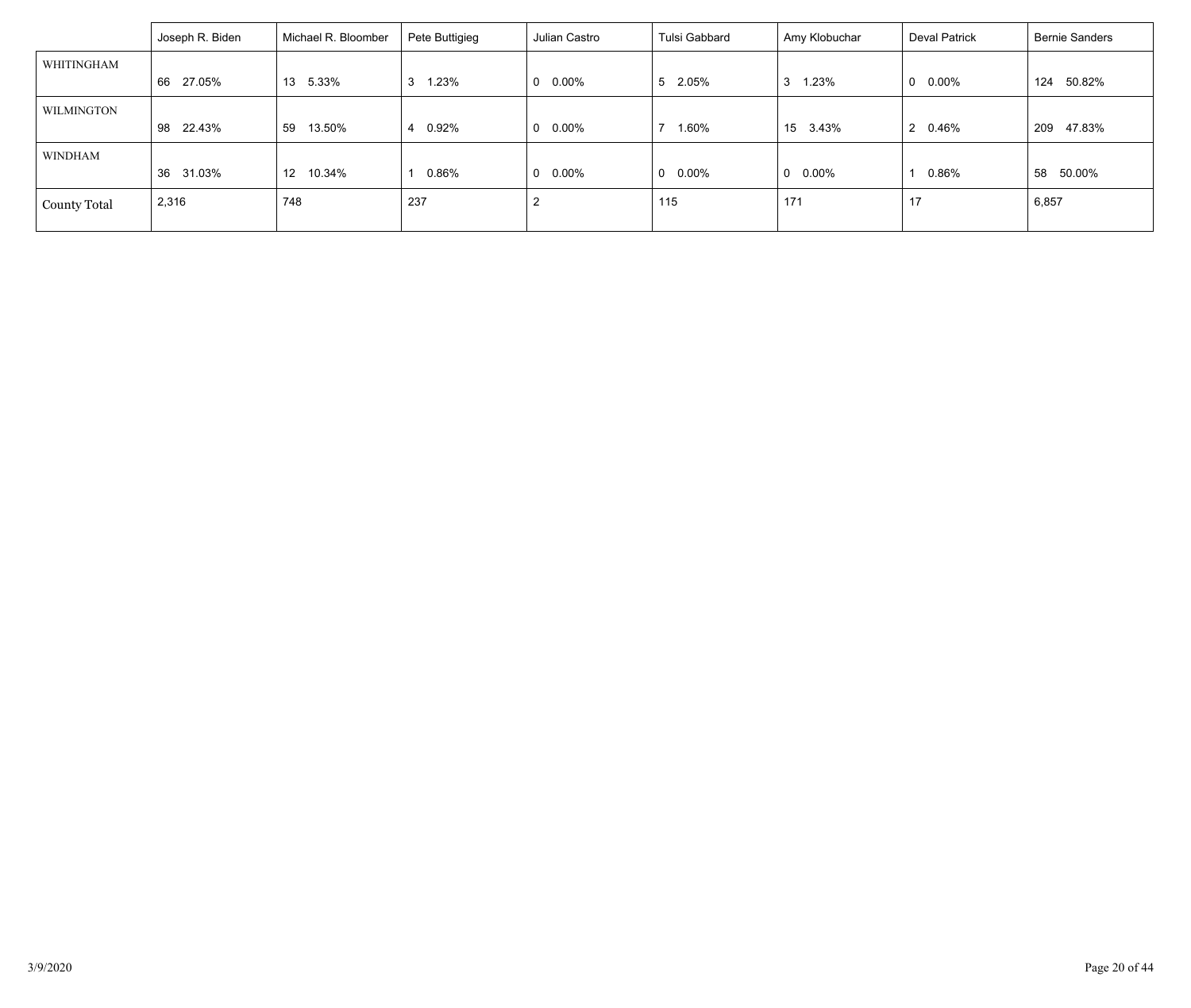| Mark Stewart    | Tom Steyer      | Elizabeth Warren | Marianne Williamson | Andrew Yang          | write-in        | blankvotes               | overvotes       | Town Total |
|-----------------|-----------------|------------------|---------------------|----------------------|-----------------|--------------------------|-----------------|------------|
|                 | 3               | 23               |                     | $\overline{4}$       |                 | $\mathbf{0}$             |                 | 244        |
| $0\quad 0.00\%$ | 1.23%           | 9.43%            | $0\quad 0.00\%$     | 1.64%                | $0\quad 0.00\%$ | $0.00\%$                 | $0\quad 0.00\%$ | 437        |
| $0\quad 0.00\%$ | 0.23%           | 8.70%<br>38      | $0\quad 0.00\%$     | 2 0.46%              | 0.23%           | $0.00\%$<br>$\mathbf{0}$ | 0.23%           |            |
|                 |                 |                  |                     |                      |                 |                          |                 | 116        |
| $0\quad 0.00\%$ | $0\quad 0.00\%$ | 6.90%<br>8       | $0\quad 0.00\%$     | 0.00%<br>$\mathbf 0$ | $0\quad 0.00\%$ | $0.00\%$<br>$\mathbf{0}$ | $0\quad 0.00\%$ |            |
| 9               | 31              | 1,844            | 6                   | 36                   | 13              | 13                       | $\overline{4}$  | 12,419     |
|                 |                 |                  |                     |                      |                 |                          |                 |            |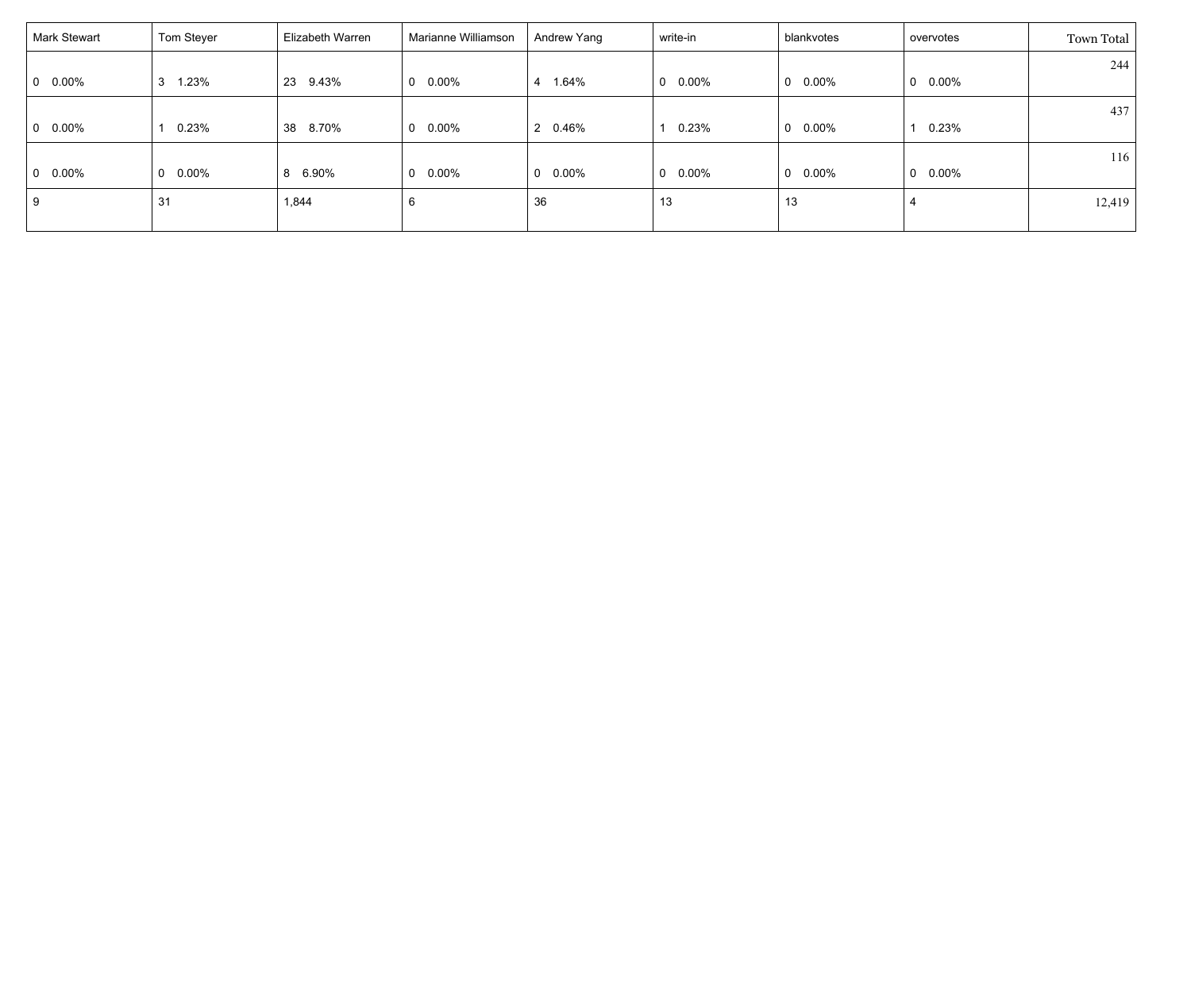| <b>For US PRESIDENT</b> | Windsor <b>w</b><br>* County | <b>DEMOCRATIC</b> |
|-------------------------|------------------------------|-------------------|
|-------------------------|------------------------------|-------------------|

|                    | Joseph R. Biden | Michael R. Bloomber | Pete Buttigieg  | Julian Castro   | Tulsi Gabbard         | Amy Klobuchar   | <b>Deval Patrick</b> | <b>Bernie Sanders</b> |
|--------------------|-----------------|---------------------|-----------------|-----------------|-----------------------|-----------------|----------------------|-----------------------|
| <b>ANDOVER</b>     | 44 30.14%       | 22 15.07%           | 2 1.37%         | $0\quad 0.00\%$ | $3\quad 2.05\%$       | 1 0.68%         | 0.68%<br>-1          | 55 37.67%             |
| <b>BALTIMORE</b>   | 11 23.40%       | 4 8.51%             | $0\quad 0.00\%$ | $0\quad 0.00\%$ | 2 4.26%               | 1 2.13%         | $0\quad 0.00\%$      | 26 55.32%             |
| <b>BARNARD</b>     | 70 23.33%       | 27 9.00%            | 5 1.67%         | $0\quad 0.00\%$ | 2 0.67%               | $0 0.00\%$      | $0$ 0.00%            | 151 50.33%            |
| <b>BETHEL</b>      | 88 19.95%       | 23 5.22%            | 11 2.49%        | $0\quad 0.00\%$ | 3 0.68%               | 4 0.91%         | $0$ 0.00%            | 262 59.41%            |
| <b>BRIDGEWATER</b> | 70 29.17%       | 24 10.00%           | 5 2.08%         | $0\quad 0.00\%$ | 0.42%<br>1.           | 3 1.25%         | $0$ 0.00%            | 112 46.67%            |
| <b>CAVENDISH</b>   | 60 21.90%       | 36 13.14%           | 4 1.46%         | $0\quad 0.00\%$ | 4 1.46%               | 2 0.73%         | $0$ 0.00%            | 143 52.19%            |
| <b>CHESTER</b>     | 180 25.97%      | 52 7.50%            | 15 2.16%        | $0\quad 0.00\%$ | $3\quad 0.43\%$       | 5 0.72%         | $0$ 0.00%            | 361 52.09%            |
| <b>HARTFORD</b>    | 771 26.49%      | 198 6.80%           | 82 2.82%        | $0\quad 0.00\%$ | 33 1.13%              | 44 1.51%        | $0$ 0.00%            | 1327 45.60%           |
| <b>HARTLAND</b>    | 221 22.88%      | 97 10.04%           | 31 3.21%        | $0$ 0.00%       | 12 1.24%              | 11 1.14%        | 1 0.10%              | 442 45.76%            |
| <b>LUDLOW</b>      | 126 27.57%      | 61 13.35%           | 6 1.31%         | $0$ 0.00%       | 0.22%                 | 4 0.88%         | 2 0.44%              | 209 45.73%            |
| <b>NORWICH</b>     | 551 31.54%      | 112 6.41%           | 33 1.89%        | $0$ 0.00%       | 13 0.74%              | 27 1.55%        | 3 0.17%              | 585 33.49%            |
| PLYMOUTH           | 47 28.66%       | 13 7.93%            | 4 2.44%         | $0\quad 0.00\%$ | 0.61%<br>$\mathbf{1}$ | $0\quad 0.00\%$ | $0\quad 0.00\%$      | 70 42.68%             |
| <b>POMFRET</b>     | 91 27.49%       | 32 9.67%            | 9 2.72%         | $0\quad 0.00\%$ | 4 1.21%               | 4 1.21%         | 1 0.30%              | 155 46.83%            |
| READING            | 76 35.51%       | 22 10.28%           | 1 0.47%         | $0\quad 0.00\%$ | 1 0.47%               | $0\quad 0.00\%$ | $0\quad 0.00\%$      | 85 39.72%             |
| <b>ROCHESTER</b>   | 53 15.96%       | 17 5.12%            | 4 1.20%         | $0\quad 0.00\%$ | 1 0.30%               | 4 1.20%         | $0\quad 0.00\%$      | 215 64.76%            |
| <b>ROYALTON</b>    | 104 17.19%      | 54 8.93%            | 15 2.48%        | $0\quad 0.00\%$ | 3 0.50%               | 6 0.99%         | $0\quad 0.00\%$      | 338 55.87%            |
| <b>SHARON</b>      | 71 19.03%       | 16 4.29%            | 2 0.54%         | $0\quad 0.00\%$ | 5 1.34%               | $0\quad 0.00\%$ | 1 0.27%              | 222 59.52%            |
| SPRINGFIELD        | 419 25.24%      | 153 9.22%           | 49 2.95%        | 1 0.06%         | 20 1.20%              | 30 1.81%        | $0\quad 0.00\%$      | 840 50.60%            |
| STOCKBRIDGE        | 29 17.26%       | 22 13.10%           | 5 2.98%         | $0\quad 0.00\%$ | 1 0.60%               | $0\quad 0.00\%$ | $0\quad 0.00\%$      | 94 55.95%             |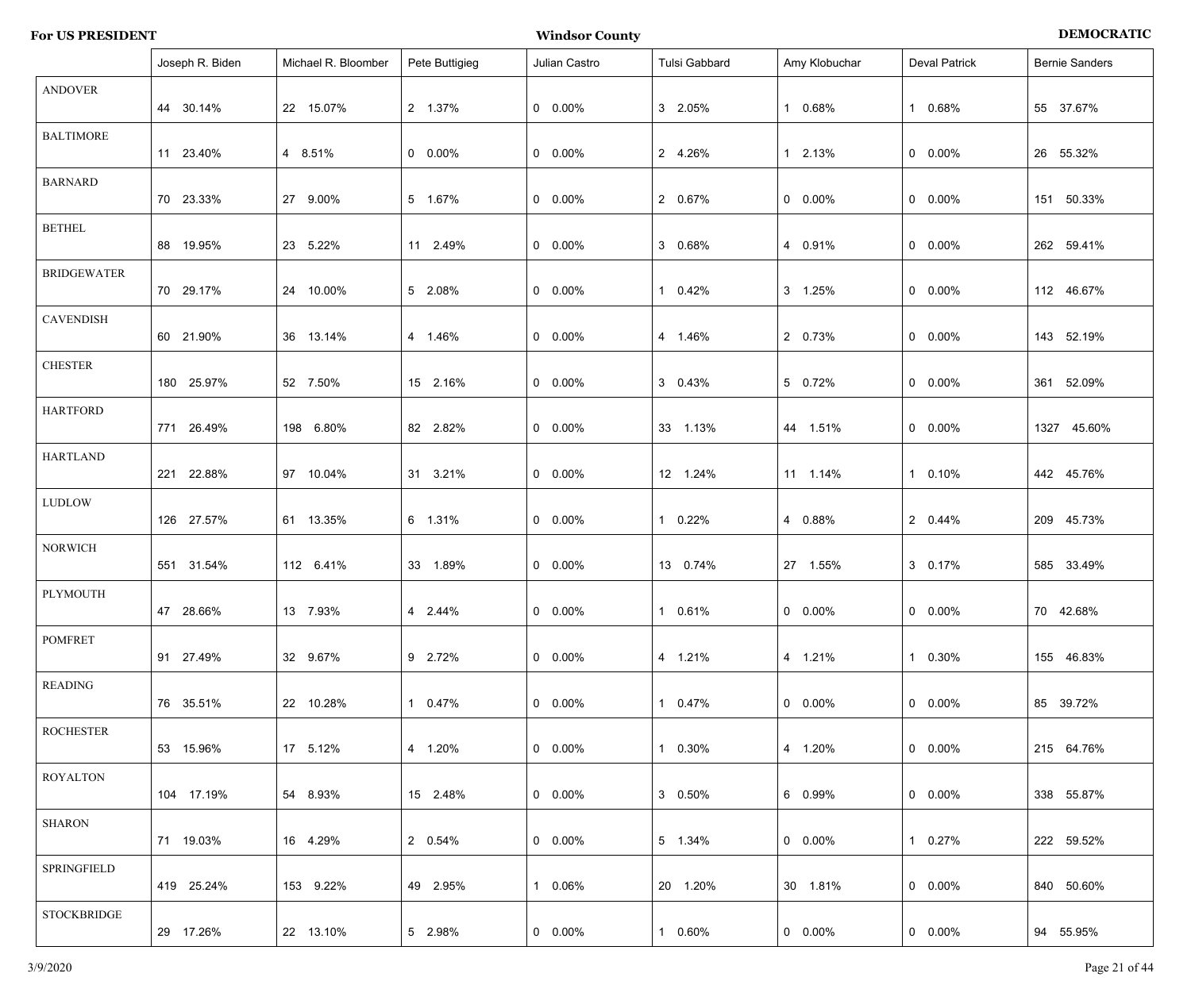| <b>Mark Stewart</b> | Tom Steyer      | Elizabeth Warren | Marianne Williamson | Andrew Yang     | write-in        | blankvotes      | overvotes       | Town Total |
|---------------------|-----------------|------------------|---------------------|-----------------|-----------------|-----------------|-----------------|------------|
| $0\quad 0.00\%$     | $0 0.00\%$      | 18 12.33%        | $0\quad 0.00\%$     | $0 0.00\%$      | $0\quad 0.00\%$ | $0\quad 0.00\%$ | $0\quad 0.00\%$ | 146        |
| $0\quad 0.00\%$     | $0\quad 0.00\%$ | 3 6.38%          | $0\quad 0.00\%$     | $0 0.00\%$      | $0\quad 0.00\%$ | $0\quad 0.00\%$ | $0\quad 0.00\%$ | 47         |
| $0\quad 0.00\%$     | 3 1.00%         | 39 13.00%        | 1 0.33%             | 2 0.67%         | $0\quad 0.00\%$ | $0\quad 0.00\%$ | $0\quad 0.00\%$ | 300        |
| $0\quad 0.00\%$     | $0\quad 0.00\%$ | 46 10.43%        | $0\quad 0.00\%$     | 2 0.45%         | $0\quad 0.00\%$ | 2 0.45%         | $0\quad 0.00\%$ | 441        |
| $0\quad 0.00\%$     | $0\quad 0.00\%$ | 21 8.75%         | $0\quad 0.00\%$     | 1 0.42%         | $0\quad 0.00\%$ | 3 1.25%         | $0\quad 0.00\%$ | 240        |
| 1 0.36%             | 3 1.09%         | 17 6.20%         | 1 0.36%             | 2 0.73%         | 1 0.36%         | $0\quad 0.00\%$ | $0\quad 0.00\%$ | 274        |
| 1 0.14%             | 3 0.43%         | 70 10.10%        | $0\quad 0.00\%$     | 2 0.29%         | $0\quad 0.00\%$ | 1 0.14%         | $0\quad 0.00\%$ | 693        |
| 1 0.03%             | 8 0.27%         | 423 14.54%       | $0\quad 0.00\%$     | 13 0.45%        | 10 0.34%        | $0\quad 0.00\%$ | $0\quad 0.00\%$ | 2,910      |
| $0\quad 0.00\%$     | 1 0.10%         | 145 15.01%       | 1 0.10%             | 2 0.21%         | 2 0.21%         | $0\quad 0.00\%$ | $0\quad 0.00\%$ | 966        |
| $0\quad 0.00\%$     | 1 0.22%         | 41 8.97%         | $0\quad 0.00\%$     | 3 0.66%         | 2 0.44%         | 1 0.22%         | $0\quad 0.00\%$ | 457        |
| $0\quad 0.00\%$     | 1 0.06%         | 409 23.41%       | 1 0.06%             | 7 0.40%         | 2 0.11%         | 2 0.11%         | 1 0.06%         | 1,747      |
| $0\quad 0.00\%$     | $0 0.00\%$      | 26 15.85%        | $0\quad 0.00\%$     | 1 0.61%         | $0$ 0.00%       | 2 1.22%         | $0$ 0.00%       | 164        |
| $  0 0.00\%$        | 1 0.30%         | 34 10.27%        | $0\quad 0.00\%$     | $0\quad 0.00\%$ | $0$ 0.00%       | $0\quad 0.00\%$ | $0 0.00\%$      | 331        |
| $  0 0.00\%$        | 1 0.47%         | 28 13.08%        | $0\quad 0.00\%$     | $0\quad 0.00\%$ | $0\quad 0.00\%$ | $0\quad 0.00\%$ | $0\quad 0.00\%$ | 214        |
| $  0 0.00\%$        | $0\quad 0.00\%$ | 32 9.64%         | $0\quad 0.00\%$     | 2 0.60%         | 1 0.30%         | 1 0.30%         | 2 0.60%         | 332        |
|                     |                 |                  |                     |                 |                 |                 |                 | 605        |
| $  0 0.00\%$        | $0\quad 0.00\%$ | 80 13.22%        | $0\quad 0.00\%$     | 1 0.17%         | 1 0.17%         | 3 0.50%         | $0\quad 0.00\%$ | 373        |
| $  0 0.00\%$        | $0\quad 0.00\%$ | 56 15.01%        | $0\quad 0.00\%$     | $0\quad 0.00\%$ | $0\quad 0.00\%$ | $0\quad 0.00\%$ | $0\quad 0.00\%$ |            |
| $  0 0.00\%$        | 7 0.42%         | 129 7.77%        | $0\quad 0.00\%$     | 5 0.30%         | 4 0.24%         | 2 0.12%         | 1 0.06%         | 1,660      |
| $0\quad 0.00\%$     | $0 0.00\%$      | 17 10.12%        | $0\quad 0.00\%$     | $0\quad 0.00\%$ | $0\quad 0.00\%$ | $0$ 0.00%       | $0\quad 0.00\%$ | 168        |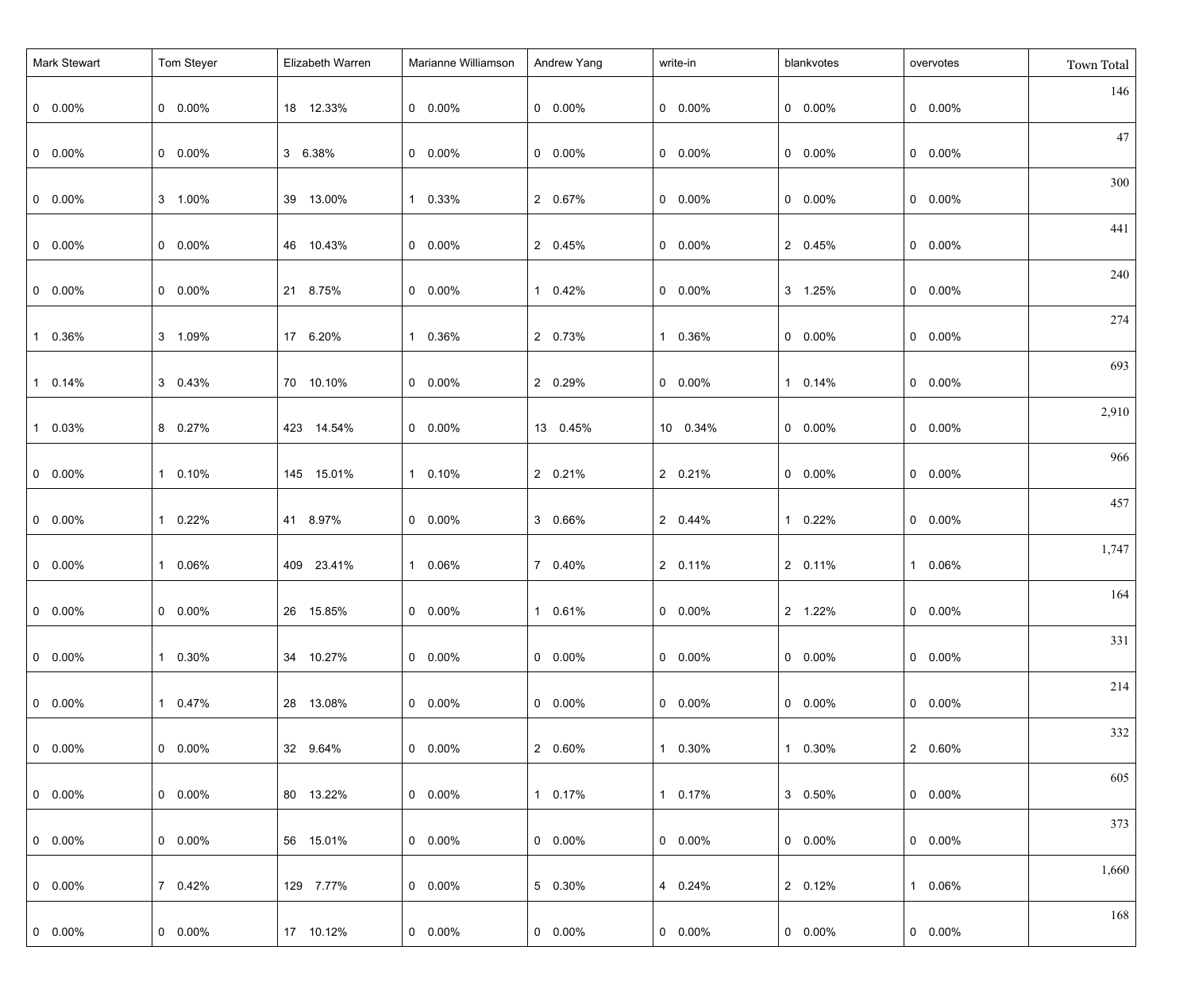|                     | Joseph R. Biden | Michael R. Bloomber | Pete Buttigieg | Julian Castro            | Tulsi Gabbard | Amy Klobuchar           | Deval Patrick           | <b>Bernie Sanders</b> |
|---------------------|-----------------|---------------------|----------------|--------------------------|---------------|-------------------------|-------------------------|-----------------------|
| WEATHERSFIELD       |                 |                     |                |                          |               |                         |                         |                       |
|                     | 26.42%<br>163   | 9.24%<br>57         | 15 2.43%       | $0.00\%$<br>$\mathbf{0}$ | 1.30%<br>8    | 3<br>0.49%              | 0.00%<br>0              | 321<br>52.03%         |
| WEST WINDSOR        |                 |                     |                |                          |               |                         |                         |                       |
|                     | 31.96%<br>124   | 36 9.28%            | 8 2.06%        | $\mathbf{0}$<br>$0.00\%$ | 10 2.58%      | 5<br>1.29%              | 0.00%<br>0              | 155<br>39.95%         |
| <b>WESTON</b>       |                 |                     |                |                          |               |                         |                         |                       |
|                     | 29.21%<br>59    | 11.88%<br>24        | 3 1.49%        | $0.00\%$<br>$\mathbf{0}$ | 0.50%         | $\overline{2}$<br>0.99% | 0.50%                   | 48.02%<br>97          |
| <b>WINDSOR</b>      |                 |                     |                |                          |               |                         |                         |                       |
|                     | 20.09%<br>175   | 58 6.66%            | 1.84%<br>16    | 0.11%<br>1               | 1.03%<br>9    | 6<br>0.69%              | 0.46%<br>$\overline{4}$ | 28.07%<br>489         |
| <b>WOODSTOCK</b>    |                 |                     |                |                          |               |                         |                         |                       |
|                     | 27.72%<br>329   | 14.24%<br>169       | 25<br>2.11%    | $\mathbf 0$<br>$0.00\%$  | 12<br>1.01%   | 1.18%<br>14             | $0.00\%$<br>0           | 40.94%<br>486         |
| <b>County Total</b> | 3,932           | 1,329               | 350            | $\overline{2}$           | 153           | 176                     | 14                      | 7,240                 |
|                     |                 |                     |                |                          |               |                         |                         |                       |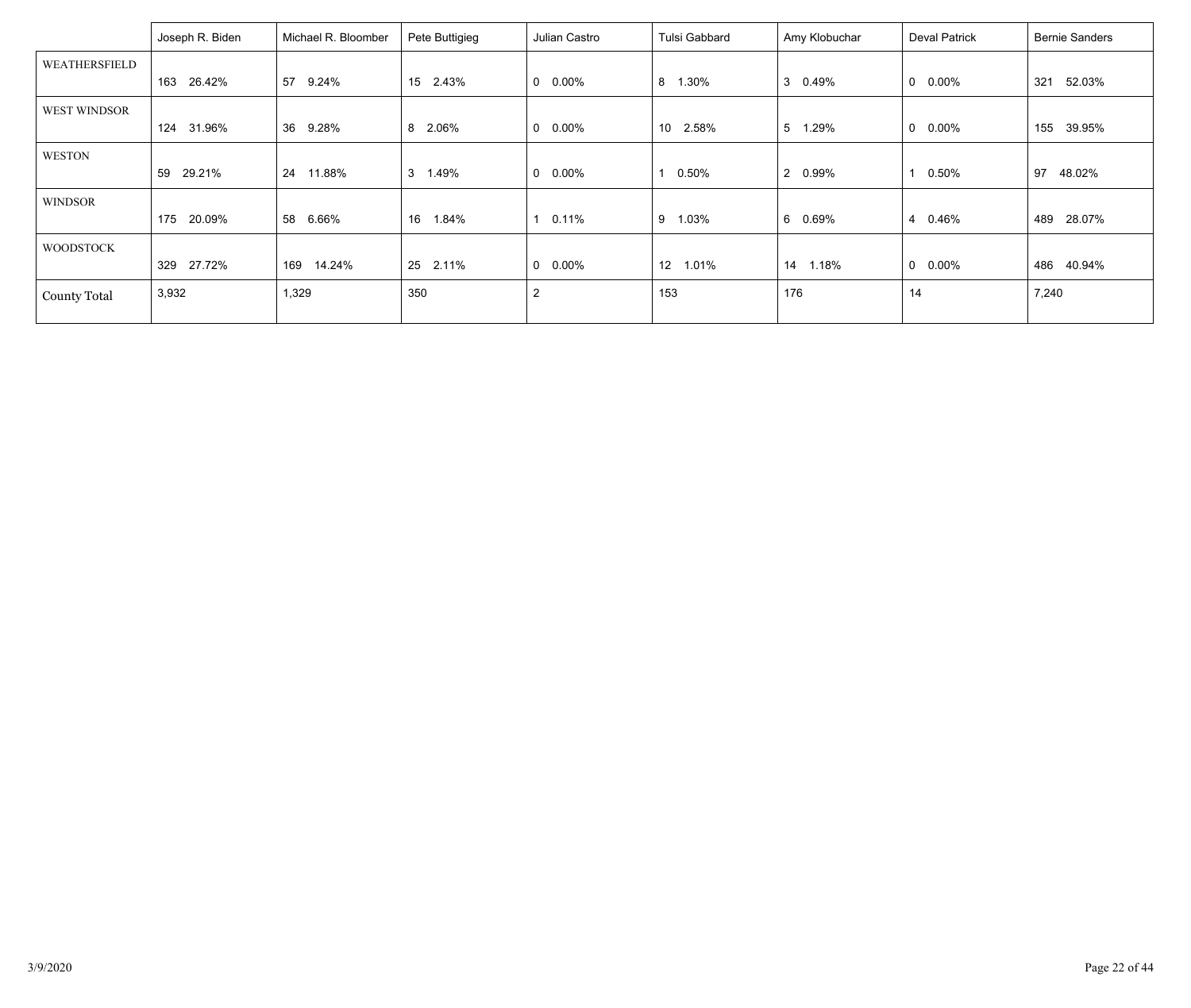| Mark Stewart    | Tom Steyer      | Elizabeth Warren | Marianne Williamson | Andrew Yang             | write-in        | blankvotes               | overvotes       | <b>Town Total</b> |
|-----------------|-----------------|------------------|---------------------|-------------------------|-----------------|--------------------------|-----------------|-------------------|
|                 |                 |                  |                     |                         |                 |                          |                 | 617               |
| $0\quad 0.00\%$ | 0.16%           | 42 6.81%         | $0\quad 0.00\%$     | 3 0.49%                 | 1 0.16%         | 3<br>0.49%               | $0\quad 0.00\%$ |                   |
|                 |                 |                  |                     |                         |                 |                          |                 | 388               |
| $0\quad 0.00\%$ | $0\quad 0.00\%$ | 47<br>12.11%     | $0\quad 0.00\%$     | 0.26%<br>1              | $0\quad 0.00\%$ | $\overline{2}$<br>0.52%  | $0\quad 0.00\%$ |                   |
|                 |                 |                  |                     |                         |                 |                          |                 | 202               |
| $0\quad 0.00\%$ | $0\quad 0.00\%$ | 15 7.43%         | $0\quad 0.00\%$     | $0\quad 0.00\%$         | $0\quad 0.00\%$ | $\mathbf{0}$<br>$0.00\%$ | $0\quad 0.00\%$ |                   |
|                 |                 |                  |                     |                         |                 |                          |                 | 872               |
| 3 0.34%         | 3 0.34%         | 11.60%<br>101    | $0\quad 0.00\%$     | 2 0.23%                 | 3 0.34%         | 0.23%<br>$\overline{2}$  | $0\quad 0.00\%$ |                   |
|                 |                 |                  |                     |                         |                 |                          |                 | 1,187             |
| $0\quad 0.00\%$ | 0.08%           | 11.88%<br>141    | 0.08%               | 0.34%<br>$\overline{4}$ | $0\quad 0.00\%$ | 5 0.42%                  | $0\quad 0.00\%$ |                   |
| 6               | 34              | 1,980            | $\,$ 5 $\,$         | 53                      | 27              | 29                       | $\overline{4}$  | 15,334            |
|                 |                 |                  |                     |                         |                 |                          |                 |                   |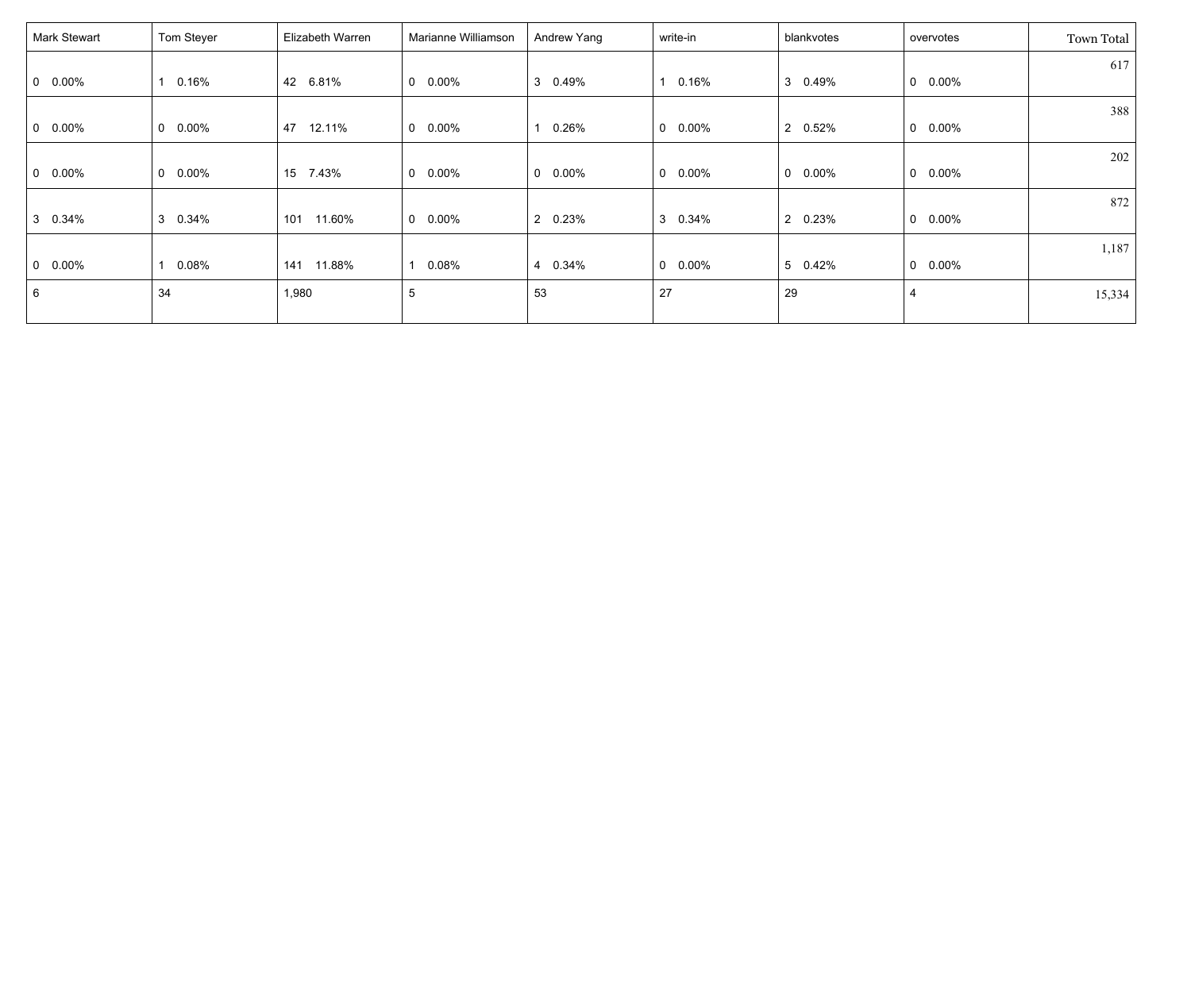|                   | De La Fue | Trump  | Weld  | write-in | overvotes      | blankvotes     | Total  |
|-------------------|-----------|--------|-------|----------|----------------|----------------|--------|
| <b>ADDISON</b>    | 24        | 2,147  | 270   | 32       | $\overline{2}$ | 43             | 2,518  |
| <b>BENNINGTON</b> | 18        | 1,996  | 217   | 20       | $\mathbf{1}$   | 36             | 2,288  |
| <b>CALEDONIA</b>  | 18        | 1,821  | 181   | 27       | $\overline{7}$ | 32             | 2,086  |
| <b>CHITTENDEN</b> | 73        | 6,660  | 881   | 111      | 9              | 103            | 7,837  |
| <b>ESSEX</b>      | 3         | 681    | 24    | 13       | $\mathbf 0$    | 14             | 735    |
| <b>FRANKLIN</b>   | 34        | 3,307  | 264   | 42       | $\mathbf{0}$   | 44             | 3,691  |
| <b>GRAND ISLE</b> | 4         | 633    | 43    | 6        | 0              | 10             | 696    |
| <b>LAMOILLE</b>   | 10        | 1,036  | 150   | 23       | $\overline{2}$ | $\overline{7}$ | 1,228  |
| <b>ORANGE</b>     | 15        | 1,391  | 215   | 19       | $\overline{2}$ | 22             | 1,664  |
| <b>ORLEANS</b>    | 11        | 1,392  | 113   | 12       | 0              | 18             | 1,546  |
| <b>RUTLAND</b>    | 43        | 5,303  | 399   | 70       | 3              | 33             | 5,851  |
| WASHINGTON        | 46        | 2,875  | 486   | 30       | 6              | 50             | 3,493  |
| <b>WINDHAM</b>    | 15        | 1,581  | 275   | 27       | 3              | 22             | 1,923  |
| <b>WINDSOR</b>    | 27        | 3,161  | 453   | 48       | $\overline{2}$ | 44             | 3,735  |
| Statewide Total   | 341       | 33,984 | 3,971 | 480      | 37             | 478            | 39,291 |

 $\overline{\phantom{a}}$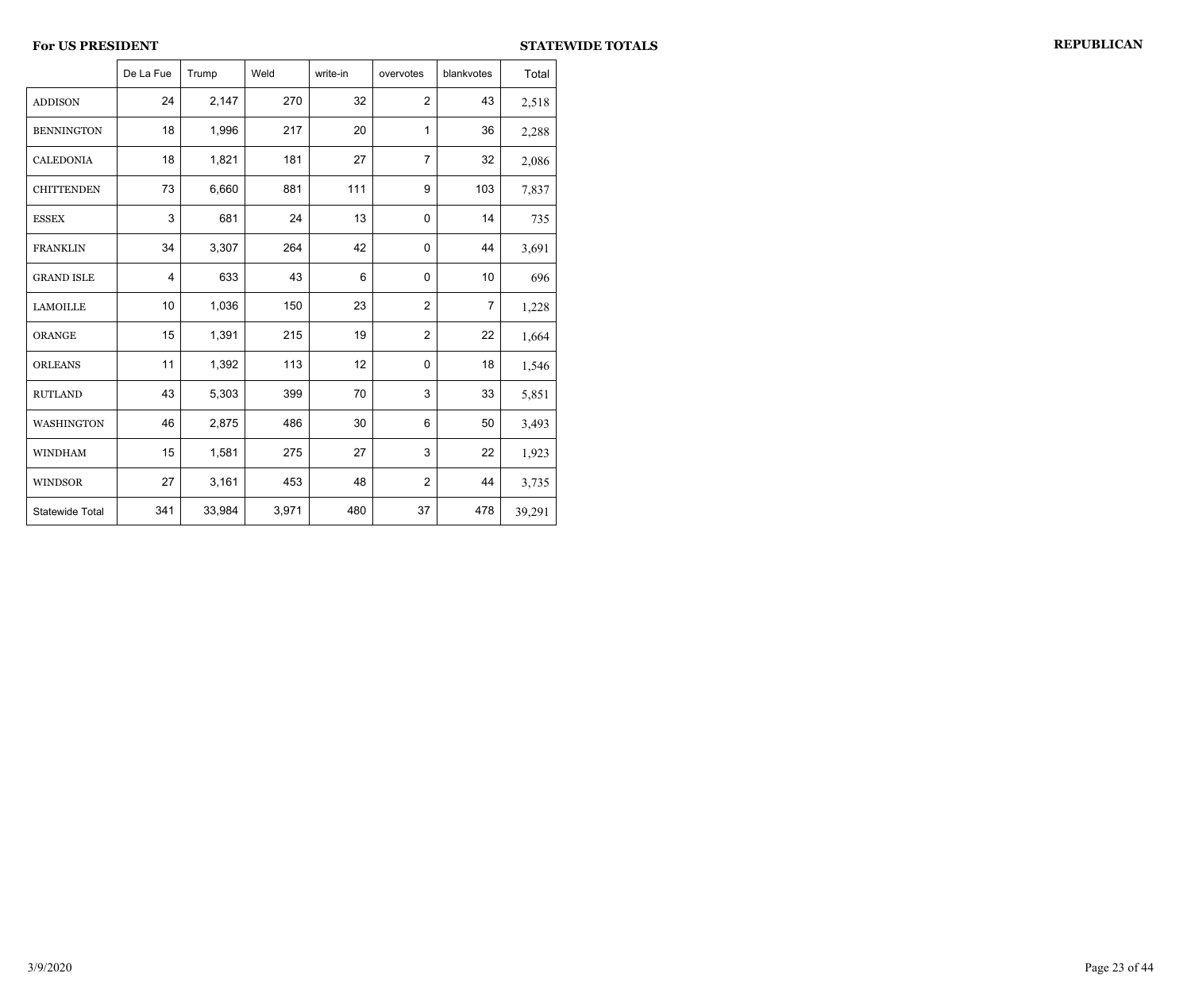|                   | Roque "Rocky" De L | Donald J. Trump | <b>Bill Weld</b> | write-in   | blankvotes | overvotes       | Town Total |
|-------------------|--------------------|-----------------|------------------|------------|------------|-----------------|------------|
| <b>ADDISON</b>    | 3 1.79%            | 145 86.31%      | 15 8.93%         | 1 0.60%    | 4 2.38%    | $0$ 0.00%       | 168        |
| <b>BRIDPORT</b>   | $0.00\%$           | 106 91.38%      | 6 5.17%          | 1 0.86%    | 3 2.59%    | $0$ 0.00%       | 116        |
| <b>BRISTOL</b>    | 5 1.80%            | 233 83.81%      | 34 12.23%        | 5 1.80%    | 1 0.36%    | $0$ 0.00%       | 278        |
| CORNWALL          | 2 2.82%            | 54 76.06%       | 14 19.72%        | 1 1.41%    | $0 0.00\%$ | $0$ 0.00%       | 71         |
| FERRISBURGH       | 1 0.49%            | 175 84.95%      | 25 12.14%        | 3 1.46%    | 2 0.97%    | $0$ 0.00%       | 206        |
| <b>GOSHEN</b>     | 1 4.55%            | 17 77.27%       | 4 18.18%         | $0 0.00\%$ | $0 0.00\%$ | $0$ 0.00%       | 22         |
| <b>GRANVILLE</b>  | $0\quad 0.00\%$    | 7 100.00%       | $0.00\%$         | $0 0.00\%$ | $0 0.00\%$ | $0$ 0.00%       | 7          |
| <b>HANCOCK</b>    | $0\quad 0.00\%$    | 10 76.92%       | 1 7.69%          | 2 15.38%   | $0 0.00\%$ | $0$ 0.00%       | 13         |
| <b>LEICESTER</b>  | $0\quad 0.00\%$    | 70 85.37%       | 8 9.76%          | 1 1.22%    | 2 2.44%    | 1 1.22%         | 82         |
| <b>LINCOLN</b>    | 1 1.05%            | 71 74.74%       | 21 22.11%        | $0 0.00\%$ | 2 2.11%    | $0$ 0.00%       | 95         |
| MIDDLEBURY        | 4 1.72%            | 183 78.88%      | 37 15.95%        | 3 1.29%    | 4 1.72%    | 1 0.43%         | 232        |
| <b>MONKTON</b>    | $0 0.00\%$         | 168 89.84%      | 13 6.95%         | 2 1.07%    | 4 2.14%    | $0 0.00\%$      | 187        |
| NEW HAVEN         | $0\quad 0.00\%$    | 178 90.82%      | 11 5.61%         | 4 2.04%    | 3 1.53%    | $0.00\%$        | 196        |
| ORWELL            | 1 0.50%            | 180 89.11%      | 10 4.95%         | 1 0.50%    | 10 4.95%   | $0\quad 0.00\%$ | 202        |
| <b>PANTON</b>     | 1  1.64%           | 58 95.08%       | 1 1.64%          | $0 0.00\%$ | 1 1.64%    | $0\quad 0.00\%$ | 61         |
| <b>RIPTON</b>     | $0\quad 0.00\%$    | 15 83.33%       | 3 16.67%         | $0.00\%$   | $0.00\%$   | $0\quad 0.00\%$ | 18         |
| <b>SALISBURY</b>  | 3 3.53%            | 73 85.88%       | 7 8.24%          | 1 1.18%    | 1 1.18%    | $0\quad 0.00\%$ | 85         |
| <b>SHOREHAM</b>   | $1 1.14\%$         | 77 87.50%       | 9 10.23%         | $0 0.00\%$ | 1 1.14%    | $0$ 0.00%       | 88         |
| <b>STARKSBORO</b> | 1 0.79%            | 109 86.51%      | 13 10.32%        | 3 2.38%    | $0.00\%$   | $0 0.00\%$      | 126        |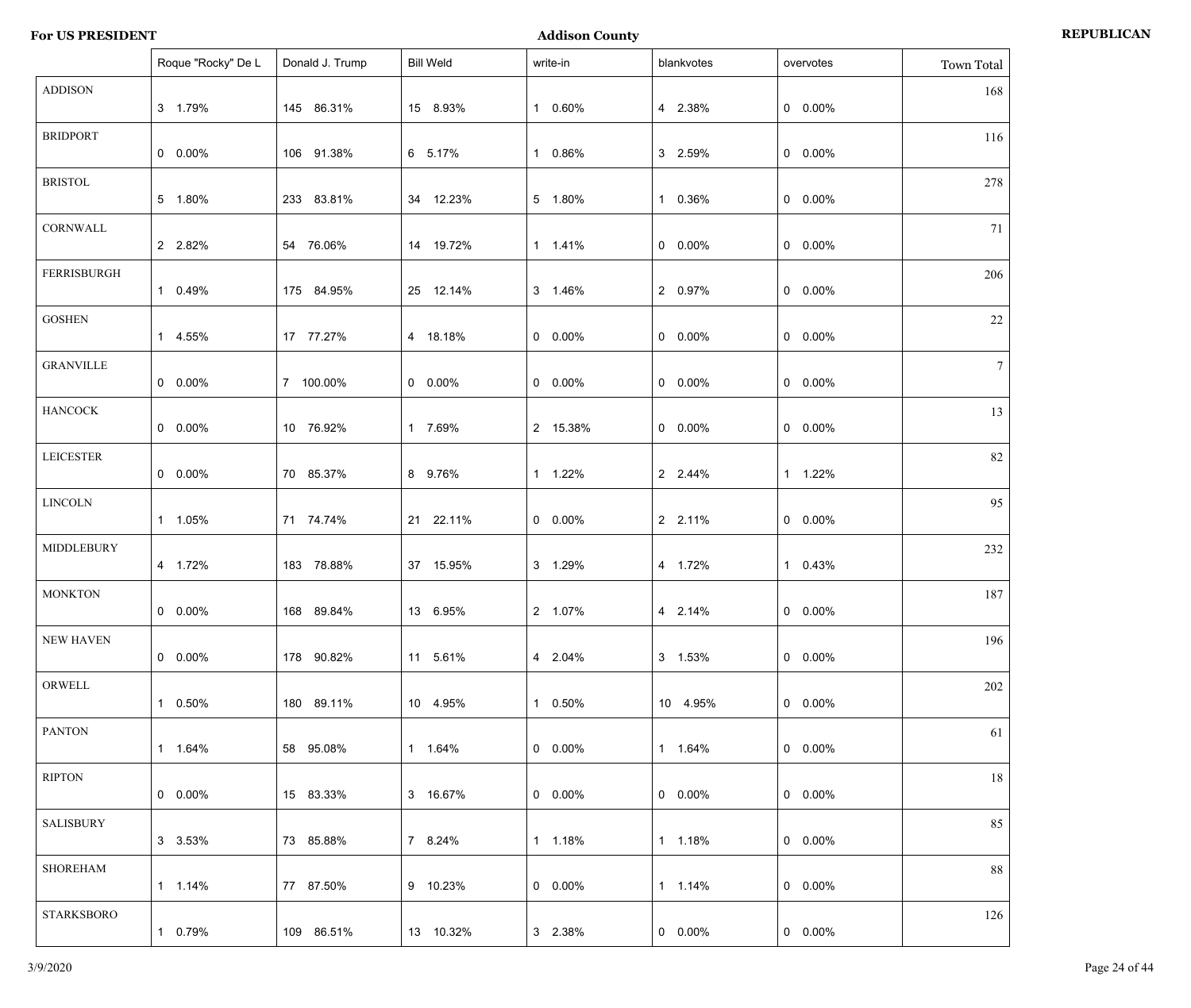|                     | Roque "Rocky" De L | Donald J. Trump | Bill Weld    | write-in      | blankvotes              | overvotes      | Town Total |
|---------------------|--------------------|-----------------|--------------|---------------|-------------------------|----------------|------------|
| <b>VERGENNES</b>    |                    |                 |              |               |                         |                | 181        |
|                     | $0.00\%$<br>0      | 82.87%<br>150   | 12.71%<br>23 | 1.66%<br>3    | 5 2.76%                 | $0.00\%$<br>0  |            |
| WALTHAM             |                    |                 |              |               |                         |                | 20         |
|                     | $0.00\%$<br>0      | 95.00%<br>19    | 5.00%        | $0.00\%$<br>0 | $\mathbf 0$<br>$0.00\%$ | $0.00\%$<br>0  |            |
| WEYBRIDGE           |                    |                 |              |               |                         |                | 37         |
|                     | $0.00\%$<br>0      | 72.97%<br>27    | 27.03%<br>10 | 0.00%<br>0    | $\mathbf 0$<br>$0.00\%$ | $0.00\%$<br>0  |            |
| WHITING             |                    |                 |              |               |                         |                | 27         |
|                     | $0.00\%$<br>0      | 81.48%<br>22    | 4 14.81%     | 3.70%         | $\mathbf 0$<br>$0.00\%$ | $0.00\%$<br>0  |            |
| <b>County Total</b> | 24                 | 2,147           | 270          | 32            | 43                      | $\overline{2}$ | 2,518      |
|                     |                    |                 |              |               |                         |                |            |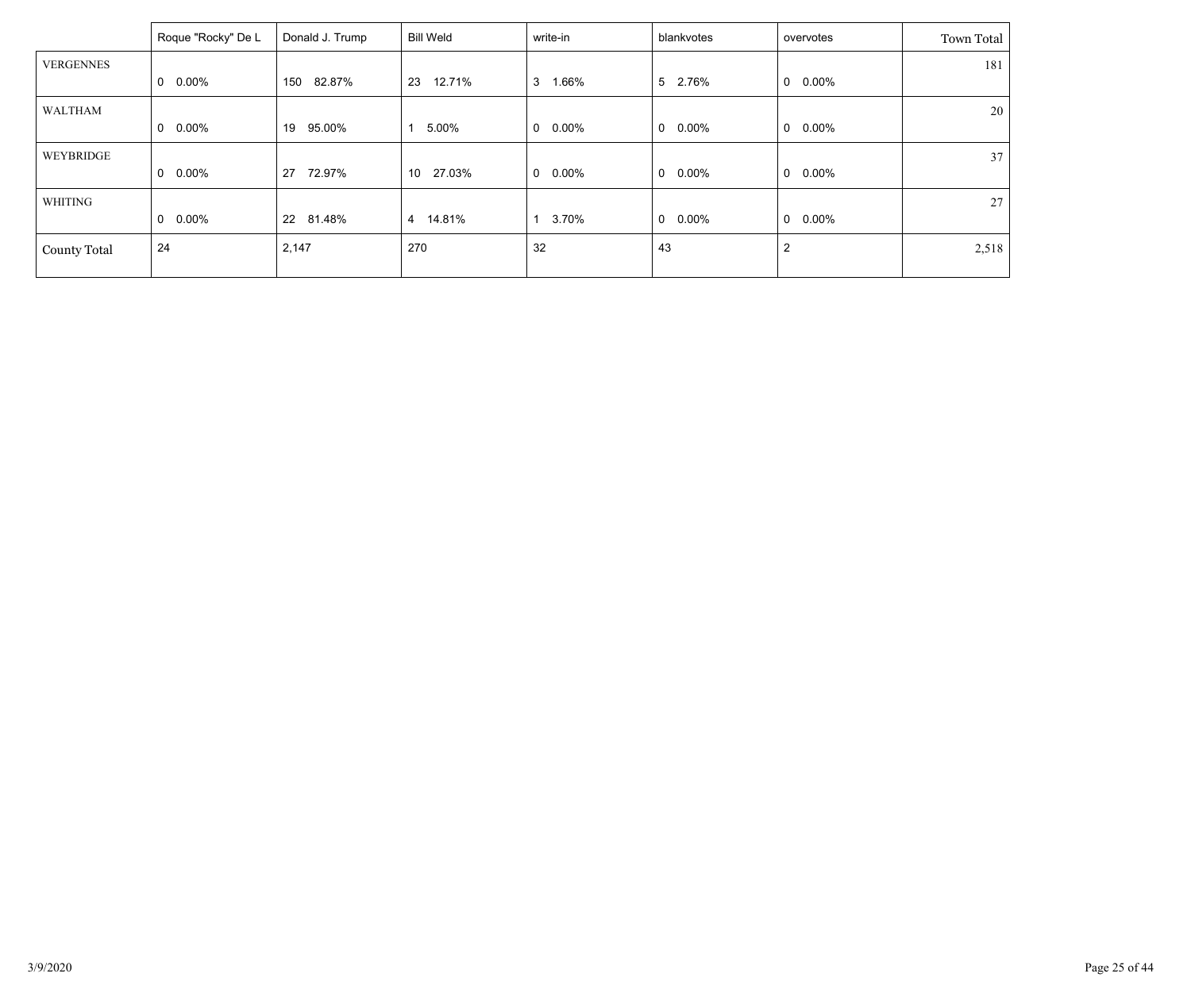|                     | Roque "Rocky" De L | Donald J. Trump | <b>Bill Weld</b> | write-in | blankvotes      | overvotes       | Town Total     |
|---------------------|--------------------|-----------------|------------------|----------|-----------------|-----------------|----------------|
| <b>ARLINGTON</b>    | 1 0.68%            | 127 85.81%      | 18 12.16%        | 1 0.68%  | 1 0.68%         | $0\quad 0.00\%$ | 148            |
| <b>BENNINGTON</b>   | 5 0.67%            | 661 44.30%      | 58 7.77%         | 8 1.07%  | 14 1.88%        | 1 0.13%         | 747            |
| <b>DORSET</b>       | 1 0.80%            | 103 82.40%      | 16 12.80%        | 1 0.80%  | 4 3.20%         | $0\quad 0.00\%$ | 125            |
| <b>LANDGROVE</b>    | $0.00\%$           | 3 60.00%        | 1 20.00%         | $0.00\%$ | 1 20.00%        | $0\quad 0.00\%$ | 5 <sup>1</sup> |
| <b>MANCHESTER</b>   | 3 1.36%            | 171 77.73%      | 35 15.91%        | 6 2.73%  | 5 2.27%         | $0\quad 0.00\%$ | 220            |
| PERU                | 1 6.67%            | 12 80.00%       | 2 13.33%         | $0.00\%$ | $0$ 0.00%       | $0\quad 0.00\%$ | 15             |
| POWNAL              | 1 0.30%            | 300 90.09%      | 27 8.11%         | 4 1.20%  | 1 0.30%         | $0\quad 0.00\%$ | 333            |
| <b>READSBORO</b>    | 1 0.99%            | 97 96.04%       | 3 2.97%          | $0.00\%$ | $0\quad 0.00\%$ | $0\quad 0.00\%$ | 101            |
| <b>RUPERT</b>       | $0\quad 0.00\%$    | 53 89.83%       | 5 8.47%          | $0.00\%$ | 1 1.69%         | $0\quad 0.00\%$ | 59             |
| SANDGATE            | 1 3.33%            | 25 83.33%       | 3 10.00%         | $0.00\%$ | 1 3.33%         | $0\quad 0.00\%$ | 30             |
| <b>SEARSBURG</b>    | $0\quad 0.00\%$    | 21 95.45%       | 1 4.55%          | $0.00\%$ | $0\quad 0.00\%$ | $0\quad 0.00\%$ | 22             |
| <b>SHAFTSBURY</b>   | 2 1.00%            | 174 87.00%      | 21 10.50%        | $0.00\%$ | 3 1.50%         | $0$ 0.00%       | 200            |
| <b>STAMFORD</b>     | $0.00\%$           | 128 93.43%      | 8 5.84%          | $0.00\%$ | 1 0.73%         | $0\quad 0.00\%$ | 137            |
| <b>SUNDERLAND</b>   | 1 1.52%            | 55 83.33%       | 9 13.64%         | $0.00\%$ | 1 1.52%         | $0.00\%$        | 66             |
| WINHALL             | 1 1.85%            | 41 75.93%       | 8 14.81%         | 1 1.85%  | 3 5.56%         | $0.00\%$        | 54             |
| <b>WOODFORD</b>     | $0 0.00\%$         | 25 92.59%       | 2 7.41%          | $0.00\%$ | $0$ 0.00%       | $0\quad 0.00\%$ | 27             |
| <b>County Total</b> | 18                 | 1,996           | 217              | 21       | 36              | $\mathbf{1}$    | 2,289          |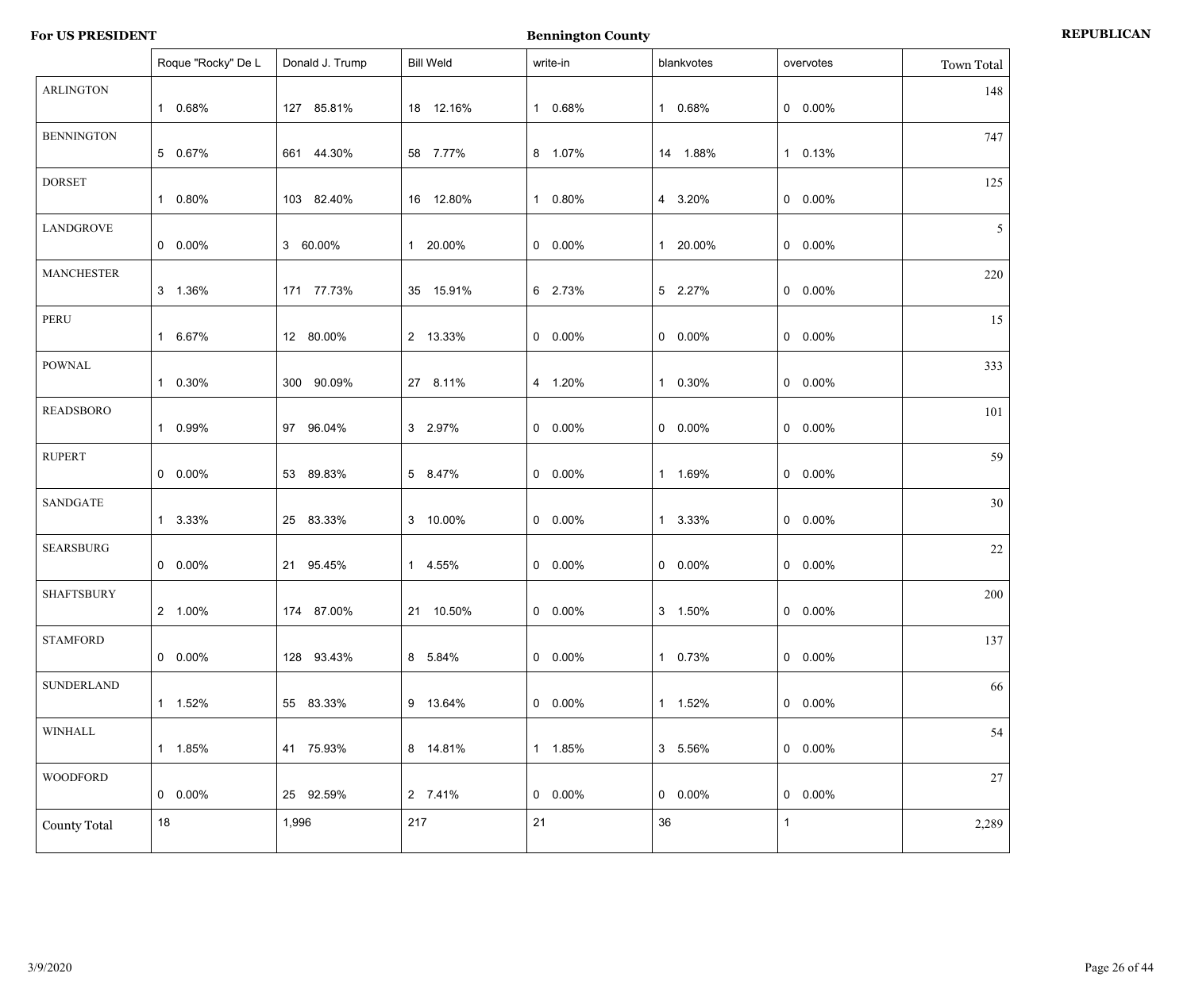|                                  | Roque "Rocky" De L | Donald J. Trump | <b>Bill Weld</b> | write-in   | blankvotes | overvotes        | Town Total |
|----------------------------------|--------------------|-----------------|------------------|------------|------------|------------------|------------|
| <b>BARNET</b>                    | 1 0.55%            | 166 91.21%      | 11 6.04%         | 3 1.65%    | 1 0.55%    | $0\quad 0.00\%$  | 182        |
| <b>BURKE</b>                     | $0 0.00\%$         | 117 88.64%      | 11 8.33%         | $0 0.00\%$ | 4 3.03%    | $0\quad 0.00\%$  | 132        |
| <b>DANVILLE</b>                  | 1 0.73%            | 116 84.67%      | 15 10.95%        | $0 0.00\%$ | 5 3.65%    | $0\quad 0.00\%$  | 137        |
| <b>GROTON</b>                    | 2 1.61%            | 96 77.42%       | 19 15.32%        | 4 3.23%    | 3 2.42%    | $0\quad 0.00\%$  | 124        |
| <b>HARDWICK</b>                  | 1 0.58%            | 143 83.63%      | 19 11.11%        | $0 0.00\%$ | 8 4.68%    | $0\quad 0.00\%$  | 171        |
| <b>KIRBY</b>                     | $0 0.00\%$         | 32 91.43%       | 1 2.86%          | 1 2.86%    | 1 2.86%    | $0\quad 0.00\%$  | 35         |
| <b>LYNDON</b>                    | 4 1.39%            | 255 88.54%      | 21 7.29%         | 4 1.39%    | $0 0.00\%$ | 4 1.39%          | 288        |
| <b>NEWARK</b>                    | 1 3.45%            | 25 86.21%       | 2 6.90%          | $0 0.00\%$ | 1 3.45%    | $0\quad 0.00\%$  | 29         |
| PEACHAM                          | $0 0.00\%$         | 25 83.33%       | 5 16.67%         | $0 0.00\%$ | $0 0.00\%$ | $0\quad 0.00\%$  | 30         |
| <b>RYEGATE</b>                   | 1 1.00%            | 87 87.00%       | 10 10.00%        | 1 1.00%    | 1 1.00%    | $0\quad 0.00\%$  | 100        |
| <b>SAINT</b><br><b>JOHNSBURY</b> | 6 1.14%            | 449 85.20%      | 52 9.87%         | 13 2.47%   | 7 1.33%    | $0\quad 0.00\%$  | 527        |
| <b>SHEFFIELD</b>                 | $0 0.00\%$         | 28 77.78%       | 8 22.22%         | $0 0.00\%$ | $0 0.00\%$ | $0\quad 0.00\%$  | 36         |
| <b>STANNARD</b>                  | $0 0.00\%$         | 3 75.00%        | 1 25.00%         | $0.00\%$   | $0 0.00\%$ | $0\quad 0.00\%$  | 4          |
| <b>SUTTON</b>                    | $0 0.00\%$         | 84 95.45%       | 2 2.27%          | 1 1.14%    | $0 0.00\%$ | $1 1.14\%$       | 88         |
| <b>WALDEN</b>                    | $0 0.00\%$         | 61 100.00%      | $0\quad 0.00\%$  | $0 0.00\%$ | $0 0.00\%$ | $0\quad 0.00\%$  | 61         |
| <b>WATERFORD</b>                 | 1 1.04%            | 90 93.75%       | 3 3.13%          | $0 0.00\%$ | $0 0.00\%$ | 2 2.08%          | 96         |
| WHEELOCK                         | $0 0.00\%$         | 44 95.65%       | 1 2.17%          | $0 0.00\%$ | 1 2.17%    | $0\quad 0.00\%$  | 46         |
| <b>County Total</b>              | 18                 | 1,821           | 181              | 27         | 32         | $\boldsymbol{7}$ | 2,086      |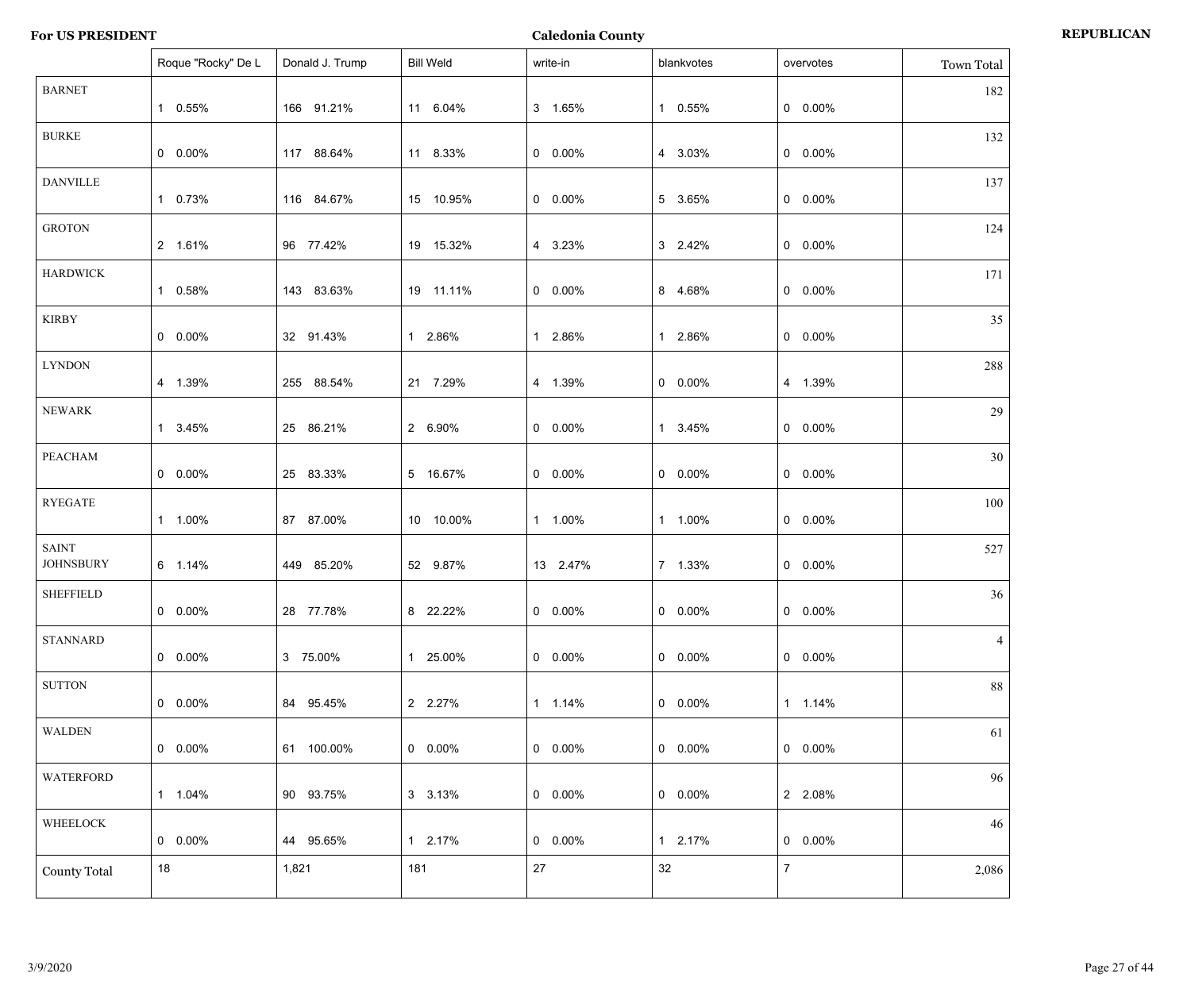|                            | Roque "Rocky" De L | Donald J. Trump | <b>Bill Weld</b> | write-in        | blankvotes | overvotes | Town Total |
|----------------------------|--------------------|-----------------|------------------|-----------------|------------|-----------|------------|
| <b>BOLTON</b>              | $0\quad 0.00\%$    | 61 84.72%       | 6 8.33%          | 1 1.39%         | 4 5.56%    | $0$ 0.00% | 72         |
| <b>BURLINGTON</b>          | 11 1.24%           | 736 82.79%      | 114 12.82%       | 26 2.92%        | 1 0.11%    | 1 0.11%   | 889        |
| <b>CHARLOTTE</b>           | 1 0.57%            | 137 78.29%      | 26 14.86%        | 5 2.86%         | 6 3.43%    | $0$ 0.00% | 175        |
| <b>COLCHESTER</b>          | 5 0.53%            | 842 89.38%      | 80 8.49%         | 15 1.59%        | $0 0.00\%$ | $0$ 0.00% | 942        |
| ESSEX                      | 10 0.89%           | 957 84.99%      | 144 12.79%       | 11 0.98%        | 4 0.36%    | $0$ 0.00% | 1,126      |
| <b>HINESBURG</b>           | 4 1.38%            | 249 86.16%      | 30 10.38%        | 2 0.69%         | 4 1.38%    | $0$ 0.00% | 289        |
| <b>HUNTINGTON</b>          | 1 1.35%            | 59 79.73%       | 12 16.22%        | $0\quad 0.00\%$ | 2 2.70%    | $0$ 0.00% | 74         |
| <b>JERICHO</b>             | $0\quad 0.00\%$    | 229 87.07%      | 27 10.27%        | 3 1.14%         | 4 1.52%    | $0$ 0.00% | 263        |
| <b>MILTON</b>              | 10 1.01%           | 877 88.41%      | 85 8.57%         | 12 1.21%        | $0 0.00\%$ | 8 0.81%   | 992        |
| <b>RICHMOND</b>            | 1 0.47%            | 177 82.71%      | 29 13.55%        | $0\quad 0.00\%$ | 7 3.27%    | $0$ 0.00% | 214        |
| <b>SAINT GEORGE</b>        | $0\quad 0.00\%$    | 28 90.32%       | 2 6.45%          | 1 3.23%         | $0.00\%$   | $0$ 0.00% | 31         |
| <b>SHELBURNE</b>           | 4 1.02%            | 316 80.82%      | 53 13.55%        | 7 1.79%         | 11 2.81%   | $0$ 0.00% | 391        |
| SOUTH<br><b>BURLINGTON</b> | 16 1.25%           | 1054 82.54%     | 147 11.51%       | 11 0.86%        | 49 3.84%   | $0$ 0.00% | 1,277      |
| <b>UNDERHILL</b>           | 2 1.08%            | 161 86.56%      | 20 10.75%        | $0\quad 0.00\%$ | 3 1.61%    | $0$ 0.00% | 186        |
| WESTFORD                   | $0.00\%$           | 94 85.45%       | 14 12.73%        | 1 0.91%         | 1 0.91%    | $0$ 0.00% | 110        |
| WILLISTON                  | 4 0.70%            | 475 83.33%      | 72 12.63%        | 15 2.63%        | 4 0.70%    | $0$ 0.00% | 570        |
| <b>WINOOSKI</b>            | 4 1.69%            | 208 88.14%      | 20 8.47%         | 1 0.42%         | 3 1.27%    | $0$ 0.00% | 236        |
| <b>County Total</b>        | 73                 | 6,660           | 881              | 111             | 103        | 9         | 7,837      |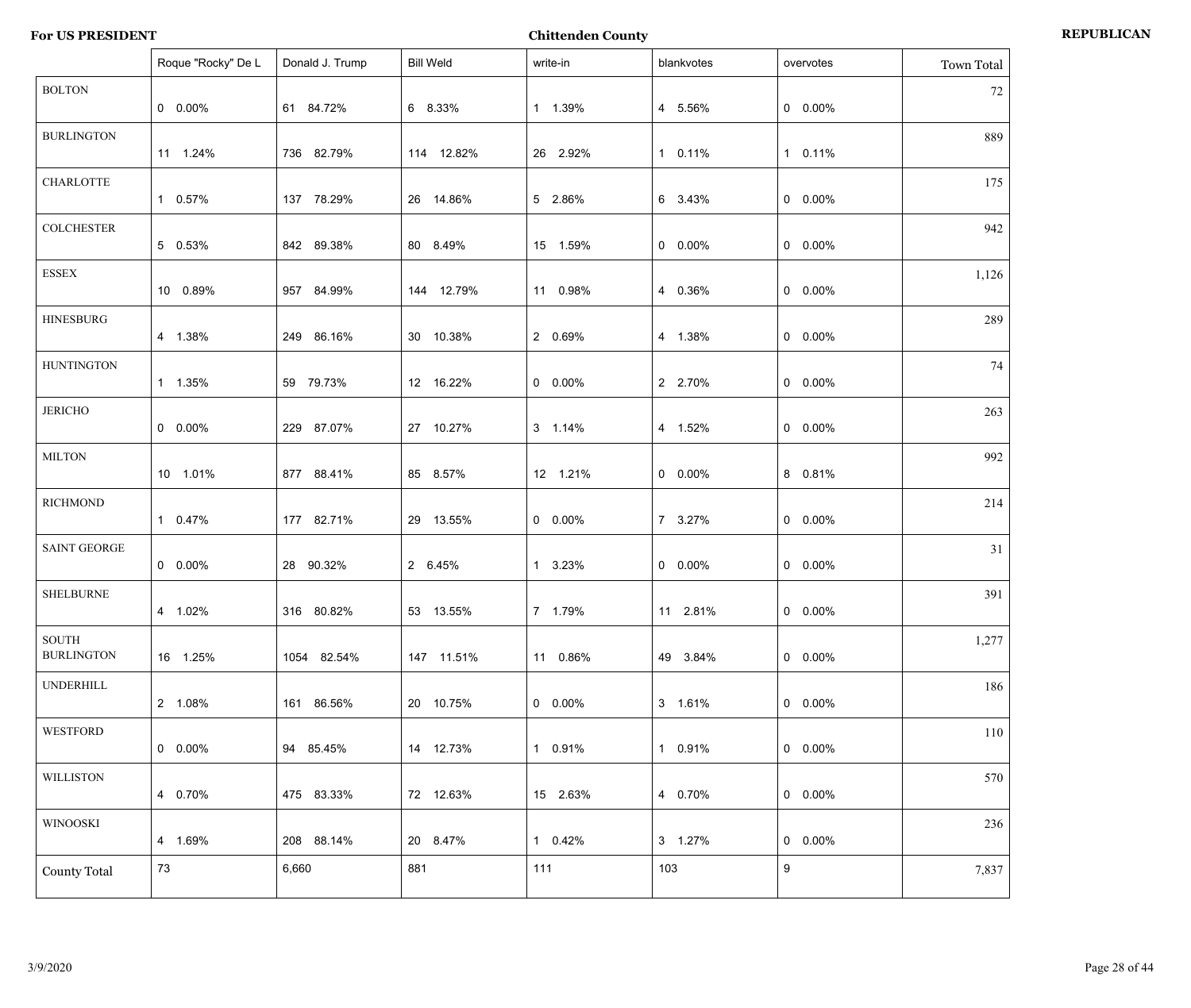**For US PRESIDENT Essex County REPUBLICAN**

|                     | Roque "Rocky" De L | Donald J. Trump | <b>Bill Weld</b> | write-in   | blankvotes      | overvotes | Town Total |
|---------------------|--------------------|-----------------|------------------|------------|-----------------|-----------|------------|
| <b>BLOOMFIELD</b>   | $0.00\%$           | 20 90.91%       | 2 9.09%          | $0$ 0.00%  | $0$ 0.00%       | $0$ 0.00% | $22\,$     |
| <b>BRIGHTON</b>     | $0.00\%$           | 99 94.29%       | 1 0.95%          | 1 0.95%    | 4 3.81%         | $0$ 0.00% | 105        |
| <b>BRUNSWICK</b>    | $0 0.00\%$         | 11 91.67%       | $0$ 0.00%        | $0 0.00\%$ | 1 8.33%         | $0$ 0.00% | 12         |
| <b>CANAAN</b>       | 1 0.80%            | 117 46.80%      | 4 3.20%          | 2 1.60%    | 2 1.60%         | $0$ 0.00% | 126        |
| CONCORD             | $0.00\%$           | 132 93.62%      | 7 4.96%          | $0$ 0.00%  | 2 1.42%         | $0$ 0.00% | 141        |
| <b>EAST HAVEN</b>   | $0 0.00\%$         | 26 96.30%       | $0 0.00\%$       | $0$ 0.00%  | 1 3.70%         | $0$ 0.00% | 27         |
| <b>GRANBY</b>       | $0.00\%$           | 13 86.67%       | $0 0.00\%$       | 1 6.67%    | 1 6.67%         | $0$ 0.00% | 15         |
| <b>GUILDHALL</b>    | $0.00\%$           | 33 100.00%      | $0$ 0.00%        | $0$ 0.00%  | $0$ 0.00%       | $0$ 0.00% | 33         |
| <b>LEMINGTON</b>    | $0 0.00\%$         | 8 100.00%       | $0$ 0.00%        | $0$ 0.00%  | $0$ 0.00%       | $0$ 0.00% | 8          |
| <b>LUNENBURG</b>    | 1 0.68%            | 136 92.52%      | 6 4.08%          | 4 2.72%    | $0\quad 0.00\%$ | $0$ 0.00% | 147        |
| <b>MAIDSTONE</b>    | 1 2.44%            | 33 80.49%       | 1 2.44%          | 4 9.76%    | 2 4.88%         | $0$ 0.00% | 41         |
| <b>NORTON</b>       | $0.00\%$           | 27 96.43%       | 1 3.57%          | $0$ 0.00%  | $0$ 0.00%       | $0$ 0.00% | $28\,$     |
| <b>VICTORY</b>      | $0 0.00\%$         | 26 83.87%       | 2 6.45%          | 2 6.45%    | 1 3.23%         | $0$ 0.00% | 31         |
| <b>County Total</b> | 3                  | 681             | 24               | 14         | 14              | $\pmb{0}$ | 736        |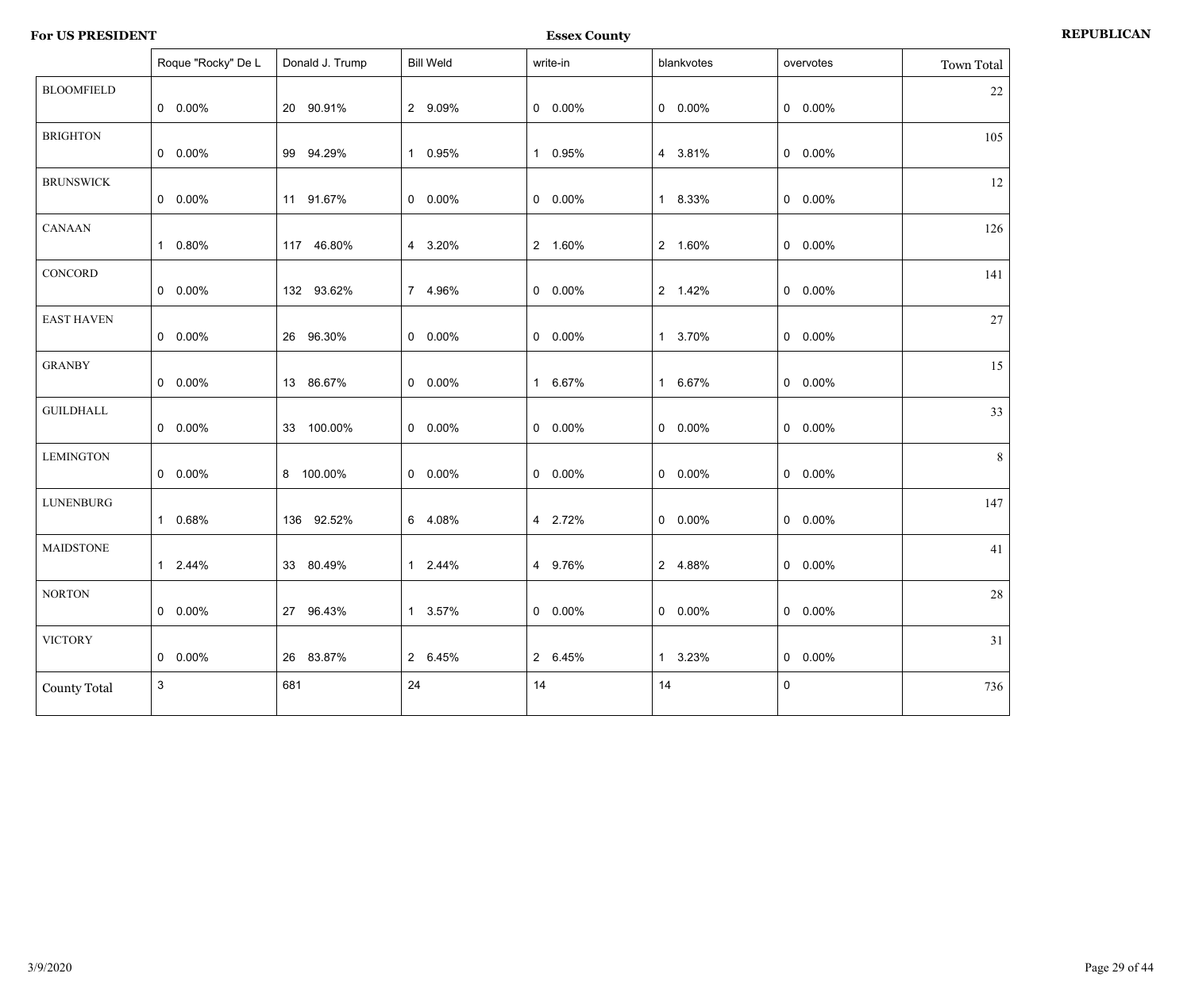|                                    | Roque "Rocky" De L | Donald J. Trump | <b>Bill Weld</b> | write-in   | blankvotes      | overvotes       | Town Total |
|------------------------------------|--------------------|-----------------|------------------|------------|-----------------|-----------------|------------|
| <b>BAKERSFIELD</b>                 | 1 1.00%            | 86 86.00%       | 10 10.00%        | 2 2.00%    | 1 1.00%         | $0\quad 0.00\%$ | 100        |
| <b>BERKSHIRE</b>                   | $0 0.00\%$         | 101 95.28%      | 3 2.83%          | 1 0.94%    | 1 0.94%         | $0\quad 0.00\%$ | 106        |
| <b>ENOSBURGH</b>                   | 1 1.04%            | 81 84.38%       | 13 13.54%        | 1 1.04%    | $0\quad 0.00\%$ | $0\quad 0.00\%$ | 96         |
| <b>FAIRFAX</b>                     | 5 1.16%            | 385 89.53%      | 31 7.21%         | 5 1.16%    | 4 0.93%         | $0\quad 0.00\%$ | 430        |
| <b>FAIRFIELD</b>                   | $0 0.00\%$         | 74 90.24%       | 6 7.32%          | 2 2.44%    | $0\quad 0.00\%$ | $0\quad 0.00\%$ | 82         |
| <b>FLETCHER</b>                    | 1 1.56%            | 54 84.38%       | 8 12.50%         | $0$ 0.00%  | 1 1.56%         | $0\quad 0.00\%$ | 64         |
| <b>FRANKLIN</b>                    | 3 2.29%            | 112 85.50%      | 10 7.63%         | 3 2.29%    | 3 2.29%         | $0\quad 0.00\%$ | 131        |
| <b>GEORGIA</b>                     | 1 0.26%            | 346 90.34%      | 32 8.36%         | 4 1.04%    | $0$ 0.00%       | $0\quad 0.00\%$ | 383        |
| <b>HIGHGATE</b>                    | 3 0.93%            | 304 93.83%      | 12 3.70%         | 3 0.93%    | 2 0.62%         | $0\quad 0.00\%$ | 324        |
| <b>MONTGOMERY</b>                  | 1 1.47%            | 63 92.65%       | 4 5.88%          | $0 0.00\%$ | $0\quad 0.00\%$ | $0\quad 0.00\%$ | 68         |
| <b>RICHFORD</b>                    | 2 1.18%            | 158 46.47%      | 8 4.71%          | 3 1.76%    | $0\quad 0.00\%$ | $0\quad 0.00\%$ | 171        |
| <b>SAINT ALBANS</b><br><b>CITY</b> | 7 2.07%            | 286 84.62%      | 35 10.36%        | 10 2.96%   | $0$ 0.00%       | $0\quad 0.00\%$ | 338        |
| <b>SAINT ALBANS</b><br><b>TOWN</b> | 5 0.70%            | 623 87.75%      | 55 7.75%         | $0.00\%$   | 27 3.80%        | $0\quad 0.00\%$ | 710        |
| <b>SHELDON</b>                     | 0.84%<br>1.        | 111 46.64%      | 5 4.20%          | 3 2.52%    | $0\quad 0.00\%$ | $0\quad 0.00\%$ | 120        |
| <b>SWANTON</b>                     | 3 0.53%            | 523 91.75%      | 32 5.61%         | 7 1.23%    | 5 0.88%         | $0\quad 0.00\%$ | 570        |
| <b>County Total</b>                | 34                 | 3,307           | 264              | 44         | 44              | $\mathbf 0$     | 3,693      |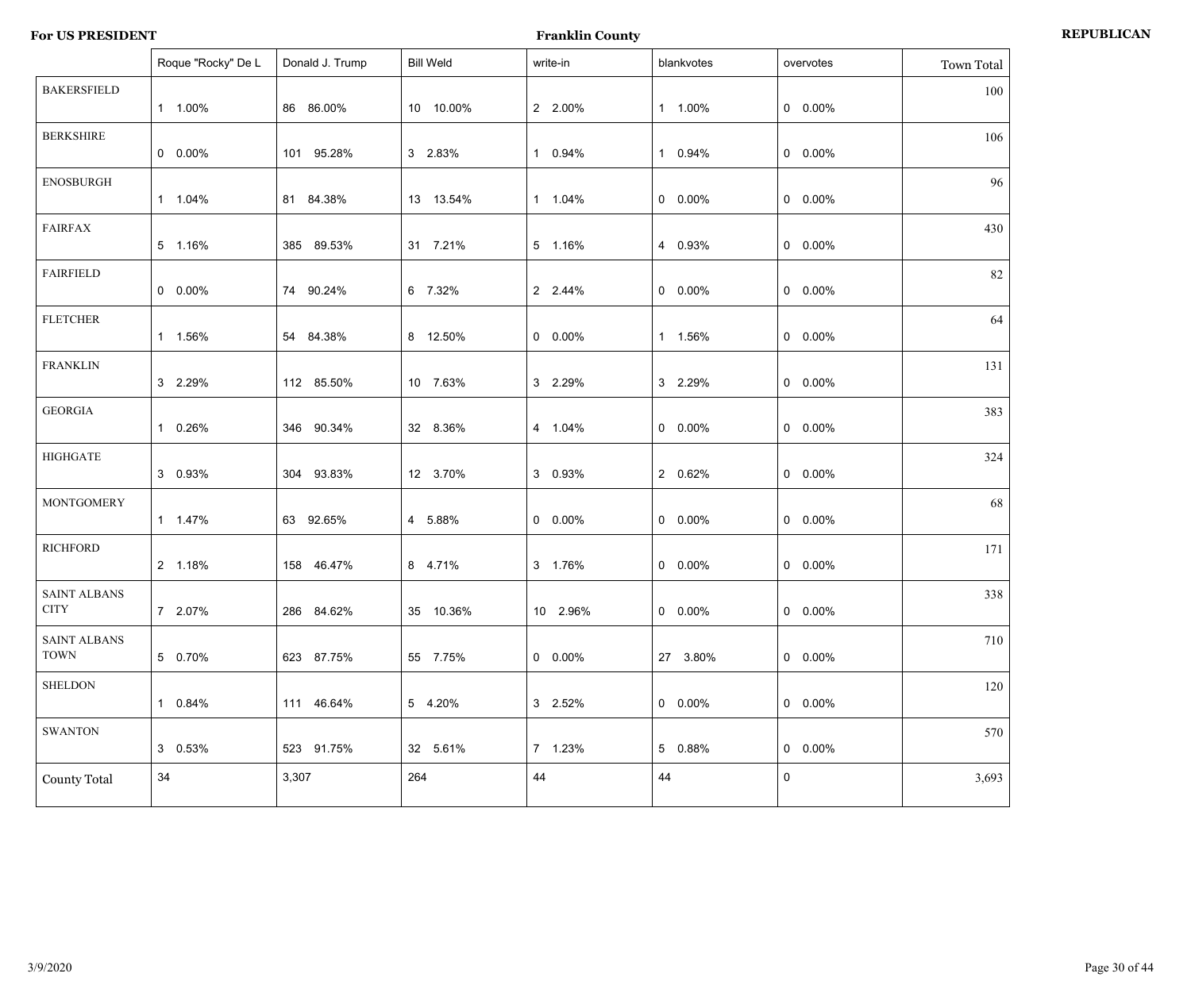|                      | Roque "Rocky" De L       | Donald J. Trump | <b>Bill Weld</b> | write-in                | blankvotes              | overvotes       | Town Total |
|----------------------|--------------------------|-----------------|------------------|-------------------------|-------------------------|-----------------|------------|
| <b>ALBURGH</b>       |                          |                 |                  |                         |                         |                 | 199        |
|                      | $\mathbf 0$<br>0.00%     | 96.98%<br>193   | 5 2.51%          | 0.50%                   | $\mathbf 0$<br>$0.00\%$ | $0\quad 0.00\%$ |            |
| <b>GRAND ISLE</b>    |                          |                 |                  |                         |                         |                 | 187        |
|                      | $0.53\%$                 | 167<br>89.30%   | 16<br>8.56%      | 0.53%<br>1              | 2 1.07%                 | $0\quad 0.00\%$ |            |
| <b>ISLE LA MOTTE</b> |                          |                 |                  |                         |                         |                 | 74         |
|                      | $0.00\%$<br>$\mathbf{0}$ | 95.95%<br>71    | $0\quad 0.00\%$  | 2 2.70%                 | 1.35%                   | $0\quad 0.00\%$ |            |
| <b>NORTH HERO</b>    |                          |                 |                  |                         |                         |                 | 91         |
|                      | 2 2.20%                  | 92.31%<br>84    | 4 4.40%          | $0.00\%$<br>0           | 1.10%                   | $0\quad 0.00\%$ |            |
| <b>SOUTH HERO</b>    |                          |                 |                  |                         |                         |                 | 145        |
|                      | 0.69%                    | 81.38%<br>118   | 12.41%<br>18     | $\overline{2}$<br>1.38% | 6<br>4.14%              | $0\quad 0.00\%$ |            |
| <b>County Total</b>  | 4                        | 633             | 43               | $\,6\,$                 | 10                      | 0               | 696        |
|                      |                          |                 |                  |                         |                         |                 |            |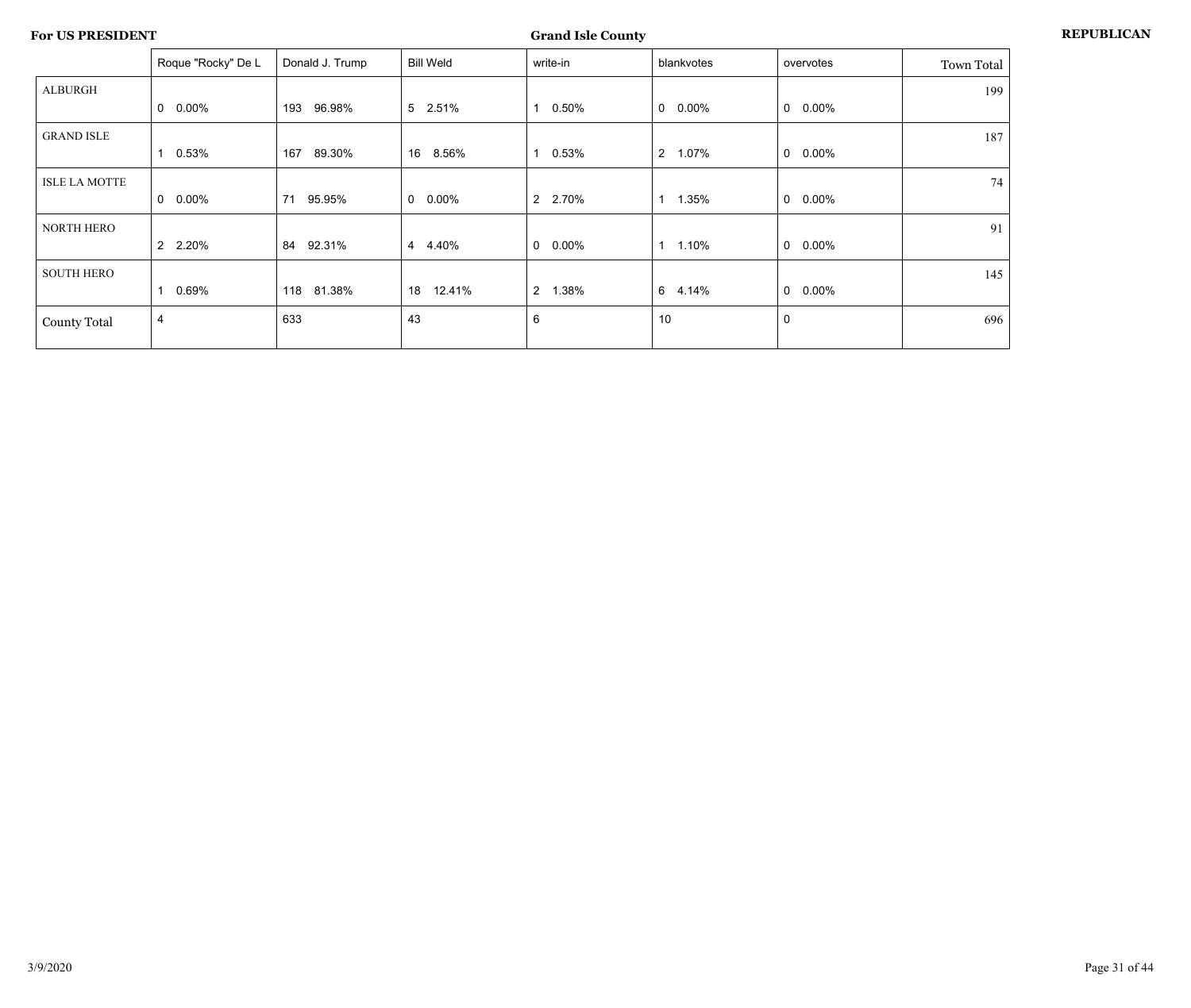| <b>For US PRESIDENT</b> | <b>Lamoille County</b> | <b>REPUBLICAN</b> |
|-------------------------|------------------------|-------------------|
|-------------------------|------------------------|-------------------|

|                     | Roque "Rocky" De L | Donald J. Trump | <b>Bill Weld</b> | write-in  | blankvotes      | overvotes      | Town Total |
|---------------------|--------------------|-----------------|------------------|-----------|-----------------|----------------|------------|
| <b>BELVIDERE</b>    | $0\quad 0.00\%$    | 13 92.86%       | $0\quad 0.00\%$  | $0$ 0.00% | $0\quad 0.00\%$ | 1 7.14%        | 14         |
| <b>CAMBRIDGE</b>    | 2 1.20%            | 135 80.84%      | 28 16.77%        | 2 1.20%   | $0\quad 0.00\%$ | $0$ 0.00%      | 167        |
| EDEN                | $0\quad 0.00\%$    | 57 89.06%       | 7 10.94%         | $0.00\%$  | $0\quad 0.00\%$ | $0$ 0.00%      | 64         |
| <b>ELMORE</b>       | $0\quad 0.00\%$    | 36 92.31%       | 3 7.69%          | $0$ 0.00% | $0\quad 0.00\%$ | $0$ 0.00%      | 39         |
| <b>HYDE PARK</b>    | 2 1.33%            | 126 84.00%      | 16 10.67%        | 4 2.67%   | 2 1.33%         | $0$ 0.00%      | 150        |
| <b>JOHNSON</b>      | 1 0.77%            | 116 89.23%      | 10 7.69%         | 1 0.77%   | 2 1.54%         | $0$ 0.00%      | 130        |
| <b>MORRISTOWN</b>   | 3 0.93%            | 275 85.67%      | 32 9.97%         | 8 2.49%   | 2 0.62%         | 1 0.31%        | 321        |
| <b>STOWE</b>        | 1 0.52%            | 147 76.96%      | 37 19.37%        | 5 2.62%   | 1 0.52%         | $0$ 0.00%      | 191        |
| <b>WATERVILLE</b>   | $0\quad 0.00\%$    | 58 85.29%       | 7 10.29%         | 3 4.41%   | $0\quad 0.00\%$ | $0$ 0.00%      | 68         |
| <b>WOLCOTT</b>      | 1 1.19%            | 73 86.90%       | 10 11.90%        | $0.00\%$  | $0\quad 0.00\%$ | $0 0.00\%$     | 84         |
| <b>County Total</b> | 10 <sup>°</sup>    | 1,036           | 150              | 23        | $\overline{7}$  | $\overline{2}$ | 1,228      |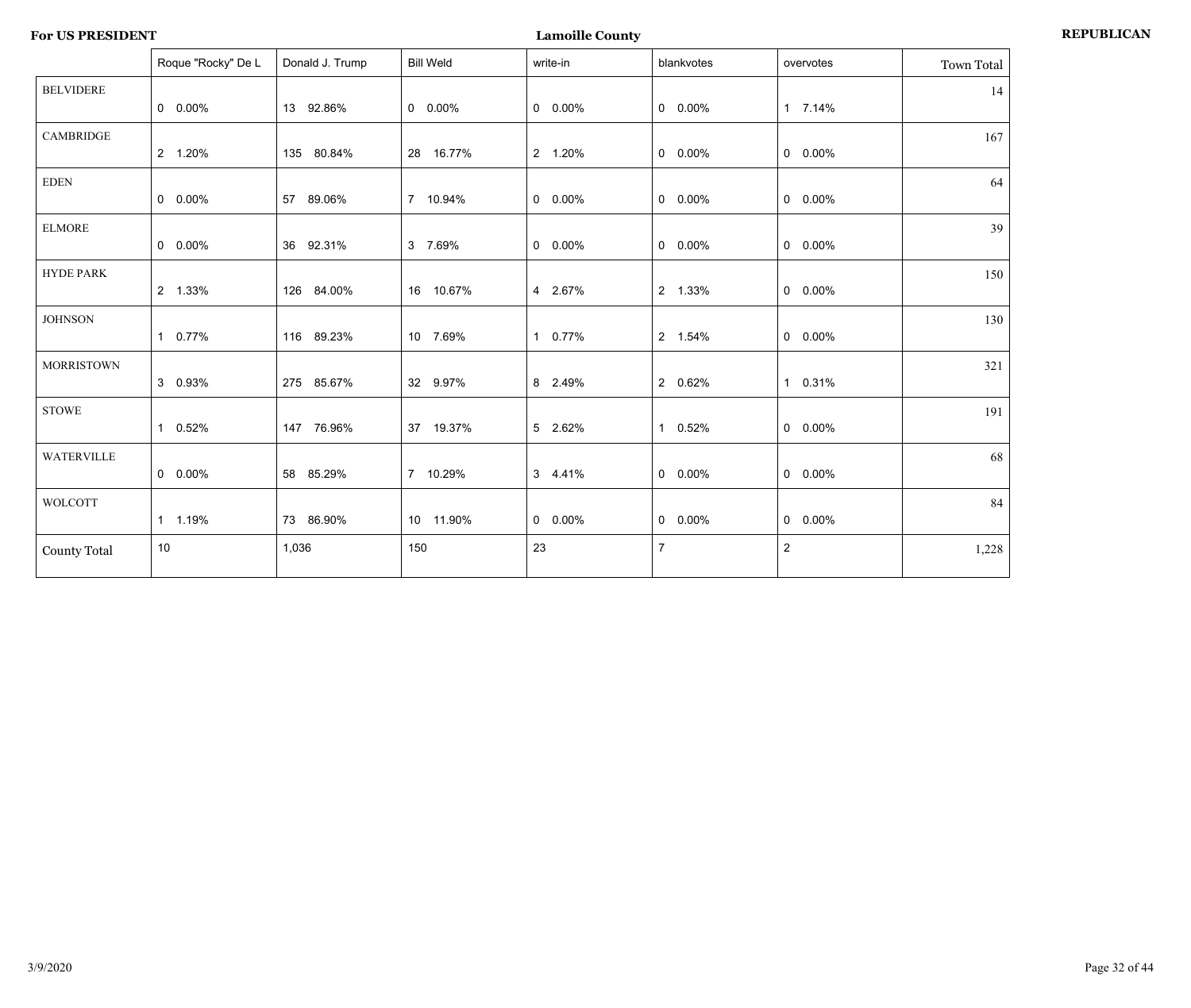|                     | Roque "Rocky" De L | Donald J. Trump | <b>Bill Weld</b> | write-in        | blankvotes      | overvotes      | Town Total |
|---------------------|--------------------|-----------------|------------------|-----------------|-----------------|----------------|------------|
| <b>BRADFORD</b>     | 1 0.85%            | 103 88.03%      | 6 5.13%          | 4 3.42%         | 2 1.71%         | 1 0.85%        | 117        |
| <b>BRAINTREE</b>    | 1 1.47%            | 59 86.76%       | 7 10.29%         | $0.00\%$        | $0 0.00\%$      | 1 1.47%        | 68         |
| <b>BROOKFIELD</b>   | 1 1.04%            | 77 80.21%       | 17 17.71%        | $0.00\%$        | 1 1.04%         | $0$ 0.00%      | 96         |
| <b>CHELSEA</b>      | 1 1.49%            | 60 89.55%       | 5 7.46%          | 1 1.49%         | $0\quad 0.00\%$ | $0$ 0.00%      | 67         |
| <b>CORINTH</b>      | $0 0.00\%$         | 67 93.06%       | 4 5.56%          | $0\quad 0.00\%$ | 1 1.39%         | $0$ 0.00%      | 72         |
| <b>FAIRLEE</b>      | 1 2.38%            | 38 90.48%       | 2 4.76%          | 1 2.38%         | $0 0.00\%$      | $0$ 0.00%      | 42         |
| <b>NEWBURY</b>      | $0 0.00\%$         | 61 83.56%       | 10 13.70%        | 1 1.37%         | 1 1.37%         | $0$ 0.00%      | 73         |
| ORANGE              | 2 2.50%            | 72 90.00%       | 5 6.25%          | 1 1.25%         | $0 0.00\%$      | $0$ 0.00%      | 80         |
| <b>RANDOLPH</b>     | 1 0.37%            | 215 79.34%      | 49 18.08%        | 1 0.37%         | 5 1.85%         | $0$ 0.00%      | 271        |
| <b>STRAFFORD</b>    | $0 0.00\%$         | 15 55.56%       | 12 44.44%        | $0.00\%$        | $0 0.00\%$      | $0$ 0.00%      | 27         |
| <b>THETFORD</b>     | 2 1.10%            | 127 70.17%      | 38 20.99%        | 6 3.31%         | 8 4.42%         | $0$ 0.00%      | 181        |
| <b>TOPSHAM</b>      | $0 0.00\%$         | 52 92.86%       | 4 7.14%          | $0 0.00\%$      | $0 0.00\%$      | $0 0.00\%$     | 56         |
| TUNBRIDGE           | 1 1.69%            | 47 79.66%       | 9 15.25%         | 2 3.39%         | $0$ 0.00%       | $0$ 0.00%      | 59         |
| <b>VERSHIRE</b>     | $0.00\%$           | 46 92.00%       | 4 8.00%          | $0.00\%$        | $0.00\%$        | $0$ 0.00%      | 50         |
| <b>WASHINGTON</b>   | $0.00\%$           | 74 90.24%       | 8 9.76%          | $0.00\%$        | $0.00\%$        | $0$ 0.00%      | 82         |
| <b>WEST FAIRLEE</b> | 1 4.35%            | 20 86.96%       | 2 8.70%          | $0.00\%$        | $0.00\%$        | $0$ 0.00%      | 23         |
| WILLIAMSTOWN        | 3 1.00%            | 258 86.00%      | 33 11.00%        | 2 0.67%         | 4 1.33%         | $0$ 0.00%      | 300        |
| <b>County Total</b> | 15                 | 1,391           | 215              | 19              | 22              | $\overline{2}$ | 1,664      |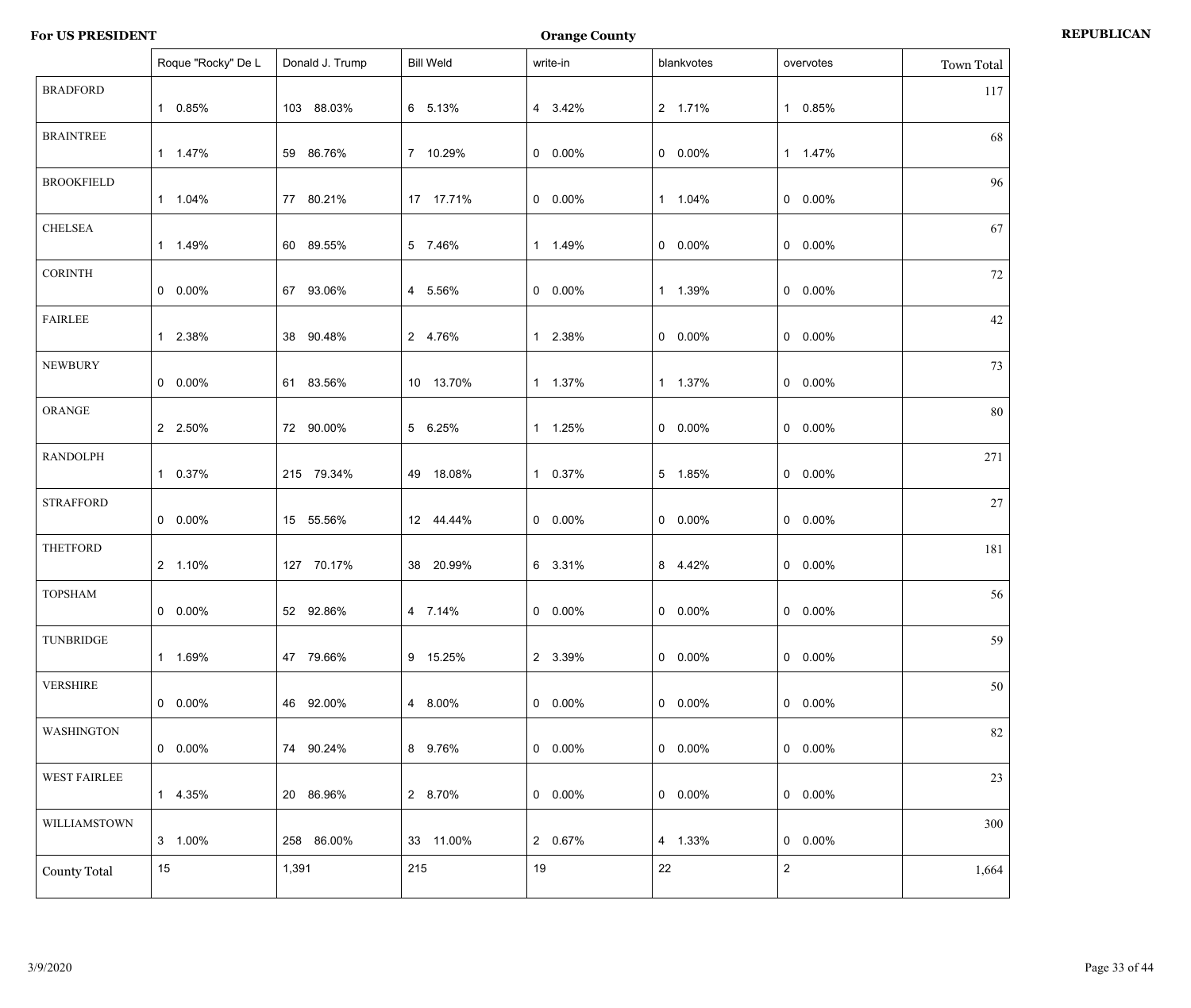|                    | Roque "Rocky" De L | Donald J. Trump | <b>Bill Weld</b> | write-in   | blankvotes | overvotes       | Town Total |
|--------------------|--------------------|-----------------|------------------|------------|------------|-----------------|------------|
| <b>ALBANY</b>      | $0\quad 0.00\%$    | 45 90.00%       | 2 4.00%          | 3 6.00%    | $0 0.00\%$ | $0$ 0.00%       | 50         |
| <b>BARTON</b>      | $0\quad 0.00\%$    | 101 87.07%      | 12 10.34%        | 2 1.72%    | 1 0.86%    | $0$ 0.00%       | 116        |
| <b>BROWNINGTON</b> | 1 2.13%            | 43 91.49%       | 1 2.13%          | $0 0.00\%$ | 2 4.26%    | $0$ 0.00%       | 47         |
| <b>CHARLESTON</b>  | $0\quad 0.00\%$    | 35 92.11%       | 3 7.89%          | $0 0.00\%$ | $0 0.00\%$ | $0$ 0.00%       | 38         |
| <b>COVENTRY</b>    | 1 1.28%            | 70 89.74%       | 6 7.69%          | 1 1.28%    | $0 0.00\%$ | $0$ 0.00%       | 78         |
| <b>CRAFTSBURY</b>  | 2 5.71%            | 29 82.86%       | 4 11.43%         | $0 0.00\%$ | $0 0.00\%$ | $0\quad 0.00\%$ | 35         |
| DERBY              | 1 0.29%            | 299 87.68%      | 26 7.62%         | 5 1.47%    | 10 2.93%   | $0$ 0.00%       | 341        |
| <b>GLOVER</b>      | 1 2.94%            | 29 85.29%       | 3 8.82%          | 1 2.94%    | $0 0.00\%$ | $0$ 0.00%       | 34         |
| <b>GREENSBORO</b>  | $0\quad 0.00\%$    | 14 82.35%       | 3 17.65%         | $0 0.00\%$ | $0 0.00\%$ | $0$ 0.00%       | 17         |
| <b>HOLLAND</b>     | $0\quad 0.00\%$    | 50 87.72%       | 7 12.28%         | $0 0.00\%$ | $0 0.00\%$ | $0\quad 0.00\%$ | 57         |
| <b>IRASBURG</b>    | $0\quad 0.00\%$    | 80 100.00%      | $0\quad 0.00\%$  | $0 0.00\%$ | $0 0.00\%$ | $0\quad 0.00\%$ | 80         |
| JAY                | $0 0.00\%$         | 31 93.94%       | 2 6.06%          | $0 0.00\%$ | $0 0.00\%$ | $0$ 0.00%       | 33         |
| LOWELL             | 1 1.33%            | 68 90.67%       | 2 2.67%          | $0.00\%$   | 4 5.33%    | $0\quad 0.00\%$ | 75         |
| <b>MORGAN</b>      | $0\quad 0.00\%$    | 66 97.06%       | 2 2.94%          | $0.00\%$   | $0.00\%$   | $0\quad 0.00\%$ | 68         |
| NEWPORT CITY       | $0\quad 0.00\%$    | 246 92.13%      | 21 7.87%         | $0.00\%$   | $0.00\%$   | $0\quad 0.00\%$ | 267        |
| NEWPORT TOWN       | 2 2.27%            | 76 86.36%       | 9 10.23%         | $0.00\%$   | 1 1.14%    | $0\quad 0.00\%$ | 88         |
| TROY               | 1  1.47%           | 62 91.18%       | 5 7.35%          | $0.00\%$   | $0.00\%$   | $0\quad 0.00\%$ | 68         |
| <b>WESTFIELD</b>   | 1 2.70%            | 34 91.89%       | 2 5.41%          | $0.00\%$   | $0.00\%$   | $0$ 0.00%       | 37         |
| WESTMORE           | $0\quad 0.00\%$    | 14 82.35%       | 3 17.65%         | $0.00\%$   | $0 0.00\%$ | $0$ 0.00%       | 17         |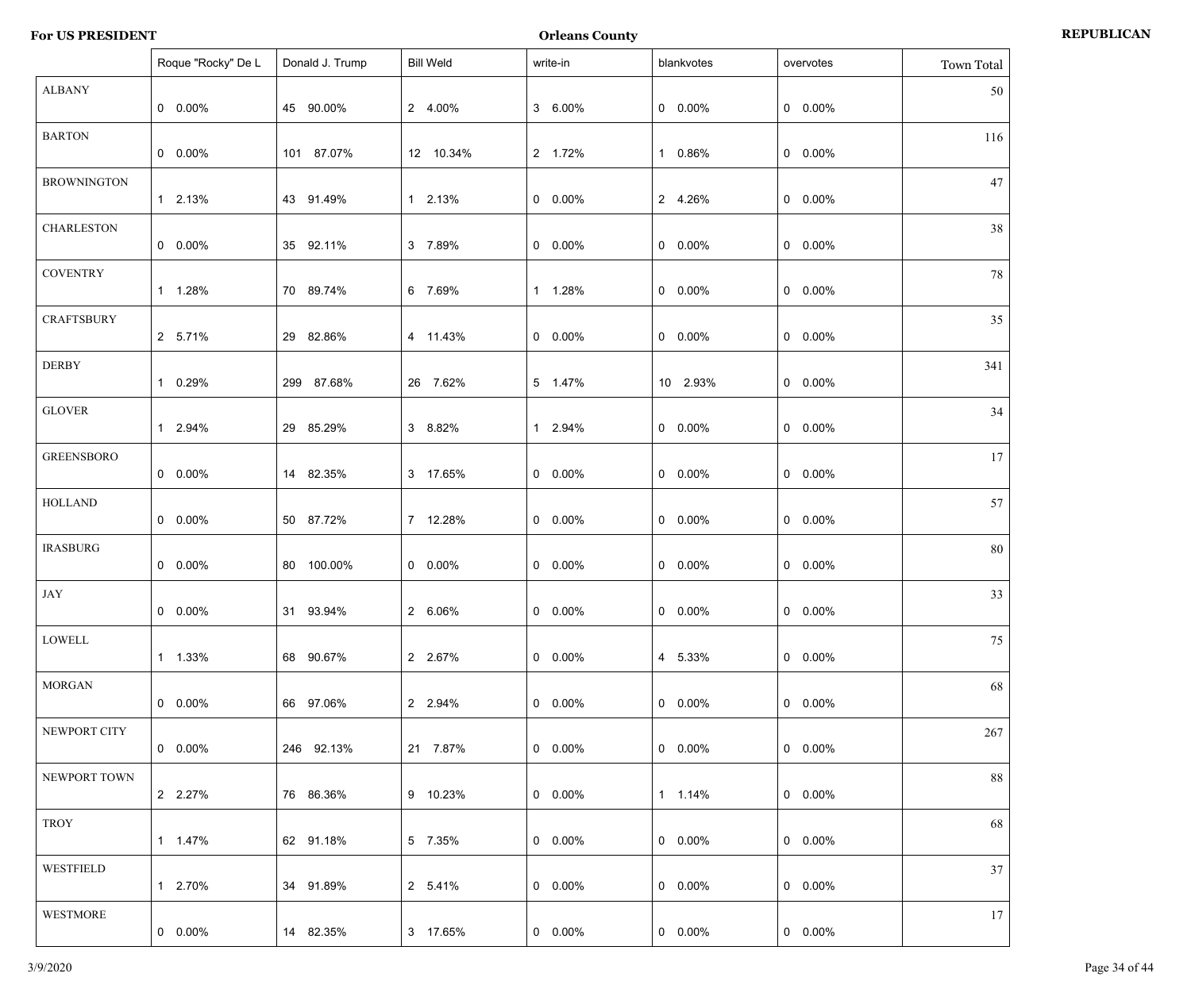|                     | Roque "Rocky" De L | Donald J. Trump | Bill Weld | write-in                     | blankvotes | overvotes | Town Total |
|---------------------|--------------------|-----------------|-----------|------------------------------|------------|-----------|------------|
| <b>County Total</b> | . .                | ,392            | 113       | $\overline{a}$<br>. <u>.</u> | 18         |           | .546       |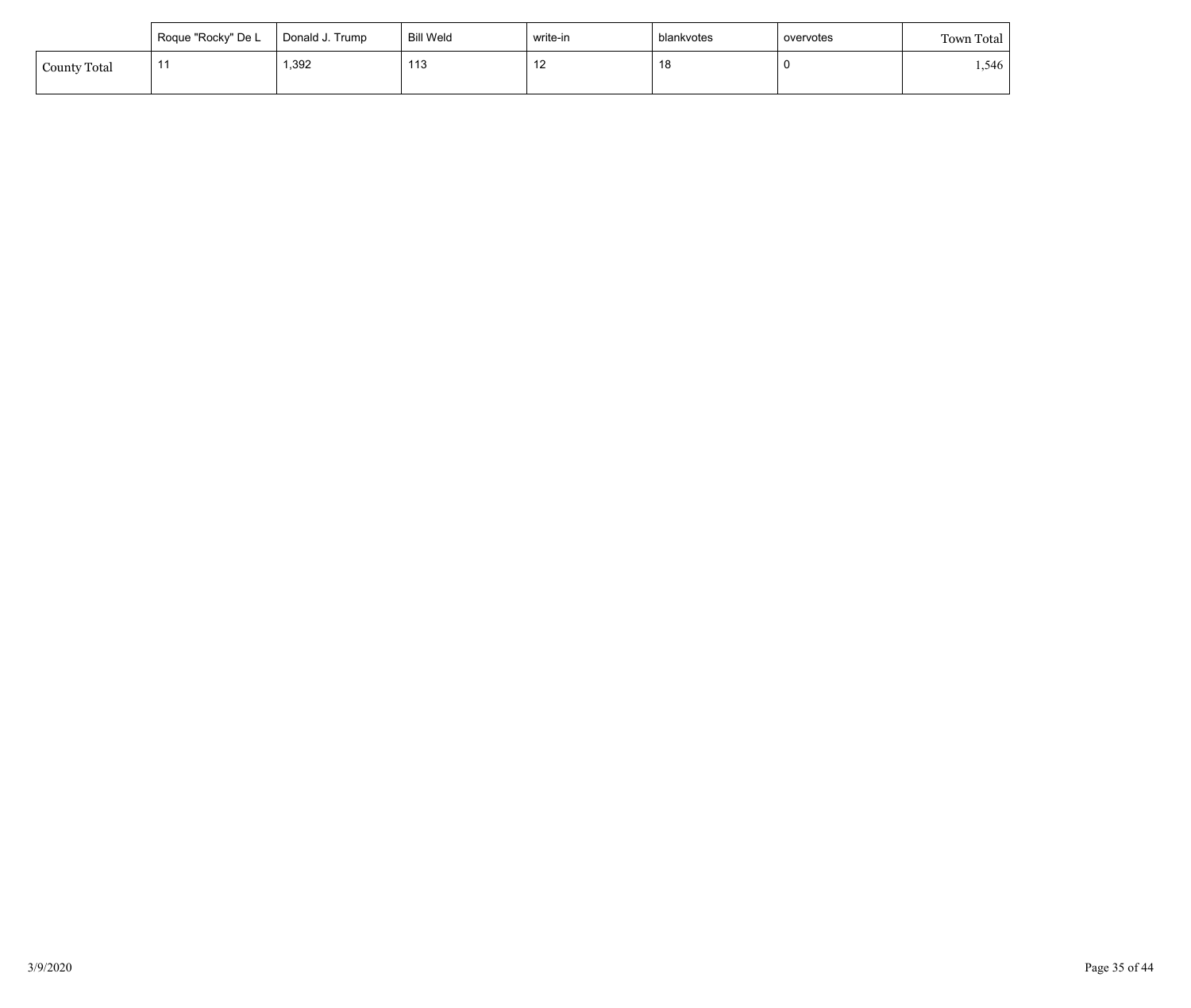|                                     | Roque "Rocky" De L | Donald J. Trump | <b>Bill Weld</b> | write-in        | blankvotes      | overvotes       | Town Total |
|-------------------------------------|--------------------|-----------------|------------------|-----------------|-----------------|-----------------|------------|
| <b>BENSON</b>                       | 1 0.68%            | 140 95.89%      | 5 3.42%          | $0 0.00\%$      | $0 0.00\%$      | $0 0.00\%$      | 146        |
| <b>BRANDON</b>                      | 3 0.93%            | 288 88.89%      | 24 7.41%         | 6 1.85%         | 3 0.93%         | $0 0.00\%$      | 324        |
| <b>CASTLETON</b>                    | 1 0.22%            | 419 91.89%      | 31 6.80%         | 2 0.44%         | 3 0.66%         | $0 0.00\%$      | 456        |
| <b>CHITTENDEN</b>                   | 3 1.97%            | 122 80.26%      | 20 6.58%         | 2 1.32%         | 6 3.95%         | $0 0.00\%$      | 153        |
| <b>CLARENDON</b>                    | 3 1.09%            | 250 90.58%      | 20 7.25%         | 1 0.36%         | 2 0.72%         | $0 0.00\%$      | 276        |
| <b>DANBY</b>                        | 1 0.69%            | 135 93.10%      | 8 5.52%          | 1 0.69%         | $0 0.00\%$      | $0 0.00\%$      | 145        |
| <b>FAIR HAVEN</b>                   | 2 0.72%            | 261 93.88%      | 9 3.24%          | 6 2.16%         | $0 0.00\%$      | $0 0.00\%$      | 278        |
| <b>HUBBARDTON</b>                   | 1 1.32%            | 71 93.42%       | 2 2.63%          | 1 1.32%         | 1 1.32%         | $0 0.00\%$      | 76         |
| IRA                                 | 1 1.85%            | 50 92.59%       | 3 5.56%          | $0 0.00\%$      | $0 0.00\%$      | $0 0.00\%$      | 54         |
| <b>KILLINGTON</b>                   | $0\quad 0.00\%$    | 74 84.09%       | 11 12.50%        | $0 0.00\%$      | 3 3.41%         | $0 0.00\%$      | 88         |
| <b>MENDON</b>                       | $0\quad 0.00\%$    | 92 93.88%       | 3 3.06%          | 2 2.04%         | 1 1.02%         | $0 0.00\%$      | 98         |
| <b>MIDDLETOWN</b><br><b>SPRINGS</b> | 2 1.48%            | 118 87.41%      | 12 8.89%         | 2 1.48%         | 1 0.74%         | $0$ 0.00%       | 135        |
| MOUNT HOLLY                         | $0\quad 0.00\%$    | 166 94.86%      | 8 4.57%          | $0.00\%$        | 1 0.57%         | $0\quad 0.00\%$ | 175        |
| <b>MOUNT TABOR</b>                  | $0\quad 0.00\%$    | 15 93.75%       | 1 6.25%          | $0\quad 0.00\%$ | $0\quad 0.00\%$ | $0.00\%$        | 16         |
| PAWLET                              | 1 0.68%            | 135 91.84%      | 10 6.80%         | 1 0.68%         | $0\quad 0.00\%$ | $0\quad 0.00\%$ | 147        |
| PITTSFIELD                          | $0\quad 0.00\%$    | 33 94.29%       | 1 2.86%          | 1 2.86%         | $0.00\%$        | $0\quad 0.00\%$ | 35         |
| PITTSFORD                           | 5 1.43%            | 319 91.14%      | 21 6.00%         | 5 1.43%         | $0.00\%$        | $0$ 0.00%       | 350        |
| <b>POULTNEY</b>                     | $0\quad 0.00\%$    | 241 95.26%      | 9 3.56%          | 1 0.40%         | 2 0.79%         | $0 0.00\%$      | 253        |
| <b>PROCTOR</b>                      | $0.00\%$           | 139 89.10%      | 15 9.62%         | 2 1.28%         | $0.00\%$        | $0$ 0.00%       | 156        |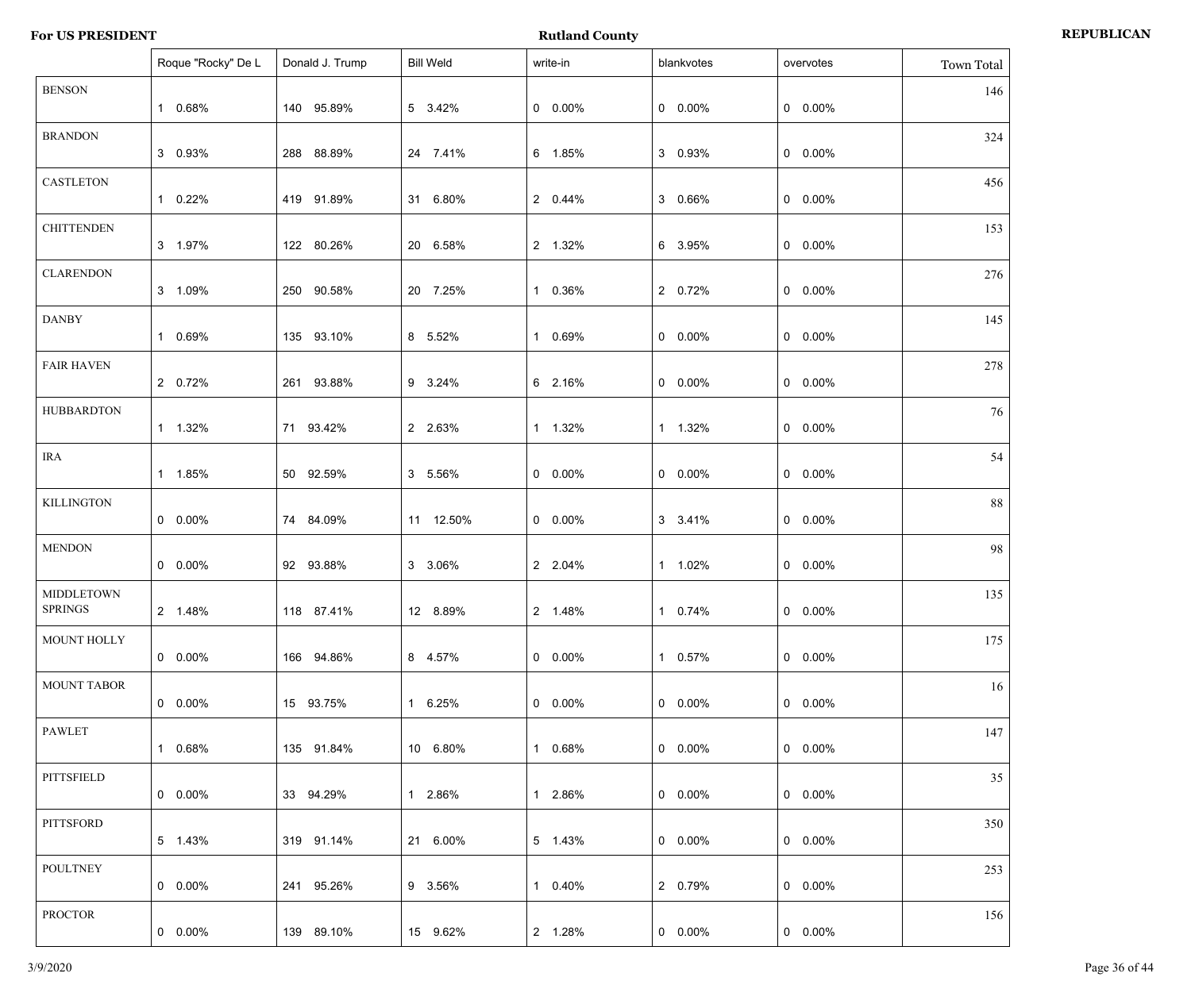|                     | Roque "Rocky" De L | Donald J. Trump | <b>Bill Weld</b> | write-in        | blankvotes | overvotes       | Town Total |
|---------------------|--------------------|-----------------|------------------|-----------------|------------|-----------------|------------|
| <b>RUTLAND CITY</b> | 7 0.57%            | 1095 89.90%     | 92 7.55%         | 24 1.97%        | $0.00\%$   | $0.00\%$        | 1,218      |
| <b>RUTLAND TOWN</b> | 4 0.82%            | 428 87.35%      | 46 9.39%         | 6 1.22%         | 4 0.82%    | 2 0.41%         | 490        |
| <b>SHREWSBURY</b>   | $0 0.00\%$         | 68 95.77%       | 2 2.82%          | $0.00\%$        | $0 0.00\%$ | 1 1.41%         | 71         |
| <b>SUDBURY</b>      | $0 0.00\%$         | 41 95.35%       | $0$ 0.00%        | 2 4.65%         | $0 0.00\%$ | $0 0.00\%$      | 43         |
| <b>TINMOUTH</b>     | $0 0.00\%$         | 55 94.83%       | 1 1.72%          | $0 0.00\%$      | 2 3.45%    | $0\quad 0.00\%$ | 58         |
| WALLINGFORD         | 1 0.55%            | 165 90.16%      | 16 8.74%         | 1 0.55%         | $0.00\%$   | $0$ 0.00%       | 183        |
| <b>WELLS</b>        | 3 2.11%            | 125 88.03%      | 9 6.34%          | 2 1.41%         | 3 2.11%    | $0$ 0.00%       | 142        |
| WEST HAVEN          | $0\quad 0.00\%$    | 34 97.14%       | 1 2.86%          | $0\quad 0.00\%$ | $0.00\%$   | $0\quad 0.00\%$ | 35         |
| <b>WEST RUTLAND</b> | 4 1.59%            | 224 89.24%      | 19 7.57%         | 3 1.20%         | 1 0.40%    | $0 0.00\%$      | 251        |
| <b>County Total</b> | 43                 | 5,303           | 399              | 71              | 33         | 3               | 5,852      |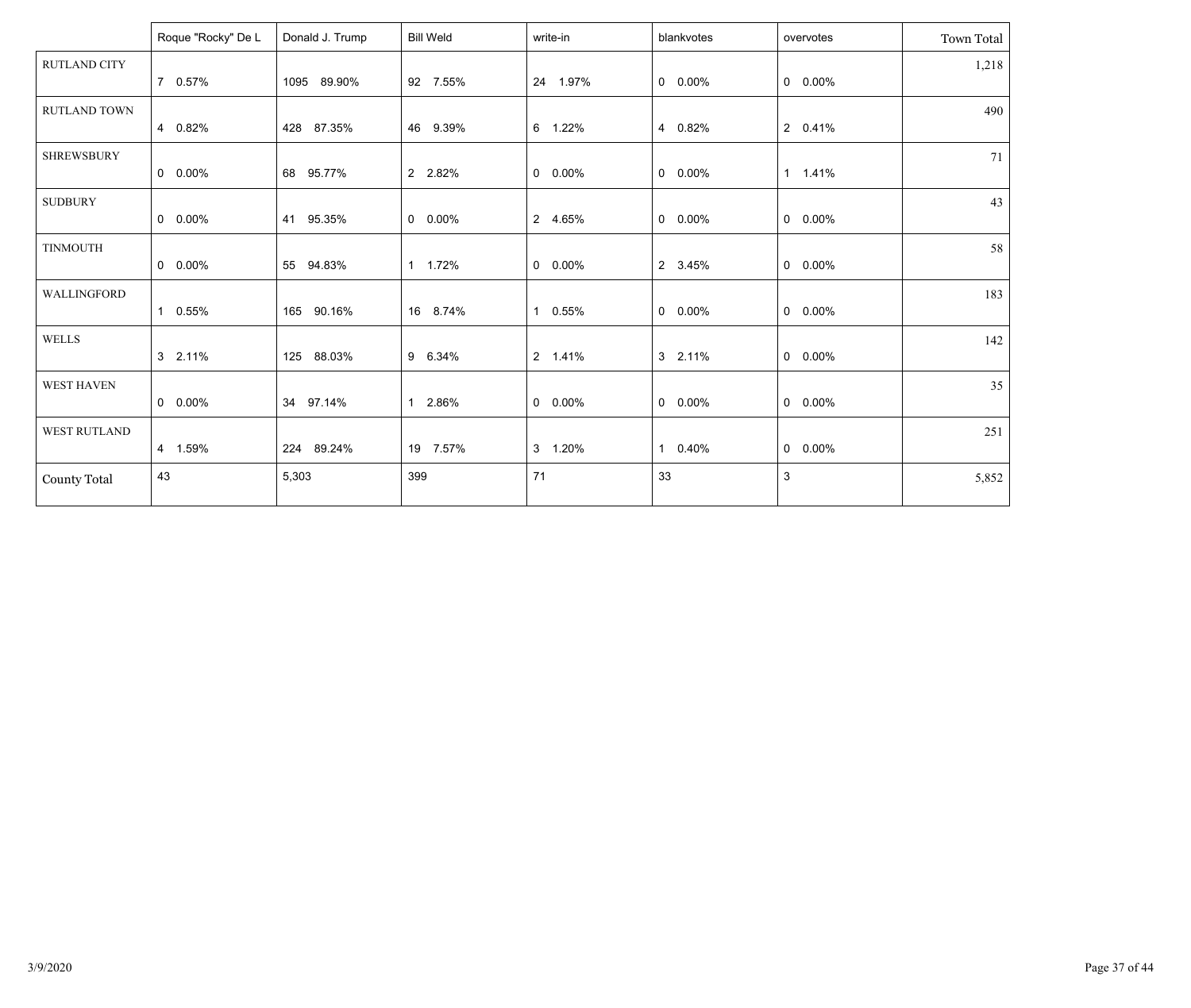|                           | Roque "Rocky" De L | Donald J. Trump | <b>Bill Weld</b> | write-in   | blankvotes | overvotes  | Town Total |
|---------------------------|--------------------|-----------------|------------------|------------|------------|------------|------------|
| <b>BARRE CITY</b>         | 5 1.02%            | 426 86.59%      | 50 10.16%        | 2 0.41%    | 9 1.83%    | $0$ 0.00%  | 492        |
| <b>BARRE TOWN</b>         | 10 1.22%           | 711 86.81%      | 84 10.26%        | 1 0.12%    | 7 0.85%    | 6 0.73%    | 819        |
| <b>BERLIN</b>             | 2 1.03%            | 157 80.93%      | 30 15.46%        | 3 1.55%    | 2 1.03%    | $0$ 0.00%  | 194        |
| CABOT                     | 2 1.55%            | 114 88.37%      | 12 9.30%         | 1 0.78%    | $0 0.00\%$ | $0$ 0.00%  | 129        |
| CALAIS                    | 1 1.43%            | 59 84.29%       | 6 8.57%          | 3 4.29%    | 1 1.43%    | $0$ 0.00%  | 70         |
| <b>DUXBURY</b>            | 1 0.85%            | 100 85.47%      | 13 11.11%        | 1 0.85%    | 2 1.71%    | $0$ 0.00%  | 117        |
| EAST<br><b>MONTPELIER</b> | 2 1.35%            | 120 81.08%      | 22 14.86%        | 1 0.68%    | 3 2.03%    | $0$ 0.00%  | 148        |
| <b>FAYSTON</b>            | $0\quad 0.00\%$    | 41 77.36%       | 11 20.75%        | 1 1.89%    | $0 0.00\%$ | $0$ 0.00%  | 53         |
| MARSHFIELD                | 1 1.02%            | 91 92.86%       | 3 3.06%          | 1 1.02%    | 2 2.04%    | $0$ 0.00%  | 98         |
| <b>MIDDLESEX</b>          | 2 2.82%            | 44 61.97%       | 20 28.17%        | 4 5.63%    | 1 1.41%    | $0$ 0.00%  | 71         |
| <b>MONTPELIER</b>         | 6 2.74%            | 149 68.04%      | 61 27.85%        | 3 1.37%    | $0 0.00\%$ | $0$ 0.00%  | 219        |
| <b>MORETOWN</b>           | 2 1.67%            | 86 71.67%       | 30 25.00%        | 1 0.83%    | 1 0.83%    | $0$ 0.00%  | 120        |
| <b>NORTHFIELD</b>         | 7 1.97%            | 300 84.51%      | 41 11.55%        | $0.00\%$   | 7 1.97%    | $0$ 0.00%  | 355        |
| PLAINFIELD                | 1 1.69%            | 47 79.66%       | 7 11.86%         | 1 1.69%    | 3 5.08%    | $0$ 0.00%  | 59         |
| <b>ROXBURY</b>            | 1 1.72%            | 43 74.14%       | 13 22.41%        | $0 0.00\%$ | 1 1.72%    | $0$ 0.00%  | 58         |
| WAITSFIELD                | 2 1.96%            | 90 88.24%       | 8 7.84%          | 1 0.98%    | 1 0.98%    | $0$ 0.00%  | 102        |
| WARREN                    | $0\quad 0.00\%$    | 47 65.28%       | 24 33.33%        | 1 1.39%    | $0.00\%$   | $0$ 0.00%  | 72         |
| WATERBURY                 | $0\quad 0.00\%$    | 185 78.72%      | 37 15.74%        | 3 1.28%    | 10 4.26%   | $0$ 0.00%  | 235        |
| <b>WOODBURY</b>           | $0.00\%$           | 38 86.36%       | 5 11.36%         | 1 2.27%    | $0 0.00\%$ | $0 0.00\%$ | 44         |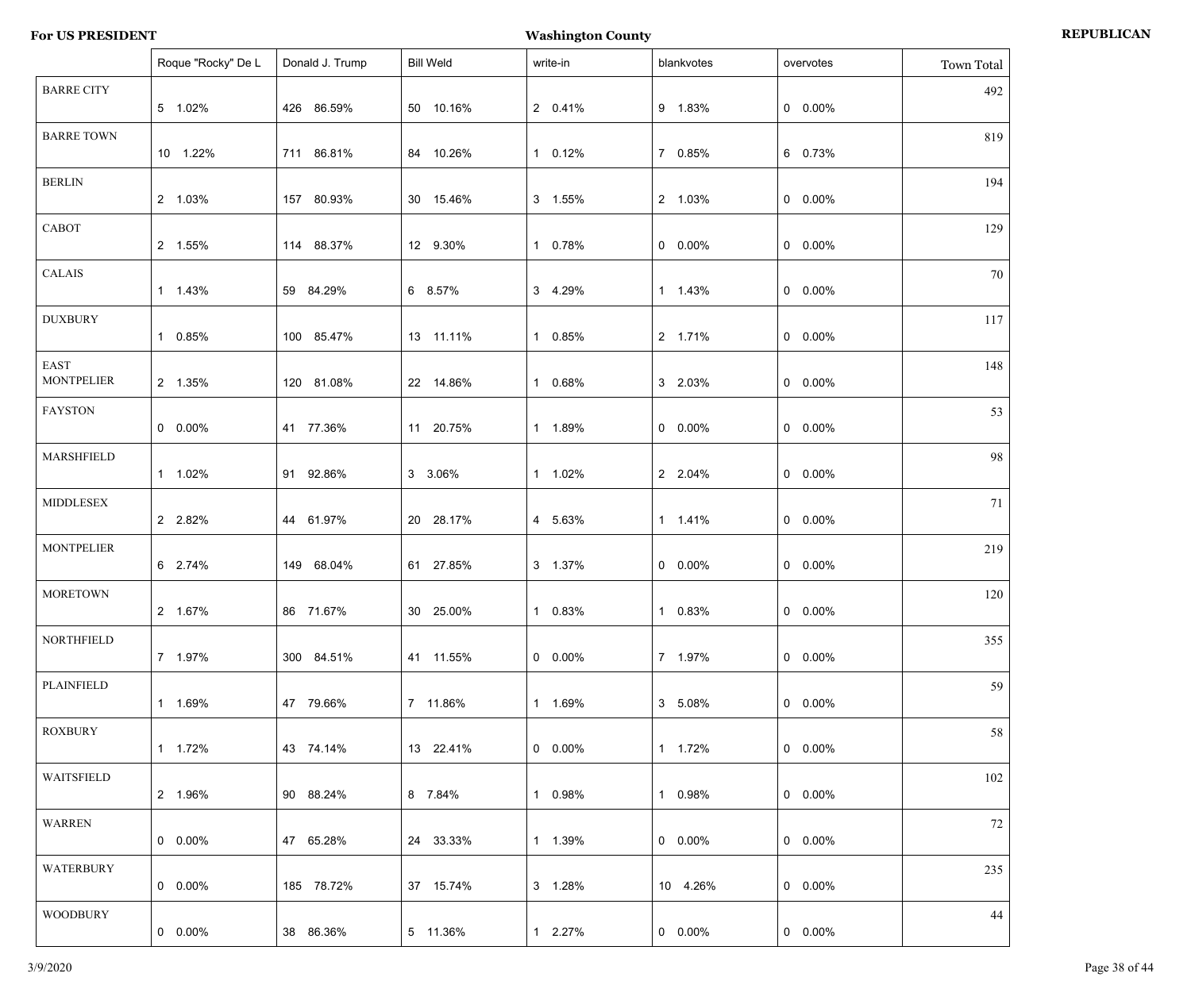|                     | Roque "Rocky" De L | Donald J. Trump | <b>Bill Weld</b> | write-in | blankvotes    | overvotes | Town Total |
|---------------------|--------------------|-----------------|------------------|----------|---------------|-----------|------------|
| WORCESTER           |                    |                 |                  |          |               |           | 38         |
|                     | 2.63%              | 71.05%<br>27    | 23.68%<br>9      | 2.63%    | $0.00\%$<br>0 | 0.00%     |            |
| <b>County Total</b> | 46                 | 2,875           | 486              | 30       | 50            |           | 3,493      |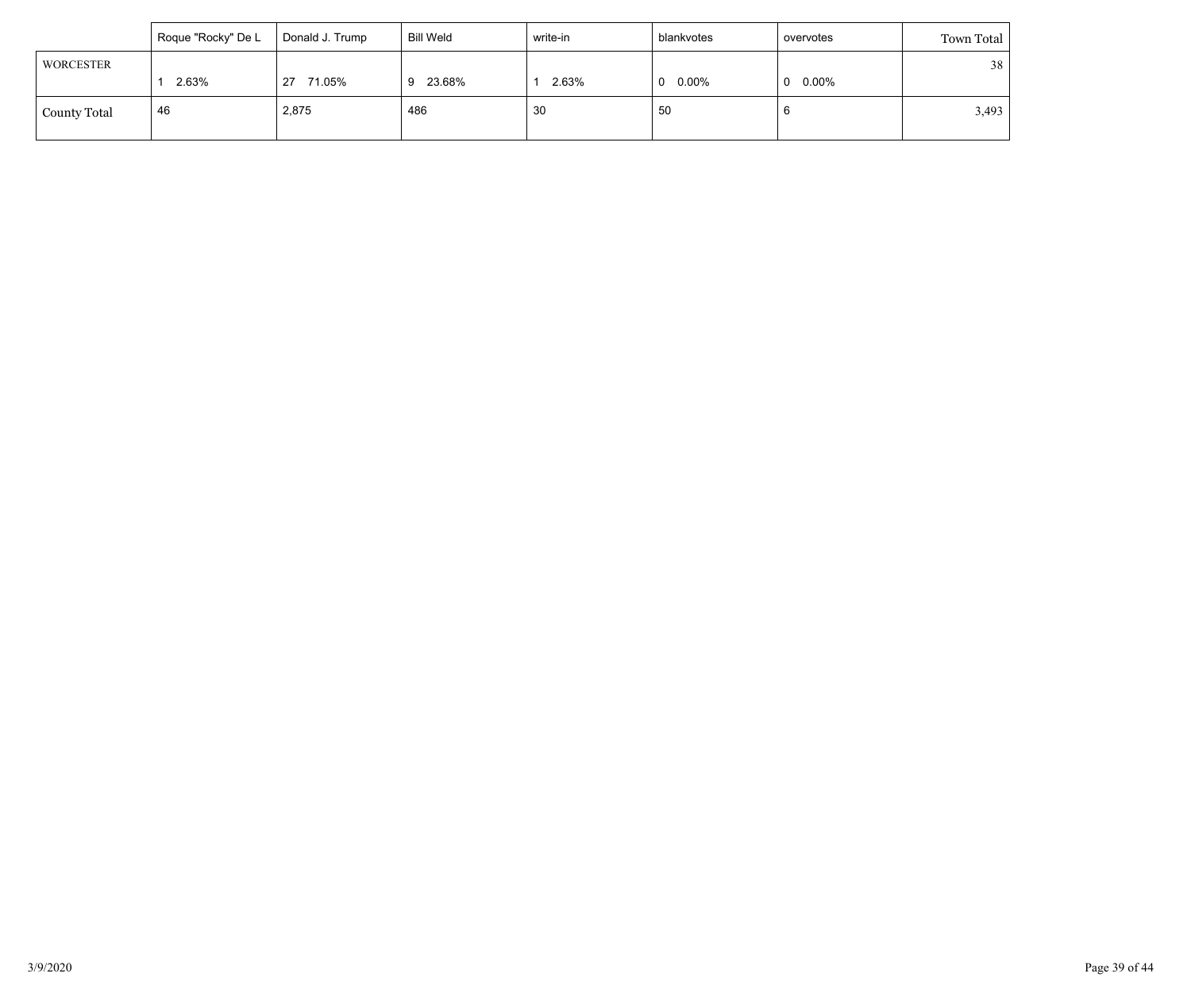|                    | Roque "Rocky" De L | Donald J. Trump | <b>Bill Weld</b> | write-in        | blankvotes | overvotes       | Town Total |
|--------------------|--------------------|-----------------|------------------|-----------------|------------|-----------------|------------|
| <b>ATHENS</b>      | $0\quad 0.00\%$    | 16 88.89%       | 1 5.56%          | 1 5.56%         | $0 0.00\%$ | $0$ 0.00%       | 18         |
| <b>BRATTLEBORO</b> | 5 1.34%            | 283 75.87%      | 73 19.57%        | 8 2.14%         | 4 1.07%    | $0$ 0.00%       | 373        |
| <b>BROOKLINE</b>   | $0\quad 0.00\%$    | 18 75.00%       | 6 25.00%         | $0.00\%$        | $0 0.00\%$ | $0$ 0.00%       | 24         |
| <b>DOVER</b>       | $0\quad 0.00\%$    | 76 86.36%       | 12 13.64%        | $0.00\%$        | $0 0.00\%$ | $0$ 0.00%       | 88         |
| <b>DUMMERSTON</b>  | 1 1.20%            | 59 71.08%       | 21 25.30%        | 1 1.20%         | 1 1.20%    | $0$ 0.00%       | 83         |
| <b>GRAFTON</b>     | $0\quad 0.00\%$    | 67 88.16%       | 8 10.53%         | $0.00\%$        | 1 1.32%    | $0$ 0.00%       | 76         |
| <b>GUILFORD</b>    | 1 1.23%            | 60 74.07%       | 19 23.46%        | 1 1.23%         | $0 0.00\%$ | $0$ 0.00%       | 81         |
| <b>HALIFAX</b>     | $0\quad 0.00\%$    | 73 86.90%       | 8 9.52%          | $0.00\%$        | 2 2.38%    | 1 1.19%         | 84         |
| <b>JAMAICA</b>     | $0\quad 0.00\%$    | 29 87.88%       | 4 12.12%         | $0.00\%$        | $0 0.00\%$ | $0$ 0.00%       | 33         |
| <b>LONDONDERRY</b> | 1 1.72%            | 48 82.76%       | 8 13.79%         | 1 1.72%         | $0 0.00\%$ | $0$ 0.00%       | 58         |
| <b>MARLBORO</b>    | 1 5.88%            | 13 76.47%       | 3 17.65%         | $0.00\%$        | $0 0.00\%$ | $0$ 0.00%       | 17         |
| <b>NEWFANE</b>     | $0 0.00\%$         | 53 77.94%       | 12 17.65%        | 2 2.94%         | 1 1.47%    | $0 0.00\%$      | 68         |
| <b>PUTNEY</b>      | $0\quad 0.00\%$    | 44 81.48%       | 9 16.67%         | $0.00\%$        | 1 1.85%    | $0\quad 0.00\%$ | 54         |
| <b>ROCKINGHAM</b>  | 2 1.04%            | 158 81.87%      | 24 12.44%        | 3 1.55%         | 5 2.59%    | 1 0.52%         | 193        |
| <b>STRATTON</b>    | $0\quad 0.00\%$    | 14 73.68%       | 5 26.32%         | $0.00\%$        | $0.00\%$   | $0\quad 0.00\%$ | 19         |
| <b>TOWNSHEND</b>   | $0\quad 0.00\%$    | 26 65.00%       | 12 30.00%        | 2 5.00%         | $0.00\%$   | $0\quad 0.00\%$ | 40         |
| <b>VERNON</b>      | 3 1.48%            | 181 89.16%      | 15 7.39%         | 3 1.48%         | 1 0.49%    | $0\quad 0.00\%$ | 203        |
| WARDSBORO          | $0\quad 0.00\%$    | 27 84.38%       | 4 12.50%         | $1\quad 3.13\%$ | $0.00\%$   | $0\quad 0.00\%$ | 32         |
| <b>WESTMINSTER</b> | 1 0.71%            | 124 87.94%      | 13 9.22%         | 3 2.13%         | $0.00\%$   | $0$ 0.00%       | 141        |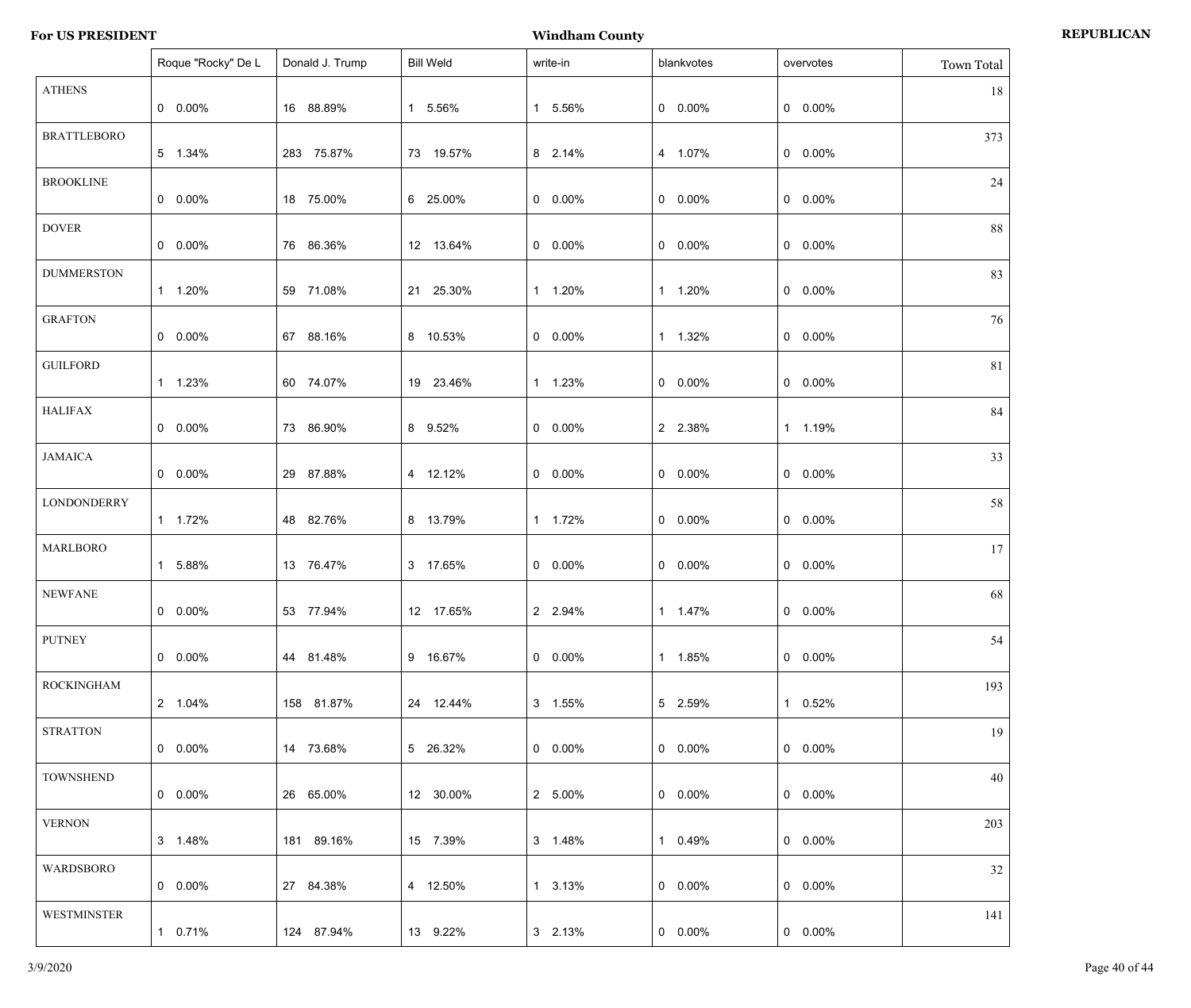|                     | Roque "Rocky" De L | Donald J. Trump | Bill Weld       | write-in                 | blankvotes                    | overvotes     | Town Total |
|---------------------|--------------------|-----------------|-----------------|--------------------------|-------------------------------|---------------|------------|
| WHITINGHAM          |                    |                 |                 |                          |                               |               | 130        |
|                     | $0.00\%$<br>0      | 89.23%<br>116   | 7.69%<br>10     | 0.77%                    | 1.54%<br>$\mathbf{2}^{\circ}$ | $0.77\%$      |            |
| <b>WILMINGTON</b>   |                    |                 |                 |                          |                               |               | 93         |
|                     | $0.00\%$<br>0      | 87.10%<br>81    | 8 8.60%         | $0.00\%$<br>$\mathbf{0}$ | 4.30%<br>4                    | 0.00%<br>0    |            |
| <b>WINDHAM</b>      |                    |                 |                 |                          |                               |               | 15         |
|                     | $0.00\%$<br>0      | 100.00%<br>15   | $0\quad 0.00\%$ | 0.00%<br>$\mathbf{0}$    | $\mathbf{0}$<br>0.00%         | $0.00\%$<br>0 |            |
| <b>County Total</b> | 15                 | 1,581           | 275             | 27                       | 22                            | 3             | 1,923      |
|                     |                    |                 |                 |                          |                               |               |            |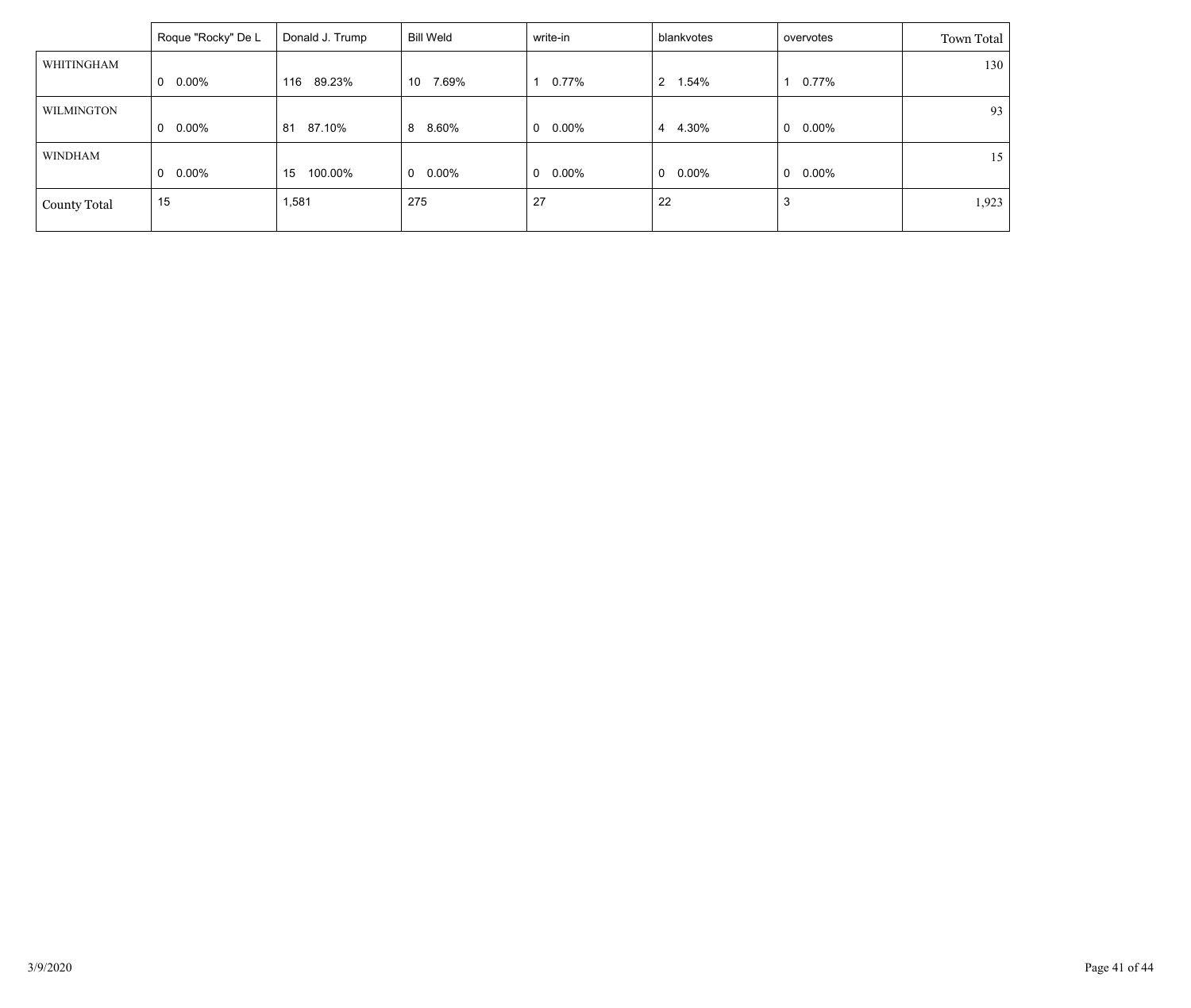|                    | Roque "Rocky" De L | Donald J. Trump | <b>Bill Weld</b> | write-in   | blankvotes      | overvotes       | <b>Town Total</b> |
|--------------------|--------------------|-----------------|------------------|------------|-----------------|-----------------|-------------------|
| <b>ANDOVER</b>     | $0\quad 0.00\%$    | 60 96.77%       | 2 3.23%          | $0 0.00\%$ | $0 0.00\%$      | $0$ 0.00%       | 62                |
| <b>BALTIMORE</b>   | $0\quad 0.00\%$    | 22 88.00%       | 3 12.00%         | $0.00\%$   | $0 0.00\%$      | $0$ 0.00%       | 25                |
| <b>BARNARD</b>     | 1 2.33%            | 37 86.05%       | 4 9.30%          | 1 2.33%    | $0 0.00\%$      | $0$ 0.00%       | 43                |
| <b>BETHEL</b>      | $0\quad 0.00\%$    | 70 84.34%       | 7 8.43%          | 4 4.82%    | 2 2.41%         | $0$ 0.00%       | 83                |
| <b>BRIDGEWATER</b> | $0\quad 0.00\%$    | 82 91.11%       | 4 4.44%          | 2 2.22%    | 2 2.22%         | $0$ 0.00%       | 90                |
| <b>CAVENDISH</b>   | 3 3.03%            | 87 87.88%       | 6 6.06%          | 3 3.03%    | $0 0.00\%$      | $0$ 0.00%       | 99                |
| <b>CHESTER</b>     | 1 0.44%            | 201 87.77%      | 19 8.30%         | 4 1.75%    | 4 1.75%         | $0$ 0.00%       | 229               |
| <b>HARTFORD</b>    | 9 1.46%            | 509 82.63%      | 85 13.80%        | 13 2.11%   | $0 0.00\%$      | $0$ 0.00%       | 616               |
| <b>HARTLAND</b>    | $0\quad 0.00\%$    | 177 84.29%      | 32 15.24%        | 1 0.48%    | $0 0.00\%$      | $0$ 0.00%       | 210               |
| <b>LUDLOW</b>      | 1 0.54%            | 169 91.35%      | 15 8.11%         | $0.00\%$   | $0 0.00\%$      | $0$ 0.00%       | 185               |
| <b>NORWICH</b>     | $0\quad 0.00\%$    | 65 59.63%       | 38 34.86%        | 4 3.67%    | 2 1.83%         | $0$ 0.00%       | 109               |
| PLYMOUTH           | $0$ 0.00%          | 48 85.71%       | 4 7.14%          | $0 0.00\%$ | 4 7.14%         | $0$ 0.00%       | 56                |
| <b>POMFRET</b>     | 1 2.56%            | 27 69.23%       | 9 23.08%         | 2 5.13%    | $0\quad 0.00\%$ | $0$ 0.00%       | 39                |
| <b>READING</b>     | $0\quad 0.00\%$    | 45 93.75%       | 3 6.25%          | $0.00\%$   | $0\quad 0.00\%$ | $0$ 0.00%       | 48                |
| <b>ROCHESTER</b>   | $0\quad 0.00\%$    | 40 85.11%       | 4 8.51%          | 1 2.13%    | $0.00\%$        | 2 4.26%         | 47                |
| <b>ROYALTON</b>    | $0\quad 0.00\%$    | 137 78.29%      | 26 14.86%        | 4 2.29%    | 8 4.57%         | $0$ 0.00%       | 175               |
| <b>SHARON</b>      | 1 1.69%            | 48 81.36%       | 8 13.56%         | 2 3.39%    | $0.00\%$        | $0\quad 0.00\%$ | 59                |
| SPRINGFIELD        | 2 0.28%            | 642 88.67%      | 71 9.81%         | 1 0.14%    | 8 1.10%         | $0$ 0.00%       | 724               |
| <b>STOCKBRIDGE</b> | $0\quad 0.00\%$    | 22 100.00%      | $0.00\%$         | $0.00\%$   | $0\quad 0.00\%$ | $0$ 0.00%       | 22                |